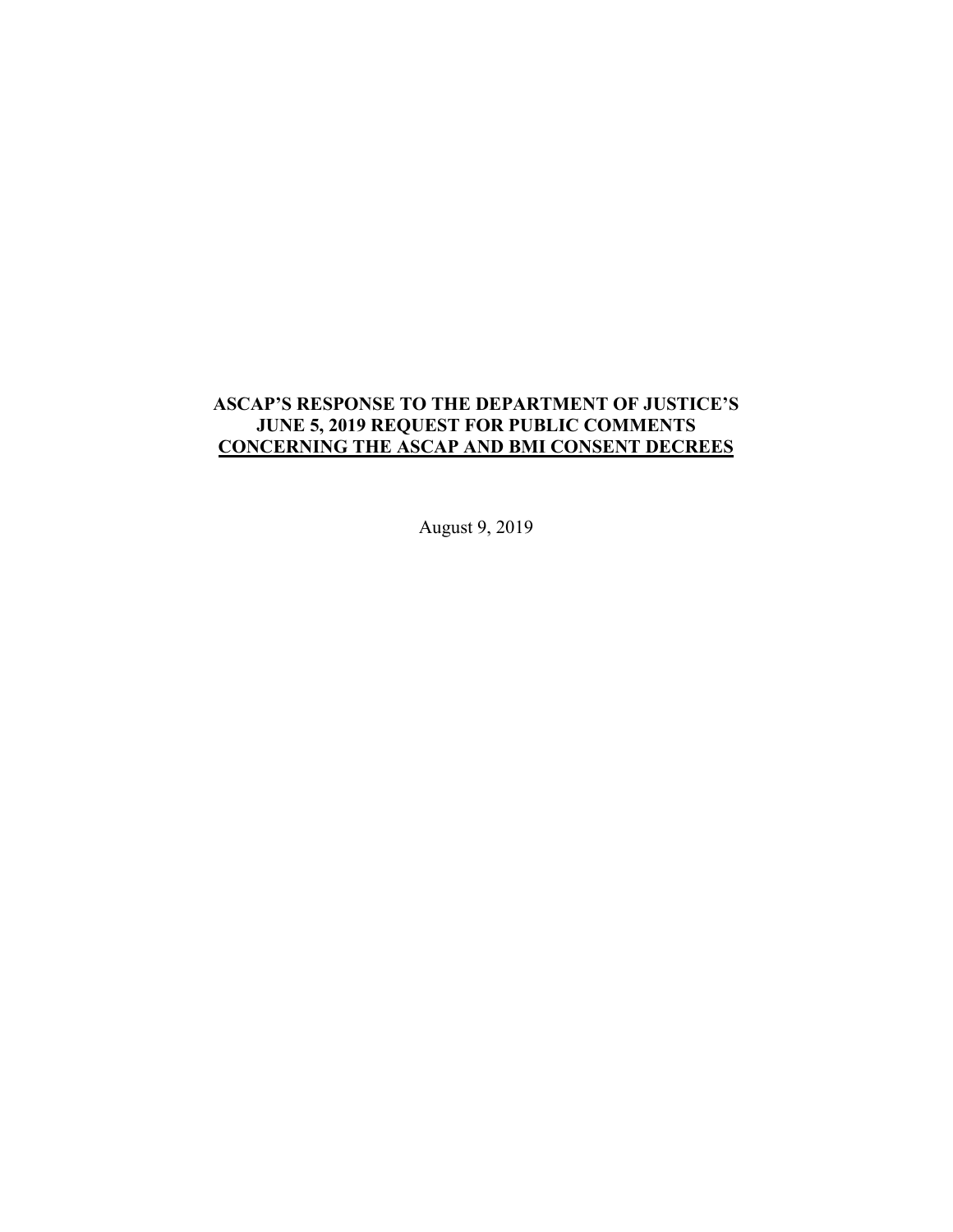The American Society of Composers, Authors and Publishers ("ASCAP") respectfully submits these public comments, together with the annexed paper of Professor Kevin M. Murphy, in response to the Antitrust Division's June 5, 2019 Request for Public Comments concerning the operative ASCAP Consent Decree (the "Second Amended Final Judgment" or "AFJ2") and the consent decree governing the operations of Broadcast Music, Inc. ("BMI") (the "BMI Consent Decree").

ASCAP believes that the time has come to modernize its World War II–era Consent Decree to permit ASCAP to compete more fairly with its unregulated competitors and on a level playing field with BMI by ensuring that the ASCAP and BMI consent decrees, which today include different restrictions and requirements, are identical. To accomplish this, ASCAP proposes tearing up the ASCAP Decree (and the BMI Consent Decree) and immediately replacing both ancient decrees with a new, more limited Decree (the "Transitional Decree") that would be operative for only a reasonable sunset period, at the end of which the Department of Justice's ongoing regulation would end and ASCAP and BMI would compete in a free market. ASCAP's proposal is in keeping with 40 years of Antitrust Division policy and practice acknowledging that perpetual decrees are not in the public interest and that consent decrees should terminate after ten years or less. It is also consistent with the Antitrust Division's current judgment termination initiative, in which the Division has undertaken a review of more than 1,000 legacy antitrust consent decrees that no longer protect competition.

In addition to being in line with Division policy, the proposed transition period would allow both licensees and the PROs to work together to prepare over time for the sunset of the decrees. ASCAP recognizes that the termination of a 78-year-old decree is not to be undertaken casually and cannot be achieved instantaneously. That is why ASCAP is not advocating for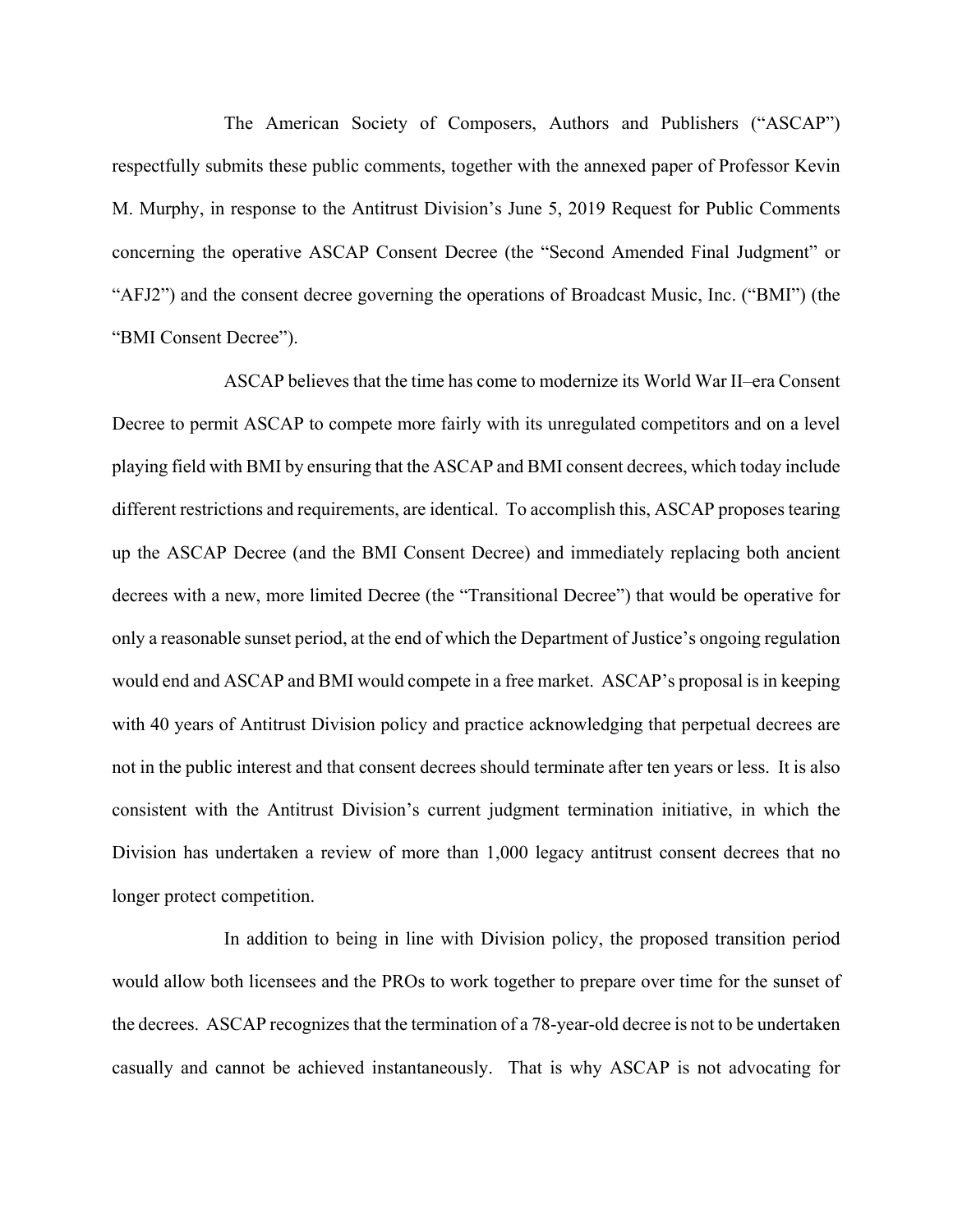immediate termination of the Consent Decree but, instead, favors an orderly and deliberate process over a set transition period, which will minimize market disruption and allow ASCAP, its members, and licensees adequate time to prepare to operate in a free market.

 To that end, the Transitional Decree would contain only four core requirements that will facilitate a smooth transition to a free market and that ASCAP understands are important to music users:

- (1) the non-exclusivity requirement;
- (2) the requirement to license all applicants upon request;
- (3) the Rate Court; and
- (4) the availability of alternatives to the blanket license.

Replacing AFJ2 with the Transitional Decree would enable the Division to harmonize the ASCAP and BMI decrees and eliminate the substantive differences between them, allowing ASCAP and BMI, for the first time, to be governed by consent decrees that are identical in scope, requirements, and language.

\* \* \*

As set forth below, there are compelling legal and economic justifications for beginning the process of modernizing the ASCAP Consent Decree.

*First*, substantial changes in antitrust law over the last eight decades, including precedent rejecting challenges to ASCAP's licensing practices, necessitate restatement and, ultimately, sunset of the Decree. Originally entered in 1941, and last updated in 2001, the ASCAP Consent Decree is predicated on now-disfavored legal doctrines. Decades of transformational Supreme Court precedent and industrial organization economics have made obsolete many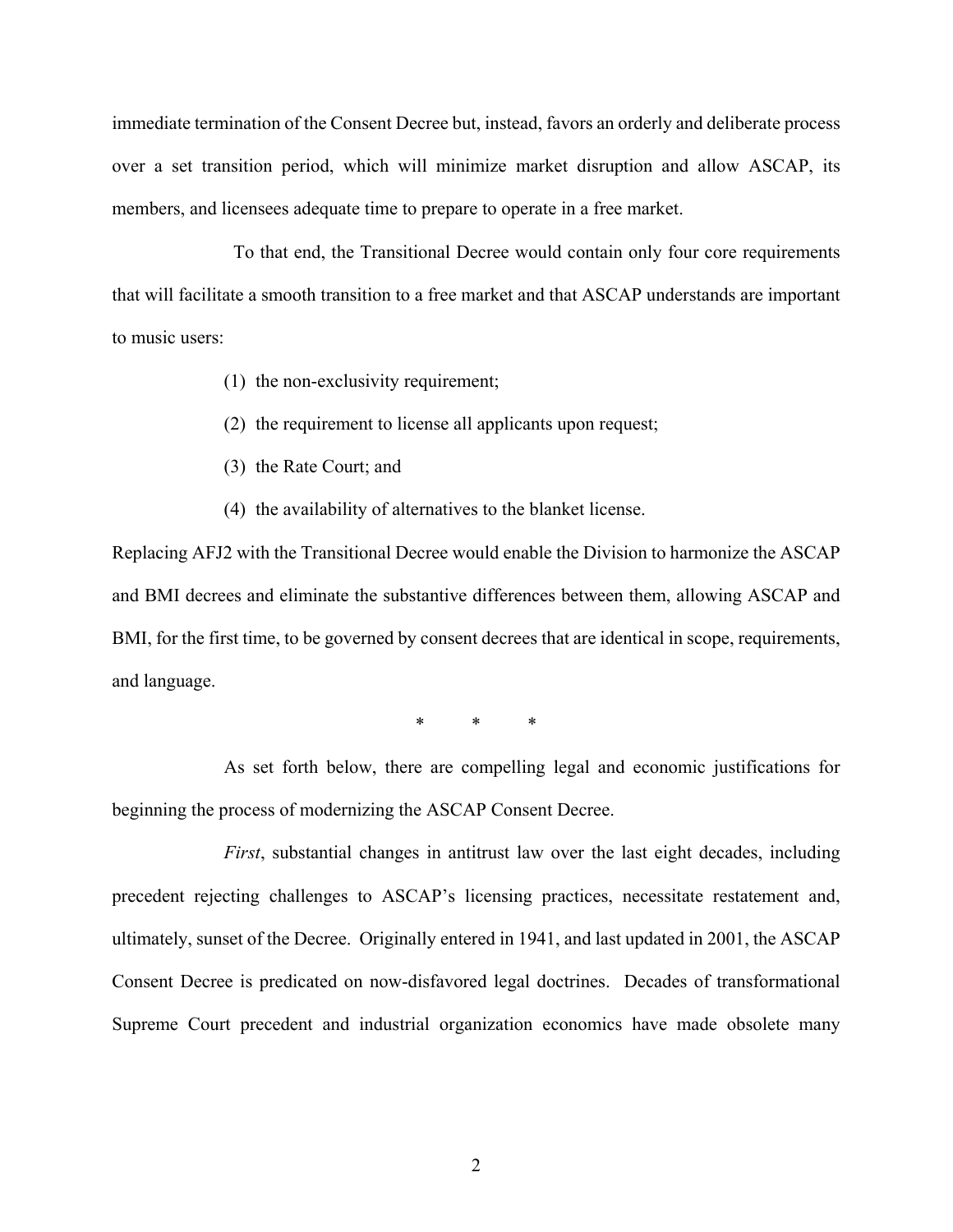provisions of a consent decree that was, in effect, designed to regulate licensing behavior that would no longer be considered *per se* unlawful or presumptively anticompetitive.

*Second*, the complex, competitive public performance rights marketplace that exists today bears little resemblance to the marketplace of 1941, when the Decree was originally entered, or of 2001, when the Decree was last modified. Indeed, developments since the entry of AFJ2 including new technologies, means of content delivery, and market entrants, none of which AFJ2 anticipated—have irreversibly changed the music industry and public performance rights licensing. ASCAP is now one of four domestic performing rights organizations ("PROs"). It is no exaggeration to say that songwriters, composers, music publishers, licensees, and consumers have more choice than at any other time in the history of recorded music. Along with those PROs, foreign PROs, and music publishers that directly license, ASCAP is one of many licensing options for both rights holders and music users. Technology has changed—and improved—how licensees of all kinds, and of varying resources, can monitor and control their music use. Furthermore, the music marketplace has undergone several transformations and expansions, with consolidation hitting multiple sectors of the economy and all types of licensees, from media companies, to background music services, to traditional ASCAP general licensees.

These pervasive changes in the industry apply with particular force to ASCAP's licensees that are global media conglomerates (*e.g.*, Comcast/NBCU; AT&T/Time Warner/Turner, now WarnerMedia; Disney/Fox, which also owns the ABC television network; Liberty Media/SiriusXM/Pandora; Viacom, which acquired multichannel network AwesomenessTV and streaming service Pluto TV in the last year; and Discovery/Scripps) and tech mega-platforms (*e.g.*, Google, Facebook, Apple, Amazon, and Netflix). These multi-billion-dollar media giants are many times larger than ASCAP, and with extraordinary and concentrated market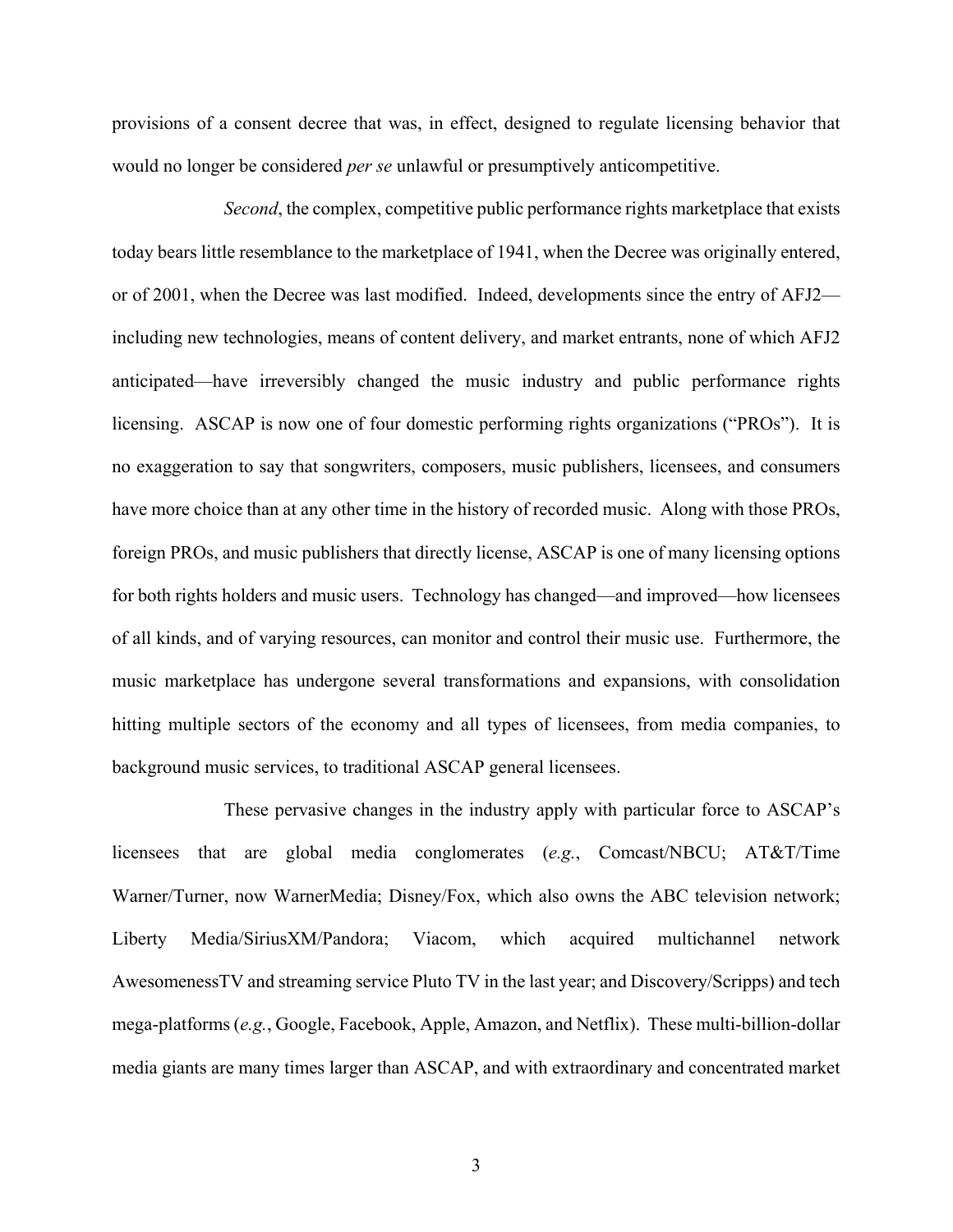share and negotiating power, they no longer need the protection of a consent decree that was designed to shield small users from the power of a dominant ASCAP whose only competitor was a nascent BMI. Notwithstanding these developments in the law and the marketplace, the Consent Decree has largely remained the same for eight decades: constraining ASCAP from exercising market power that it now does not have; regulating—in perpetuity—conduct that is no longer considered *per se* unlawful and, in fact, that is considered procompetitive; stifling ASCAP's effort to innovate in the music licensing marketplace and leaving it as the only market actor prohibited from licensing to music users multiple rights to clear and perform music; and restricting ASCAP from engaging in licensing activities that its competitors engage in freely, often at the request of licensees. As a consequence, as Professor Murphy explains, ASCAP is prevented from engaging in efficient and procompetitive conduct.

ASCAP recognizes, however, that for 78 years the ASCAP Consent Decree (along with a similar decree that governs BMI) has been a staple of the performing rights marketplace— "a fact of economic and legal life in this industry." *Broad. Music, Inc.* v. *Columbia Broad. Sys., Inc.*, 441 U.S. 1, 13 (1979) ("*CBS*"). Rights holders, music users, and PROs have operated in the shadow of the ASCAP and BMI decrees and, in varying degrees, organized their music use and licensing practices around them. We know that terminating the ASCAP Decree and moving to a free market cannot be accomplished without careful planning and consideration. That is why ASCAP proposes, to ensure an orderly transition and minimize disruption to rights holders and licensees, a two-step process, in which (i) the current Decree is immediately replaced with a Transitional Decree that includes only a set of four core Decree requirements upon which music users and rights holders currently rely and that uses identical language as any modified BMI decree, and (ii) the Transitional Decree is ultimately terminated after a reasonable sunset period.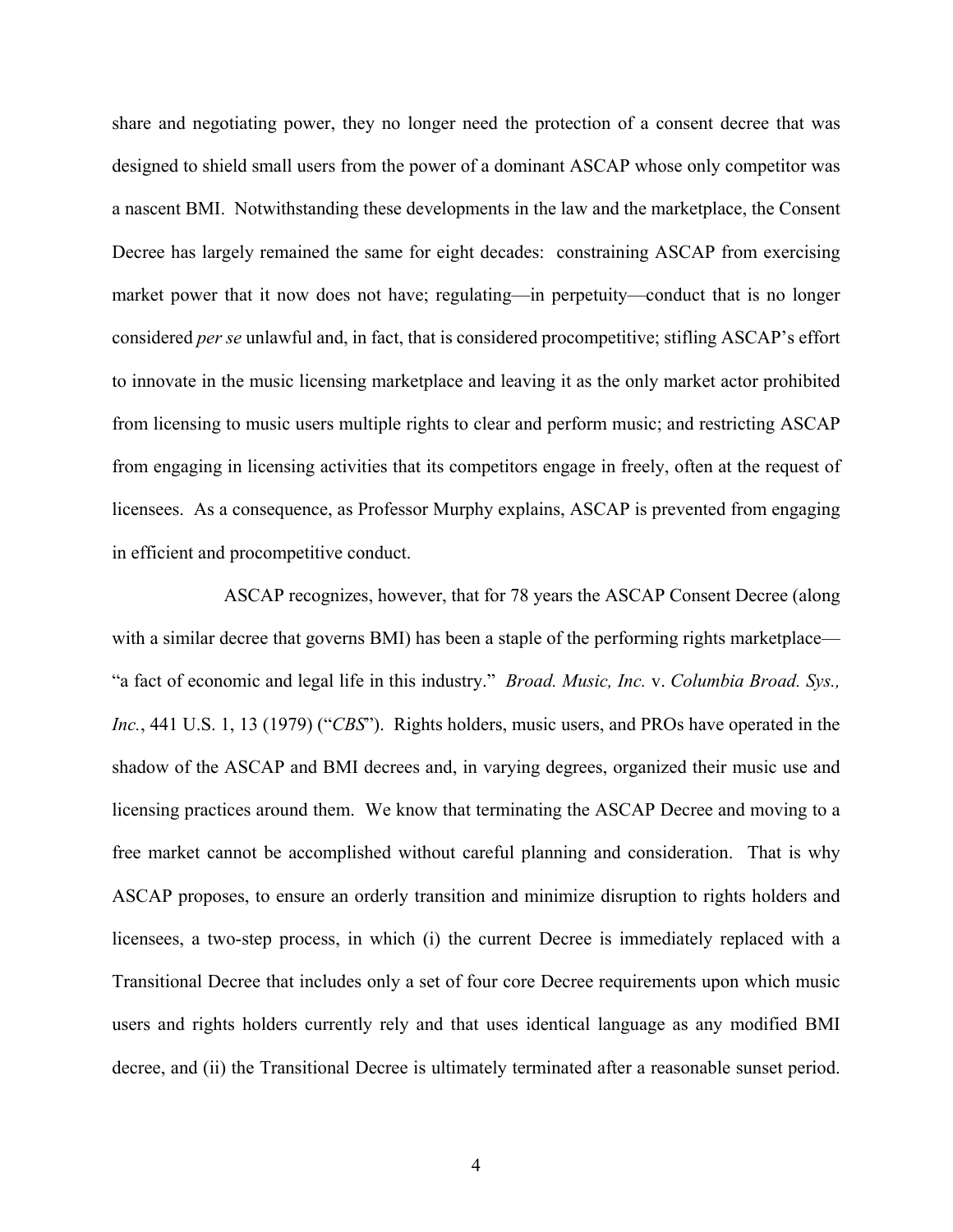Proceeding in this manner will ease the transition to a free market while immediately removing from the Decree the vast majority of restrictions and requirements that no longer serve a procompetitive purpose and constrain ASCAP's ability to compete effectively in the current dynamic market for public performance rights.

These public comments proceed in four parts:

In Part I, we provide an overview of the relevant legal doctrines undergirding the Consent Decree and explain how those doctrines and, thus, the Decree—which is rooted in the antitrust law of 1941, when the Decree was first entered—are inconsistent with modern antitrust law and policy. Indeed, much of the conduct at issue in the 1941 case against ASCAP, and addressed in the Decree to this day,<sup>1</sup> is no longer illegal under the antitrust laws that exist in 2019. As a result, there is no longer a doctrinal antitrust justification for the Decree.

In Part II, we describe developments in the market for public performance rights during the long life of the Decree. These changes—in how music is distributed and consumed, in the size and scale of licensees and the profile of ASCAP's competitors and licensees, and in licensees' demands for services—have eroded ASCAP's market power and fundamentally altered how ASCAP must operate in the marketplace. As a result, the Decree is no longer required to protect competition in the performing rights marketplace.

Part III summarizes the attached submission of Professor Kevin M. Murphy. In his paper, Professor Murphy shows how uneven regulation and industry changes have combined to distort the market for public performance rights, which has hampered innovation and impeded

<sup>1</sup> The Consent Decree was last updated in 2001 to address changes in the market for public performance rights since the entry of the prior Decree, the Amended Final Judgment ("AFJ"), in 1950. Neither the AFJ nor AFJ2 was modified to account for developments in the antitrust laws or to alleviate restrictions on ASCAP in light of those developments. *See generally* Dep't of Justice, Mem. of the United States in Support of the Joint Motion to Enter Second Amended Final Judgment, *United States* v. *Am. Soc'y of Composers, Authors & Publishers*, No. 41-cv-1395 (S.D.N.Y. Sept. 4, 2000), at 17–18.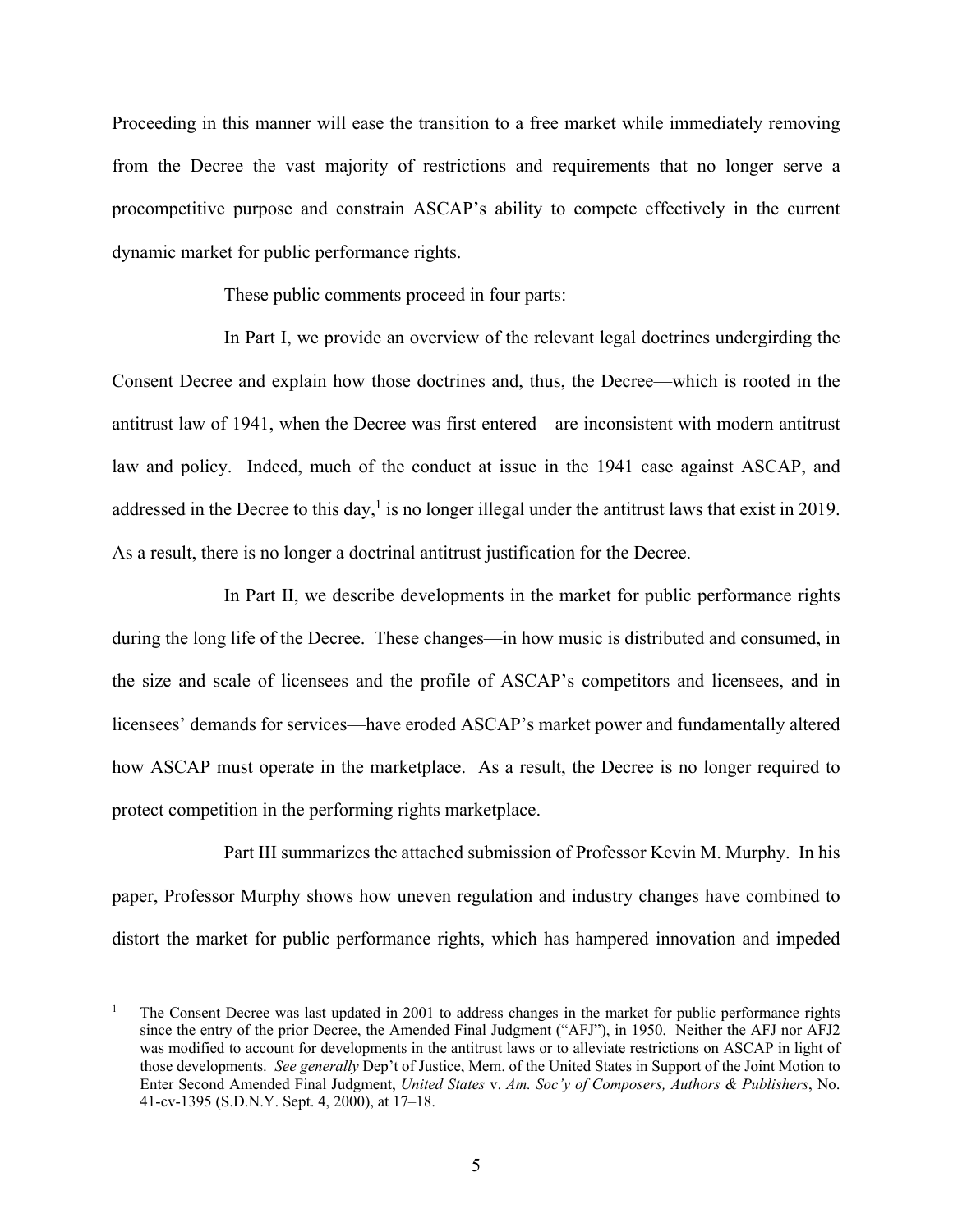ASCAP's ability to compete with its unregulated competitors. In determining whether and how to modify or terminate the Decree, Professor Murphy shows that the Division should consider which provisions, if any, currently further the Decree's purported objective—to mitigate the adverse effects on competition that may flow from collective licensing—and which provisions undermine that purpose, serving only to erode ASCAP's competitive position vis-à-vis its unregulated competitors.

Finally, in Part IV, we set forth our proposal for the future of the ASCAP Consent Decree: (i) immediate replacement of AFJ2 with a Transitional Decree that retains certain core features of AFJ2—non-exclusive licensing, "automatic" licensing upon request, the Rate Court, and alternatives to the blanket license, and (ii) ultimately, following a reasonable sunset period, termination of the Decree. Our proposed Transitional Decree would operate during the interim sunset period and enable an orderly transition to a free market. It would also immediately eliminate all of the provisions of AFJ2 that challenge ASCAP's ability to compete, innovate, and respond to modern licensee demands, while keeping in place during the transitional period those provisions of the Decree that are likely most important to licensees as they ready themselves for a free and competitive performing rights marketplace.

### **I. The Consent Decree Is Based on Antitrust Doctrines that Have Been Superseded by Case Law Developments**

Led by Assistant Attorney General Thurman Arnold, the Justice Department filed its complaint against ASCAP on February 26, 1941. The complaint broadly attacked ASCAP's licensing practices, and, to a large extent, its very existence.

The legal doctrines underlying the Justice Department's 1941 complaint as a general matter, and as applied to ASCAP's particular licensing practices in particular, have changed significantly in the intervening years. Most importantly, in 1979, the Supreme Court

6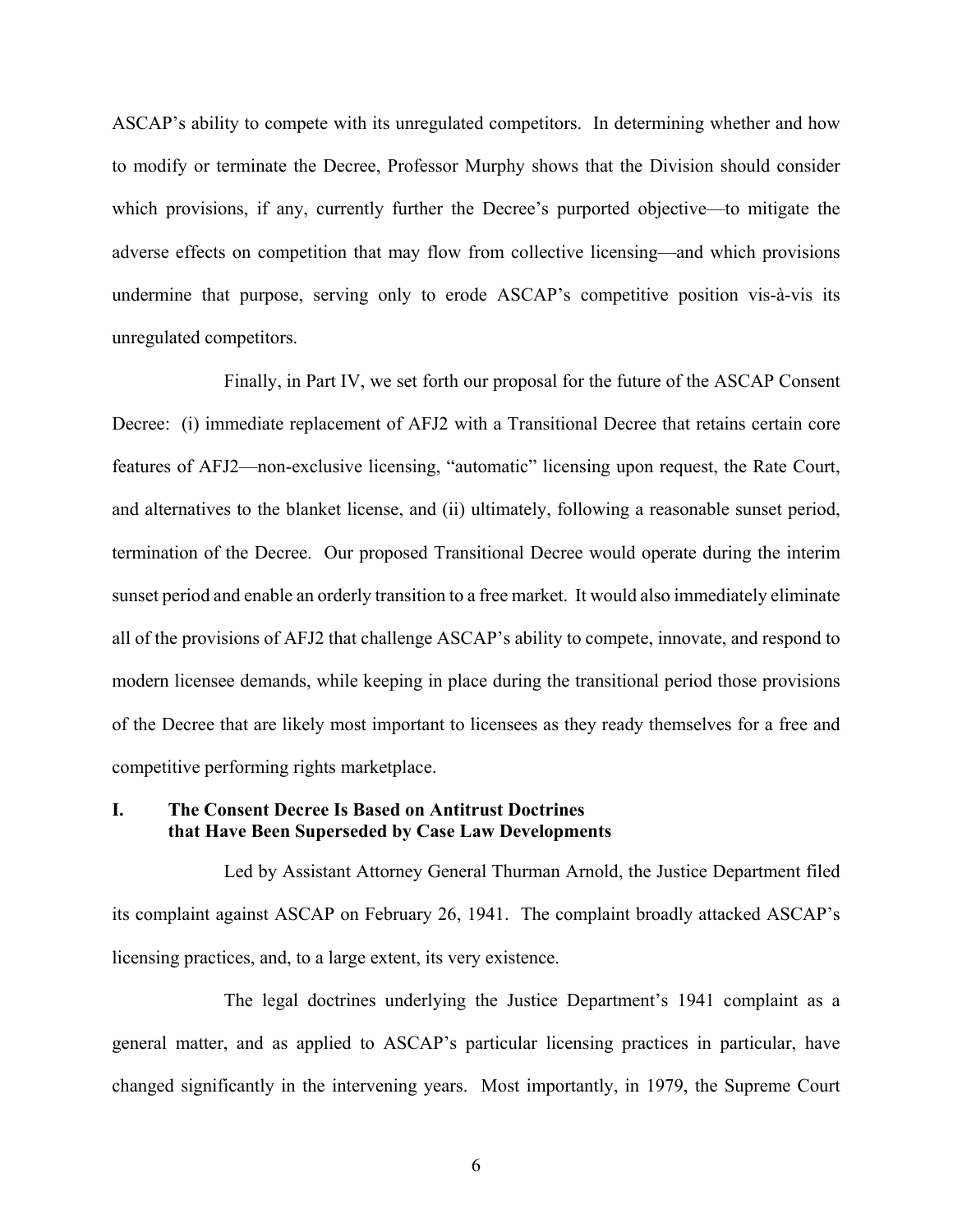rejected a challenge by CBS to ASCAP and BMI's blanket licensing practices. *See Broad. Music, Inc.* v. *CBS*, 441 U.S. 1 (1979). The Court found that, the practices of ASCAP and BMI were not price fixing within the meaning of the Sherman Act because they did not have "plainly anticompetitive" effects. 441 U.S. at 9. To the contrary, the Court recognized the valid, procompetitive justifications of the blanket license insofar as it was "a different product" and "accompanies the integration of sales, monitoring, and enforcement against unauthorized copyright use." *Id.* at 20, 22. ASCAP and the blanket licensing system "developed together out of the practical situation in the marketplace" where a "middleman with a blanket license was an obvious necessity if the thousands of individual negotiations" by "thousands of users, thousands of copyright owners, and millions of compositions . . . were to be avoided." *Id*. at 20–21. The ASCAP system resulted in "substantial lowering of costs" and increased ease of obtaining copyright permissions for thousands of users in the market. *Id.*<sup>2</sup>

Beyond the specific recognition of ASCAP's procompetitive purposes and the rejection of the arguments that such arrangements constitute *per se* unlawful price fixing, antitrust doctrines relating to many of the specific licensing practices challenged in 1941 have evolved as well. Contractual exclusivity, viewed with such deep suspicion at the time of the *ASCAP* complaint, has since been recognized in judicial opinions as an often important means of securing joint investments and preventing free riding. In *Tampa Electric Co.* v. *Nashville Coal Co.*, 365 U.S. 320, 327 (1961), the Supreme Court recognized the benefits of exclusivity and held that exclusive dealing is not illegal under the antitrust laws unless it substantially forecloses

<u>.</u>

<sup>2</sup> On remand, the Second Circuit finally dismissed CBS's challenge to the blanket license. Because the Supreme Court held that the blanket license was not a *per se* violation of the antitrust laws, its restraining effect had to be proved before liability under Section 1 of the Sherman Act could be found. The Second Circuit found no such restraining effect and, instead, affirmed the District Court's original conclusion that CBS had failed to prove that the existence of the blanket license had restrained competition. *See Columbia Broad. Sys., Inc.* v. *Am. Soc'y Composers, Authors & Publishers*, 620 F.2d 930, 937–39 (2d Cir. 1980).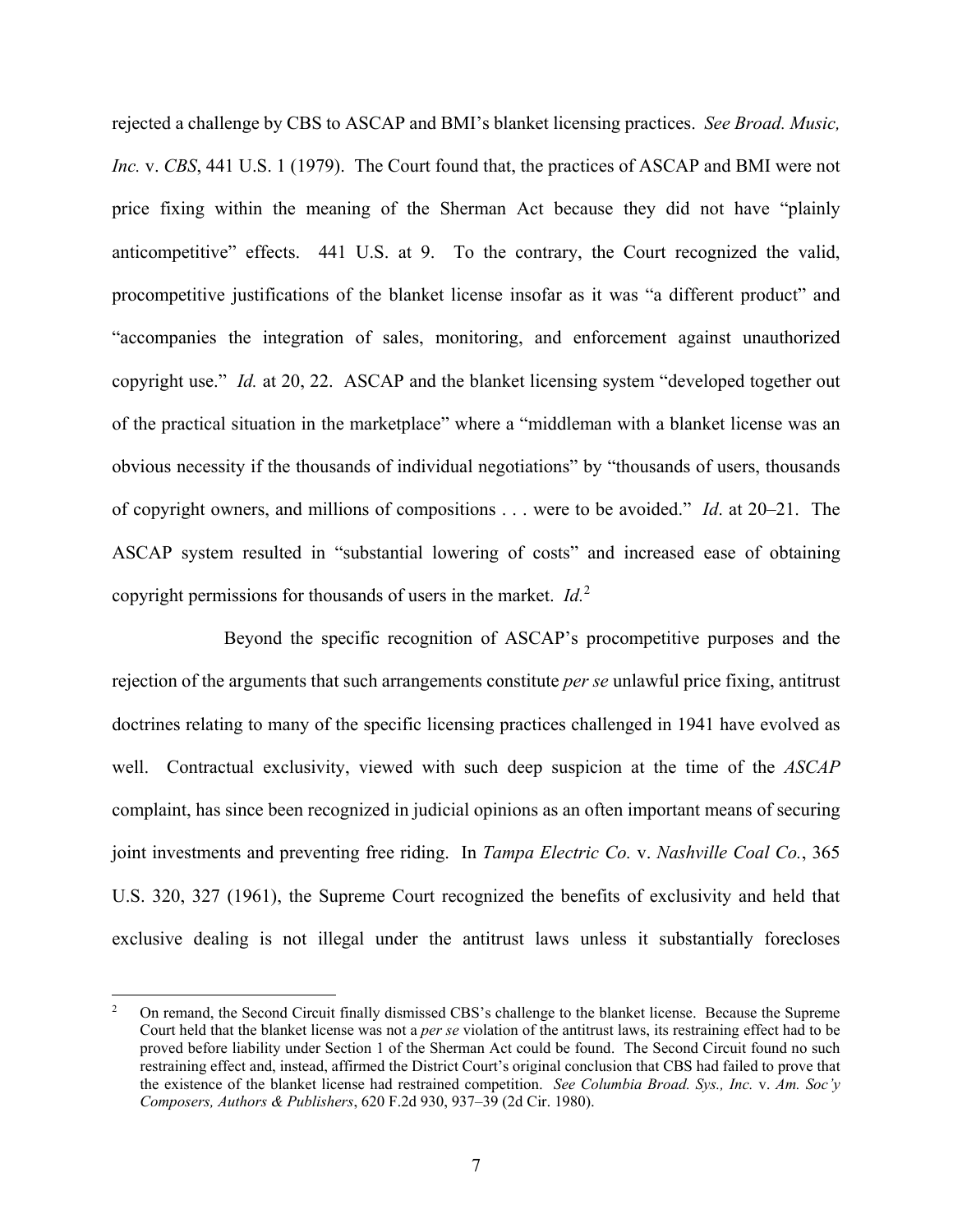competition. Similarly, courts have held that exclusivity provisions among joint venturers are not presumptively suspect, but only potentially unlawful under the rule of reason when they harm competition. *See Am. Needle Inc.* v. *NFL*, 560 U.S. 183, 195–96 (2010); *United States* v. *Penn-Olin Chem. Co.*, 378 U.S. 158, 170–71 (1964); *United States* v. *Visa USA, Inc.*, 344 F.3d 229, 238–39 (2d Cir. 2003); *Rothery Storage & Van Co.* v. *Atlas Van Lines, Inc.*, 792 F.2d 210, 214 (D.C. Cir. 1986). As a business model, ASCAP passes muster under the rule of reason due to the substantial benefits of collective licensing to songwriters, composers, music publishers, and licensees. Without the existence of ASCAP and other PROs, the music licensing process for virtually all music users would be far less efficient.

The judicial belief that offering different contractual terms to different customers or price discrimination—is uniformly harmful and anticompetitive has also subsided. In *Jefferson Parish Hosp. Dist. No. 2* v. *Hyde*, 466 U.S. 2, 36 n.4 (1984) (O'Connor, J, concurring in the judgment), Justice O'Connor's concurring opinion recognized that "[p]rice discrimination may. . . decrease rather than increase the economic costs of a seller's market power." Reflecting the dramatic shift in judicial attitudes and doctrines from the earlier era, Judge Easterbrook has explained that, "[s]o far as the Sherman Act is concerned, [] there's nothing wrong with price discrimination." *R.J. Reynolds Tobacco Co.* v. *Cigarettes Cheaper!*, 462 F.3d 690, 695 (7th Cir. 2006). Even in a case arising under the Robinson-Patman Act (which would have no application to the licensing of music performance rights), to prevail today in a secondary line price discrimination case (where the defendant's discriminatory pricing is alleged to harm competition at the level of the firms receiving the discriminatory prices—the apparent concern in the *ASCAP* case), a plaintiff would have to show harm to the competitive process. *Volvo Trucks N. Am., Inc.*  v. *Reeder-Simco GMC, Inc*., 546 U.S. 164, 181 (2006) ("[W]e would resist interpretation geared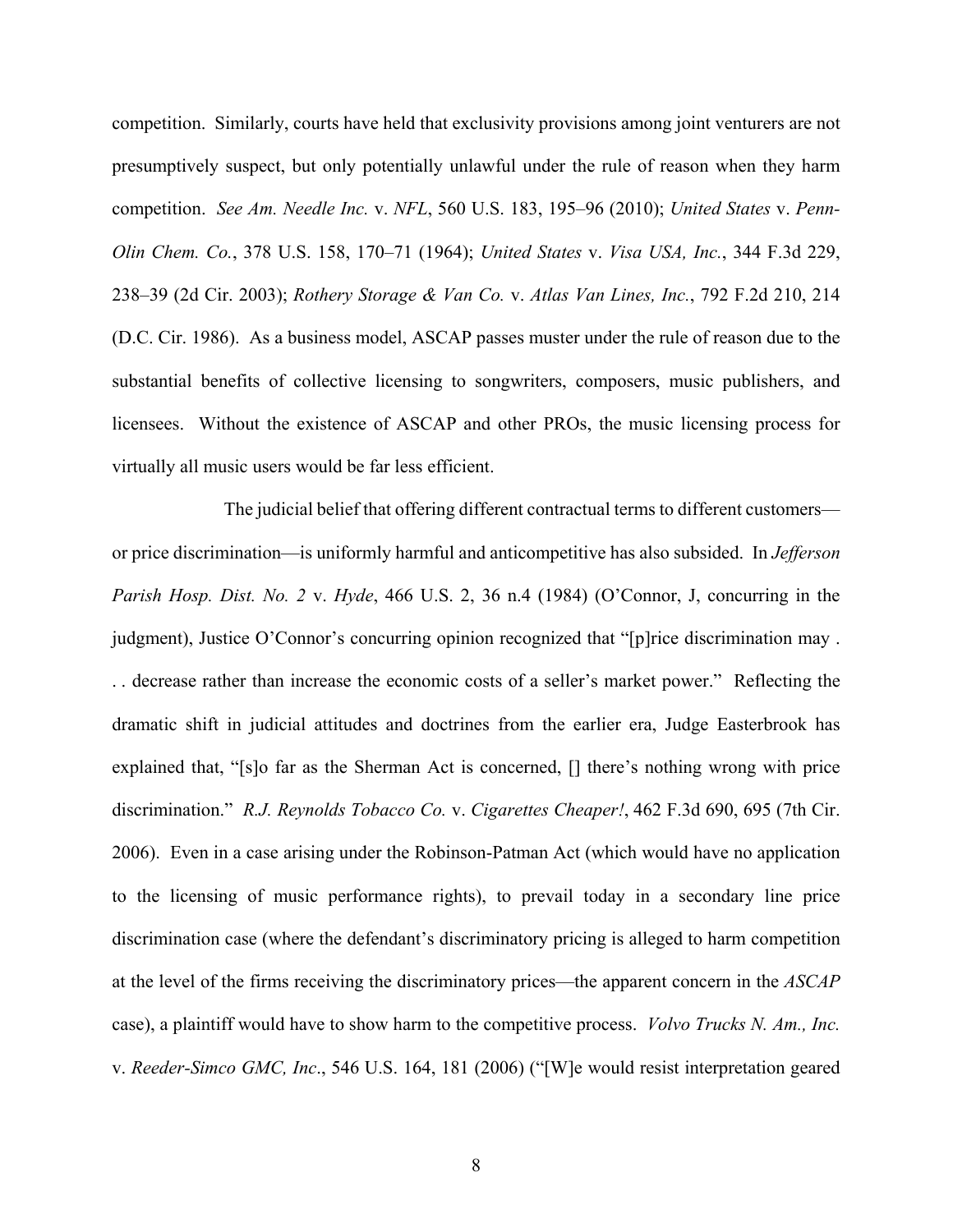more to the protection of existing *competitors* than to the stimulation of *competition*."). The mere fact of dealing differently with different sets of customers no longer constitutes suspect conduct under the antitrust laws. The undifferentiated hostility to price discrimination manifested in the 1941 *ASCAP* complaint—and reflected in the Decree to this day (*see* AFJ2 § IV(C))—no longer reflects prevailing antitrust doctrine.

Courts have also retreated from the view, strongly held in 1941, that dominant firms have duties to do business with all comers and that a dominant firm's selective refusal to deal with certain customers is inherently suspect under the antitrust laws. In *Verizon Communications, Inc.*  v. *Law Offices of Curtis V. Trinko*, 540 U.S. 398, 407 (2004), the Supreme Court held that the "mere possession of monopoly power, and the concomitant charging of monopoly prices, is not only not unlawful; it is an important element of the free-market system." Accordingly, absent exclusionary conduct, charging higher prices will not be found unlawful. *Id.* Courts have recognized that the *Trinko* doctrine includes the terms on which a company licenses its intellectual property to customers. *See, e.g.*, *MiniFrame Ltd.* v. *Microsoft Corp.*, 551 Fed. App'x 1 (2d Cir. 2013). The courts' unwillingness to apply *per se* analysis to refusals to deal extends to circumstances where market power may be created by joint ventures or other concerted action.

In sum, and as summarized in the table below, subsequent developments in antitrust law have substantially undermined the legal foundations of the 1941 *ASCAP* challenge, both in the general attitudes of the courts and agencies toward antitrust law and as to the specific practices under consideration. The Consent Decree is predicated on legal doctrines and attitudes that no longer hold. It is an edifice whose foundation has eroded. Reconsideration of the Consent Decree is therefore warranted, with ASCAP's conduct evaluated under current precedent, by reference to current market conditions. *See, e.g.*, *United States* v. *Am. Cyanamid Co.*, 719 F.2d 558, 567 (2d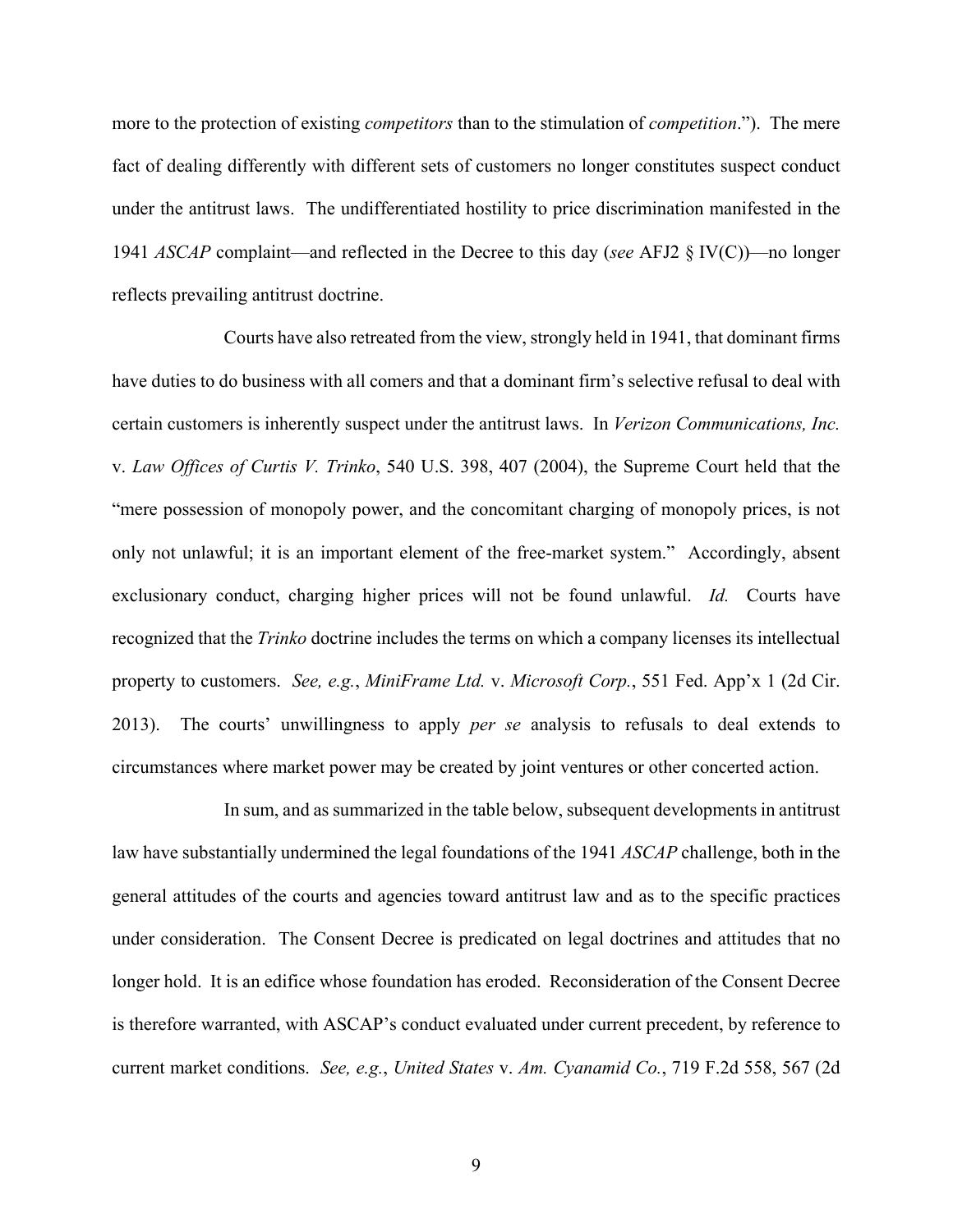Cir. 1983) (remanding "for the district court to apply the factors for analyzing the legality of a vertical merger set forth by" contemporary precedent and to "make findings of fact as to the current state of the . . . market").

| Comparison of ASCAP Complaint Allegations, Decree Provisions, and Modern Antitrust Law                                                                                                                                                                            |                                                                                                                                     |                                                                                                                                                                                                                  |                                                                                                                                                                                                                                                                                                                                                                                                                                                                                                                                                                                                                                                   |  |  |
|-------------------------------------------------------------------------------------------------------------------------------------------------------------------------------------------------------------------------------------------------------------------|-------------------------------------------------------------------------------------------------------------------------------------|------------------------------------------------------------------------------------------------------------------------------------------------------------------------------------------------------------------|---------------------------------------------------------------------------------------------------------------------------------------------------------------------------------------------------------------------------------------------------------------------------------------------------------------------------------------------------------------------------------------------------------------------------------------------------------------------------------------------------------------------------------------------------------------------------------------------------------------------------------------------------|--|--|
| 1941 Complaint<br>Allegation                                                                                                                                                                                                                                      | <b>1941 Consent Decree</b><br><b>Provision</b>                                                                                      | <b>AFJ2 Provision</b>                                                                                                                                                                                            | <b>Current Law</b>                                                                                                                                                                                                                                                                                                                                                                                                                                                                                                                                                                                                                                |  |  |
| ASCAP was created,<br>maintained, and utilized<br>"as an instrumentality for<br>promoting and<br>maintaining" an illegal<br>price fixing conspiracy.<br>Compl. at 10, 12.                                                                                         | Section II includes 11<br>provisions enjoining<br>ASCAP's conduct.                                                                  | Section IV includes eight<br>terms enjoining ASCAP's<br>conduct. AFJ2 regulates<br>licensing (AFJ2 $\S$ § V-<br>VIII), rate setting (AFJ2<br>§ IX), and ASCAP's<br>relationship with its<br>members (AFJ2 § XI). | ASCAP's blanket licensing<br>practices are not price<br>fixing under the Sherman<br>Act and have "plainly<br>procompetitive effects."<br>CBS, 441 U.S. at 9, 20-21.                                                                                                                                                                                                                                                                                                                                                                                                                                                                               |  |  |
| ASCAP entered into<br>exclusive contracts in the<br>form of refusing to allow<br>individual copyright<br>holders to license outside<br>of ASCAP. Compl. at<br>$11 - 12.$                                                                                          | ASCAP shall not accept<br>exclusive rights from<br>members or issue<br>exclusive licenses to<br>licensees. 1941 Decree<br>\$~II(1). | ASCAP cannot accept<br>exclusive rights or issue<br>exclusive licenses, and it<br>cannot limit, restrict, or<br>interfere with its<br>members' right to license<br>directly. AFJ2 $\S$ IV(A)–<br>(B).            | Contractual exclusivity is<br>an important means of<br>securing joint investments<br>and preventing free riding;<br>exclusivity provisions<br>among joint venturers are<br>not presumptively suspect<br>and are evaluated under the<br>rule of reason. See, e.g.,<br>Tampa Electric Co., 365<br>U.S. at 327; Am. Needle,<br>560 U.S. at 195-96.                                                                                                                                                                                                                                                                                                   |  |  |
| <b>ASCAP</b> refused to license<br>copyrighted music except<br>for at the royalty rates<br>demanded by ASCAP,<br>and withdrew licenses<br>from radio stations that<br>refused to accept licenses<br>on the prices and terms<br>offered by ASCAP.<br>Compl. at 16. | ASCAP shall not refuse<br>to offer a license<br>requested by the<br>prospective licensee.<br>1941 Decree § II(6)–(7).               | <b>ASCAP</b> must issue<br>licenses upon request.<br>AFJ2 § VI.                                                                                                                                                  | The Supreme Court has<br>held that arrangements like<br>ASCAP's that lead to the<br>introduction of new<br>products (i.e., the blanket<br>license) can be lawful.<br>CBS, 441 U.S. at 19-23;<br>see also Wallace v. IBM<br>Corp., 467 F.3d 1104,<br>1107 (7th Cir. 2006)<br>("agreements that yield<br>new products that would<br>not arise through unilateral<br>action are lawful").<br>Charging high prices,<br>absent exclusionary<br>conduct, is not unlawful.<br>See, e.g., Trinko, 540 U.S.<br>at 407 ("mere possession<br>of monopoly power, and<br>the concomitant charging<br>of monopoly prices, is not<br>only not unlawful; it is an |  |  |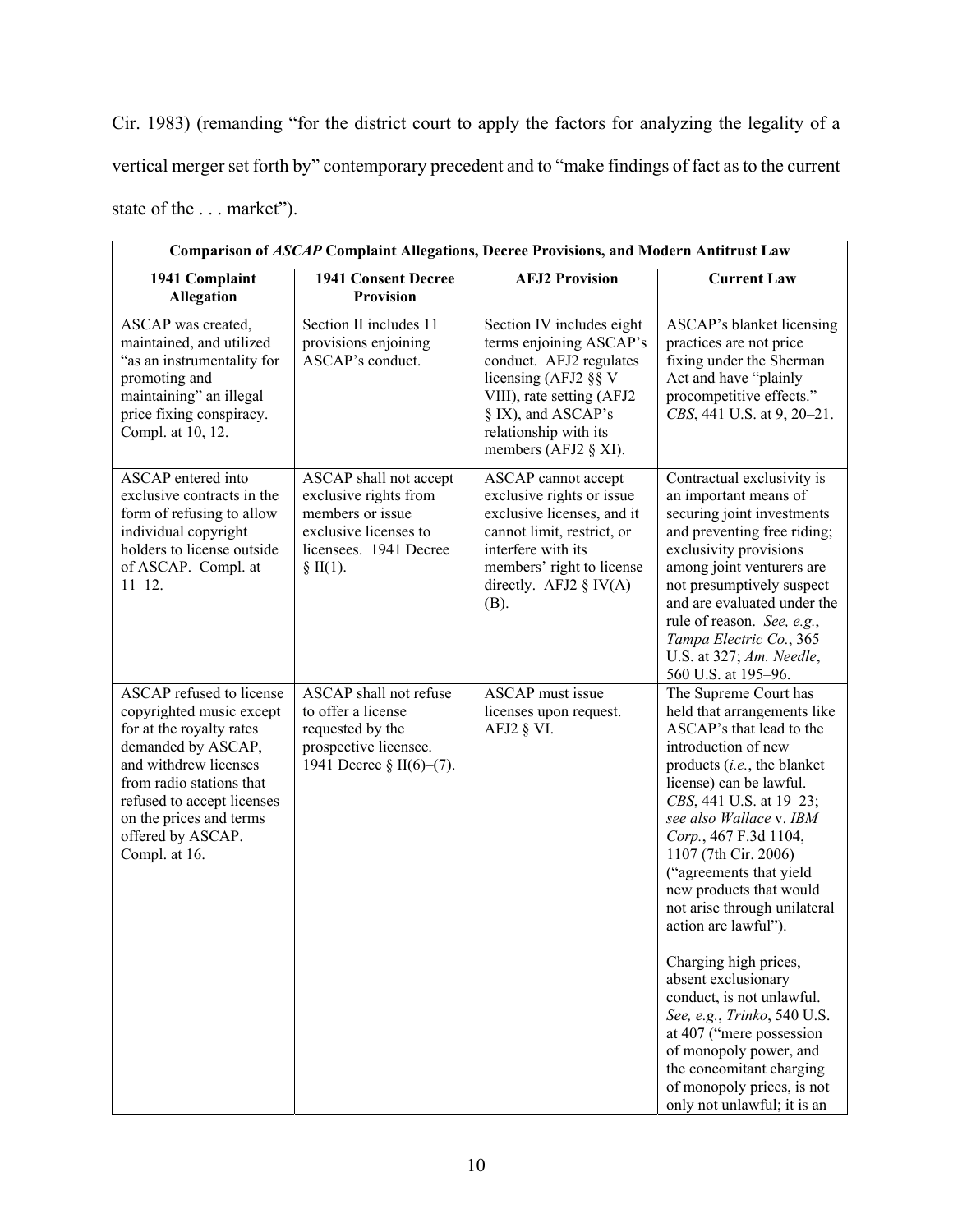| Comparison of ASCAP Complaint Allegations, Decree Provisions, and Modern Antitrust Law                                                                                                                                                                                                   |                                                                                                                                                                                                                                                                                                                |                                                                                                                                                                                                                                                                                            |                                                                                                                                                                                                                                                                                                                                                                                                                                                                                                                                                                      |  |  |
|------------------------------------------------------------------------------------------------------------------------------------------------------------------------------------------------------------------------------------------------------------------------------------------|----------------------------------------------------------------------------------------------------------------------------------------------------------------------------------------------------------------------------------------------------------------------------------------------------------------|--------------------------------------------------------------------------------------------------------------------------------------------------------------------------------------------------------------------------------------------------------------------------------------------|----------------------------------------------------------------------------------------------------------------------------------------------------------------------------------------------------------------------------------------------------------------------------------------------------------------------------------------------------------------------------------------------------------------------------------------------------------------------------------------------------------------------------------------------------------------------|--|--|
| 1941 Complaint<br><b>Allegation</b>                                                                                                                                                                                                                                                      | <b>1941 Consent Decree</b><br>Provision                                                                                                                                                                                                                                                                        | <b>AFJ2 Provision</b>                                                                                                                                                                                                                                                                      | <b>Current Law</b>                                                                                                                                                                                                                                                                                                                                                                                                                                                                                                                                                   |  |  |
|                                                                                                                                                                                                                                                                                          |                                                                                                                                                                                                                                                                                                                |                                                                                                                                                                                                                                                                                            | important element of the<br>free-market system the<br>possession of monopoly<br>power will not be found<br>unlawful unless it is<br>accompanied by an<br>element of anticompetitive<br>conduct.").                                                                                                                                                                                                                                                                                                                                                                   |  |  |
| ASCAP discriminated on<br>license terms among<br>licensees by offering, for<br>example, more<br>advantageous terms to<br>radio stations owned by<br>newspapers than to other<br>radio stations. Compl. at<br>16.                                                                         | ASCAP shall not enter<br>into, recognize as valid,<br>or perform any license<br>which results in<br>discriminating in price or<br>terms between similarly<br>situated licensees. 1941<br>Decree $\S$ II(2).                                                                                                    | ASCAP is enjoined from<br>entering into, recognizing,<br>enforcing or claiming any<br>rights under any license<br>for rights of public<br>performance which<br>discriminates in license<br>fees or other terms and<br>conditions between<br>licensees similarly<br>situated. AFJ2 § IV(C). | Courts no longer view<br>price discrimination<br>(offering different<br>contractual terms to<br>different customers) as<br>uniformly harmful and<br>anticompetitive. See, e.g.,<br>Jefferson Parish, 466 U.S.<br>at 36 n.4; R.J. Reynolds,<br>462 F. 3d at 695.                                                                                                                                                                                                                                                                                                      |  |  |
| <b>ASCAP</b> restricted<br>membership to<br>songwriters and<br>composers who had<br>written or composed and<br>had regularly published<br>not less than five<br>copyrighted musical<br>compositions and to<br>publishers as were<br>approved by the board of<br>directors. Compl. at 11. | ASCAP shall not require<br>as a condition precedent<br>to eligibility for author or<br>composer membership the<br>regular publication of<br>more than one musical<br>composition or writing by<br>any person who regularly<br>practices the profession of<br>writing music or lyrics.<br>1941 Decree § II(11). | <b>ASCAP</b> must take all<br>applicants for<br>membership meeting<br>certain minimal<br>requirements. AFJ2<br>$\S$ XI(A).                                                                                                                                                                 | Courts recognize that, to<br>accomplish certain goals,<br>associations like ASCAP<br>must have limiting<br>membership criteria. Such<br>limitations are permitted<br>where the goal justifies<br>self-regulation and the<br>limitations are reasonably<br>related to the goal. See,<br>e.g., Calif. Dental Ass'n v.<br>FTC, 525 U.S. 756, 778<br>(1999) (applying rule of<br>reason to claims that dental<br>association's advertising<br>restrictions were<br>anticompetitive); DM<br>Research v. Coll. of Am.<br>Pathologists, 170 F.3d 53,<br>57 (1st Cir. 1999). |  |  |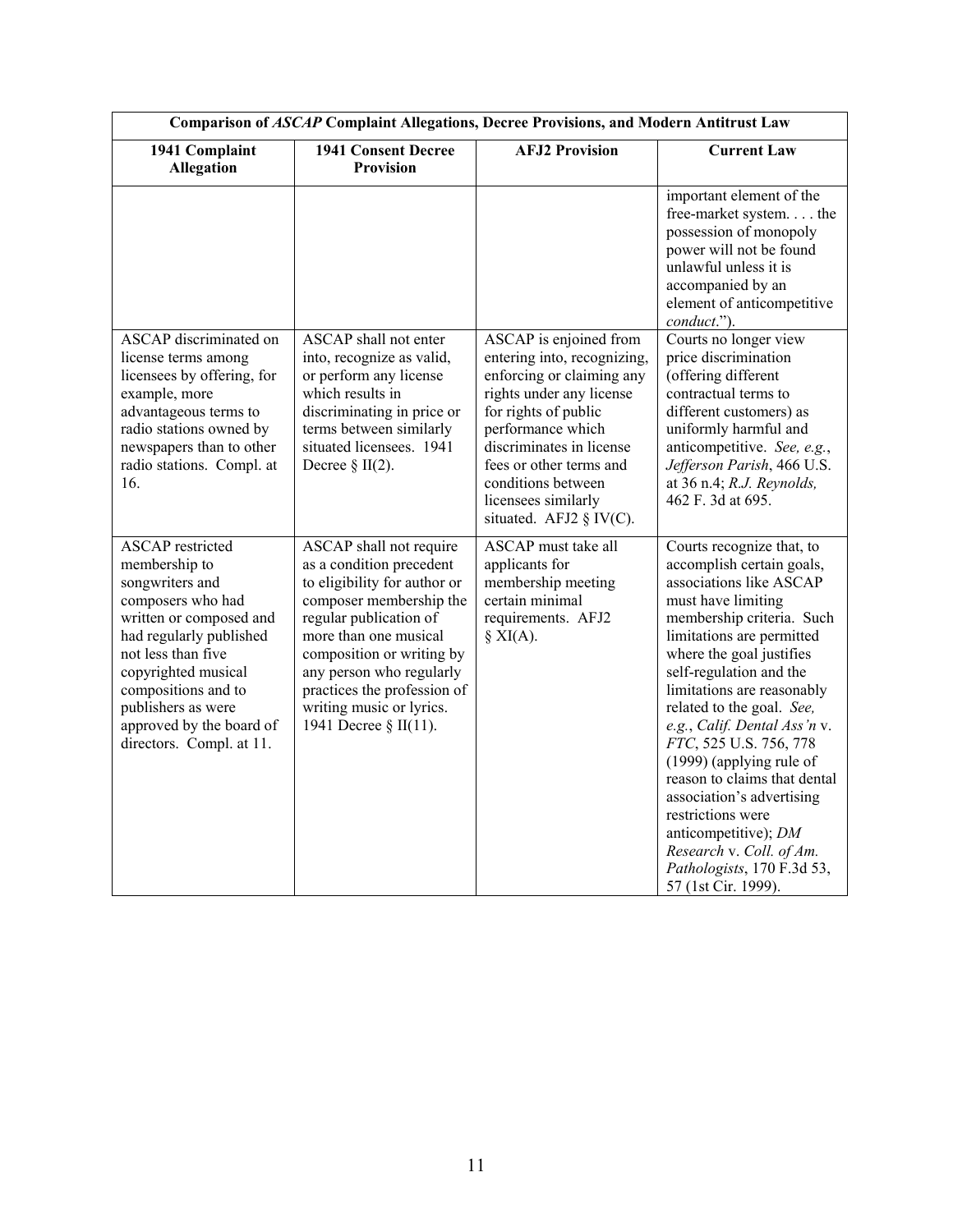### **II. The Market for Public Performance Rights Has Changed Substantially Since 1941—and 2001**

Just as the antitrust laws have evolved over the last several decades, the market for public performance rights is vastly different today than it was in 1941, when the Decree was first entered, or in 2001, when it was last modified. Technological innovations, powerful new market entrants, and shifting consumer preferences have fundamentally changed the music industry. At the same time, ASCAP now faces substantial new competition—from multiple domestic PROs, foreign PROs that are engaged in far-flung licensing outside of their home territories, and from rights holders that choose (and now have new means and opportunities) to license their works directly to music users. Consequently, the Decree is no longer required to protect competition in the performing rights marketplace.

 Four particularly important recent developments have transformed the market for public performance rights in a fundamental manner that render the Decree superfluous from a competitive standpoint:

*Changes in content distribution and consumption.* There have been unprecedented developments in how music is distributed, consumed, and monetized—marked by paradigm-shifting changes to content delivery mechanisms and an explosion in the amount of music performed by licensees. Since the entry of the Consent Decree in 1941, entertainment has evolved in significant ways: First, from a world in which radio was dominant to one centered around television; then, cable and satellite offerings emerged, and the four broadcast television networks and traditional AM/FM radio stations faced new competition from more than 500 cable and satellite television networks and hundreds of satellite radio stations; today, digital streaming services eclipse all of these offerings.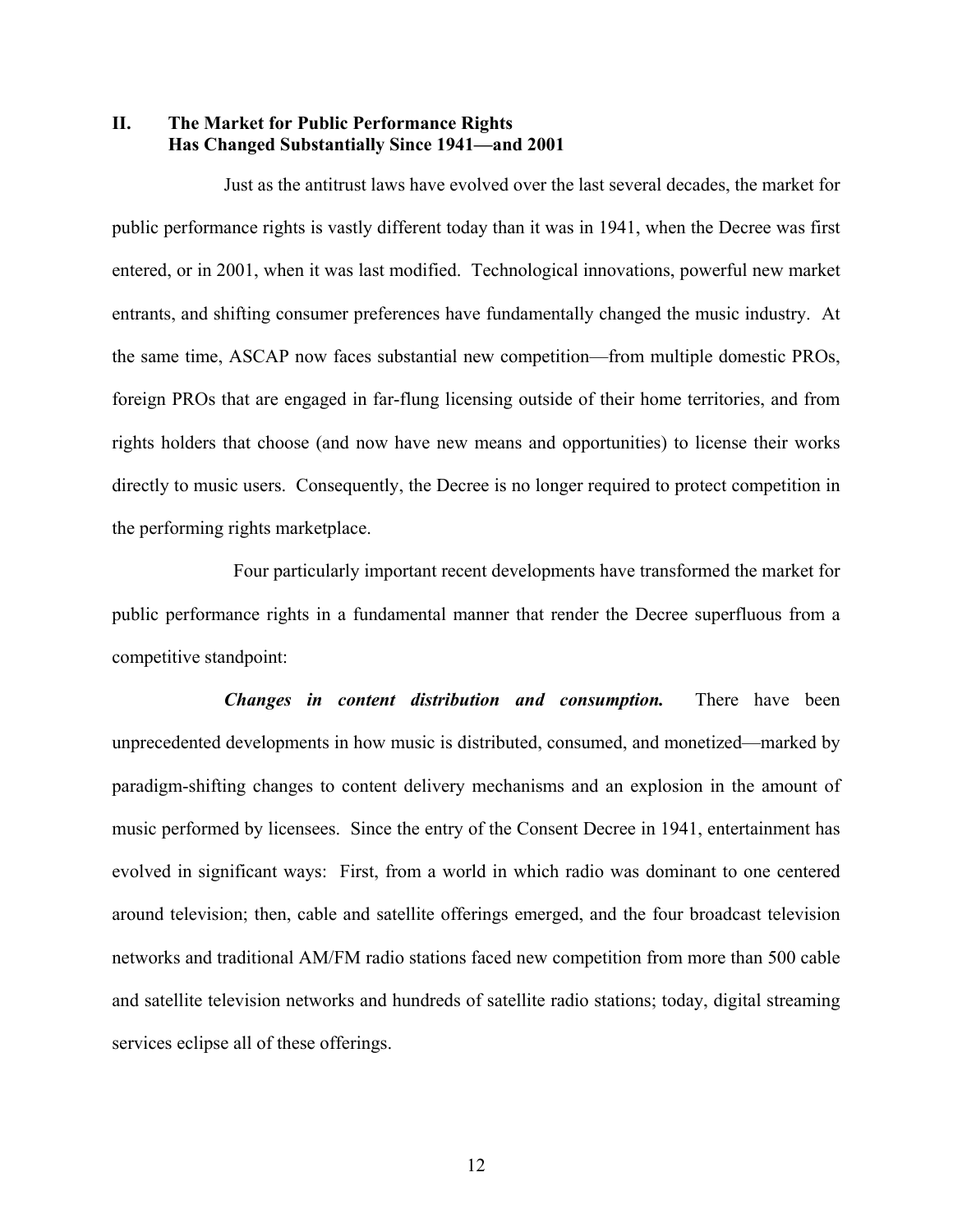Indeed, nothing has been more transformational to the entertainment industry (and to how music is performed) than the emergence of digital streaming services in the last 20 years. Between 1941 and 2001, most licensees—radio and television stations, cable networks, and bars and restaurants—publicly performed musical compositions on a "one-to-many" basis (*i.e.*, via a single linear stream to many listeners simultaneously). With the advent of new technologies, the increasing availability of wireless and broadband services, and the proliferation of devices capable of streaming audio and video content, the model for content distribution and consumption that held true for more than 60 years has materially changed over the last two decades, and with increasing rapidity in the past few years. These developments have led to the creation of huge online platforms that generate eye-popping revenues and profits for these digital giants. At the same time, royalties for songwriters and composers have not grown at a rate consistent with songwriters' and composers' ability to support themselves as professional creators. Although the proliferation of digital service providers has resulted in more music being performed than ever before, the fees paid for the use of that music have not kept pace.

Streaming music platforms offering customizable listening experiences, such as Pandora and Spotify, were nascent services in 2001; today, they have supplanted physical music sales and digital downloads and are now the primary means by which consumers listen to music.<sup>3</sup> Satellite radio services that charged consumers annual or monthly subscription fees were a novelty in 2001; today, SiriusXM, the only remaining U.S. satellite service, is a standard feature in most

<u>.</u>

<sup>3</sup> Ed Christman, *Nielsen 360 Study Finds Consumers Love Streaming Music, But Radio Still Strong*, BILLBOARD, Nov. 15, 2017, https://www.billboard.com/articles/business/8031468/nielsen-music-360-2017-report-streaming; Nielsen, *Time with Tunes: How Technology is Driving Music Consumption*, Nov. 2, 2017, https://www.nielsen.com/us/en/insights/news/2017/time-with-tunes-how-technology-is-driving-musicconsumption.html; Nielsen Music, *U.S. Music 360, 2017 Reports Highlights*, at 7–8, *available at* https://www.nielsen.com/us/en/insights/reports/2017/music-360-2017-highlights.html. As of 2018, streaming music accounted for three quarters of U.S. music industry revenues. *See* Recording Industry Ass'n of Am., RIAA 2018 Year-End Music Industry Revenue Report at 1, http://www.riaa.com/wp-content/uploads/2019/02/RIAA-2018-Year-End-Music-Industry-Revenue-Report.pdf.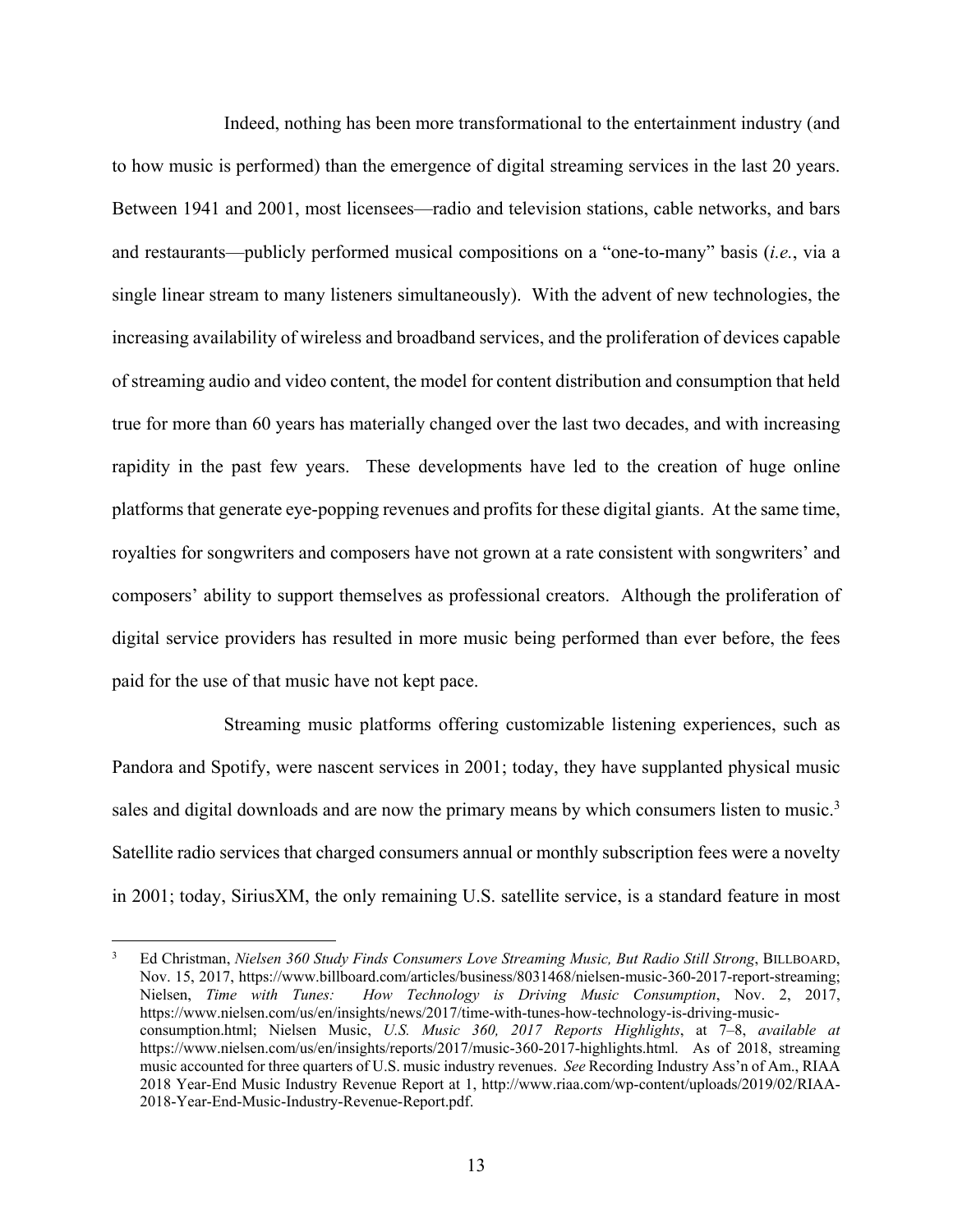new cars—enabled, as of 2017, in more than 100 million vehicles and offering wall-to-wall, mostly commercial-free music on dozens of genre-oriented and artist-dedicated channels.<sup>4</sup> Digital audiovisual services, like Hulu and Netflix, provide consumers with a previously unthinkable ondemand library of programming and have changed the way people watch television.

Consequently, consumers now can enjoy more music from more services on more devices than ever before—far more than traditional broadcasters ever offered. Nielsen reports that, in 2017, Americans spent on average 32 hours per week listening to music, primarily through digital streaming services—an increase of 5.5 hours over the previous year.<sup>5</sup> As a result of these increased listening hours, and the wall-to-wall nature of digital services' music output, these services perform a massive number of songs. In 2013, ASCAP processed 250 billion performances of its members' musical works.<sup>6</sup> In 2016, fueled in part by the explosion of digital services, ASCAP processed more than *one trillion performances*, a 300-percent increase in just three years.<sup>7</sup> That number continues to increase, placing significant resource demands on ASCAP.

*Emergence of new, sophisticated licensees with dominant market positions.* With market consolidation and the emergence of global media conglomerates and tech mega-platforms, ASCAP now routinely negotiates with large, sophisticated music users that dominate their respective industries and are able to exercise substantial buyer power. Consider just a handful of ASCAP's most significant licensees, each of which dwarfs ASCAP in its scale and revenue:

<u>.</u>

<sup>4</sup> Sirius XM Holdings Inc., Annual Report (Form 10-K), Letter to Shareholders, at 2 (Jan. 31, 2018).

<sup>5</sup> Nielsen Music, U.S. Music 360, 2017 Reports Highlights, at 7, *available at* https://www.nielsen.com/us/en/insights/reports/2017/music-360-2017-highlights.html; Nielsen, *Time with Tunes: How Technology is Driving Music Consumption*, Nov. 11, 2017, https://www.nielsen.com/us/en/ insights/news/2017/time-with-tunes-how-technology-is-driving-music-consumption.html.

<sup>6</sup> ASCAP 2013 Annual Report at 3, https://www.ascap.com/~/media/files/pdf/about/annual-reports/2013-annualreport.pdf.

<sup>7</sup> ASCAP 2016 Annual Report at 5, https://www.ascap.com/~/media/files/pdf/about/annual-reports/2016-annualreport.pdf.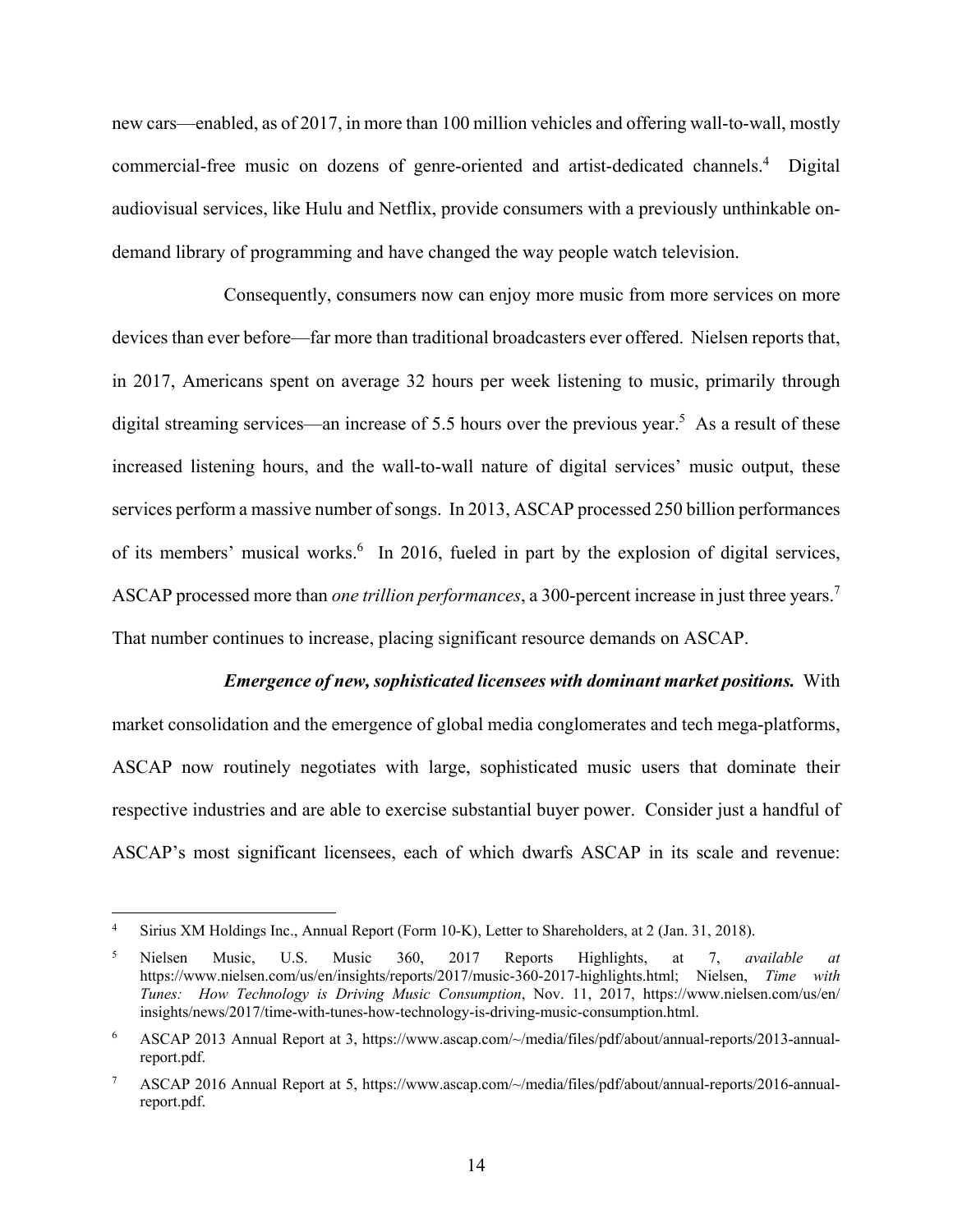Comcast/NBCU, Disney/Fox, Viacom, Apple Music, YouTube, Amazon, Spotify, SiriusXM/Pandora, the radio industry, and Netflix.

ASCAP is a member-run PRO of more than 720,000 songwriters, composers, and music publishers that operates on a not-for-profit basis. Although ASCAP collected approximately \$1.227 billion in revenues in 2018, consistent with its non-profit membership model, more than \$1.109 billion—or about 90 percent of collected revenues—was distributed as royalty payments to ASCAP members.<sup>8</sup>

By contrast, Apple, which owns Apple Music, has been valued as high as \$1 trillion, and the Apple Music service has more than 50 million paid subscribers.<sup>9</sup> Amazon, which operates the Prime streaming and Music Unlimited Services, and also offers video services for rent or purchase, has also hit the \$1 trillion valuation mark.<sup>10</sup> And Alphabet, parent company of Google and owner of YouTube and Google Play, is close behind Apple and Amazon, valued at \$851 billion.<sup>11</sup> Comcast/NBCU, a global media conglomerate that offers cable communications services, cable networks, broadcast networks, theme parks, and filmed entertainment, is valued at \$192 billion.<sup>12</sup> In April 2018, Spotify, the leading global digital music service and the largest such service in the United States, began trading on the New York Stock Exchange, in the largest direct

<sup>8</sup> Press Release, ASCAP Annual Revenue and Distributions Continue to Break Records: 2018 Revenue Tops \$1.227 Billion; Distributions Hit \$1.109 Billion (May 1, 2010), https://www.ascap.com/press/2019/05/05-01 financials-release.

<sup>9</sup> Adam Shell, *Who could join Apple in Wall Street's \$1 trillion stock club?*, USA TODAY, Aug. 5, 2018, https://www.usatoday.com/story/money/2018/08/05/amazon-google-microsoft-within-striking-distance-joiningapple-wall-street-1-trillion-stock-club/899066002/; Anne Steele & Tripp Mickle, *Apple Music Overtakes Spotify in Paid U.S. Subscribers*, WALL ST. J., Apr. 5, 2019, https://www.wsj.com/articles/apple-music-overtakesspotify-in-u-s-subscribers-11554475924.

<sup>10</sup> David Streitfeld, *Amazon Hits \$1,000,000,000,000 in Value, Following Apple*, N.Y. TIMES, Sept. 4, 2018, https://www.nytimes.com/2018/09/04/technology/amazon-stock-price-1-trillion-value.html.

<sup>11</sup> Shell, *supra* note 9.

<sup>12</sup> *#57 Comcast on the Forbes Top 100 Digital Companies List 2018*, FORBES, May 15, 2019, https://www.forbes.com/companies/comcast/?list=top-digital-companies#43a5f41952c1.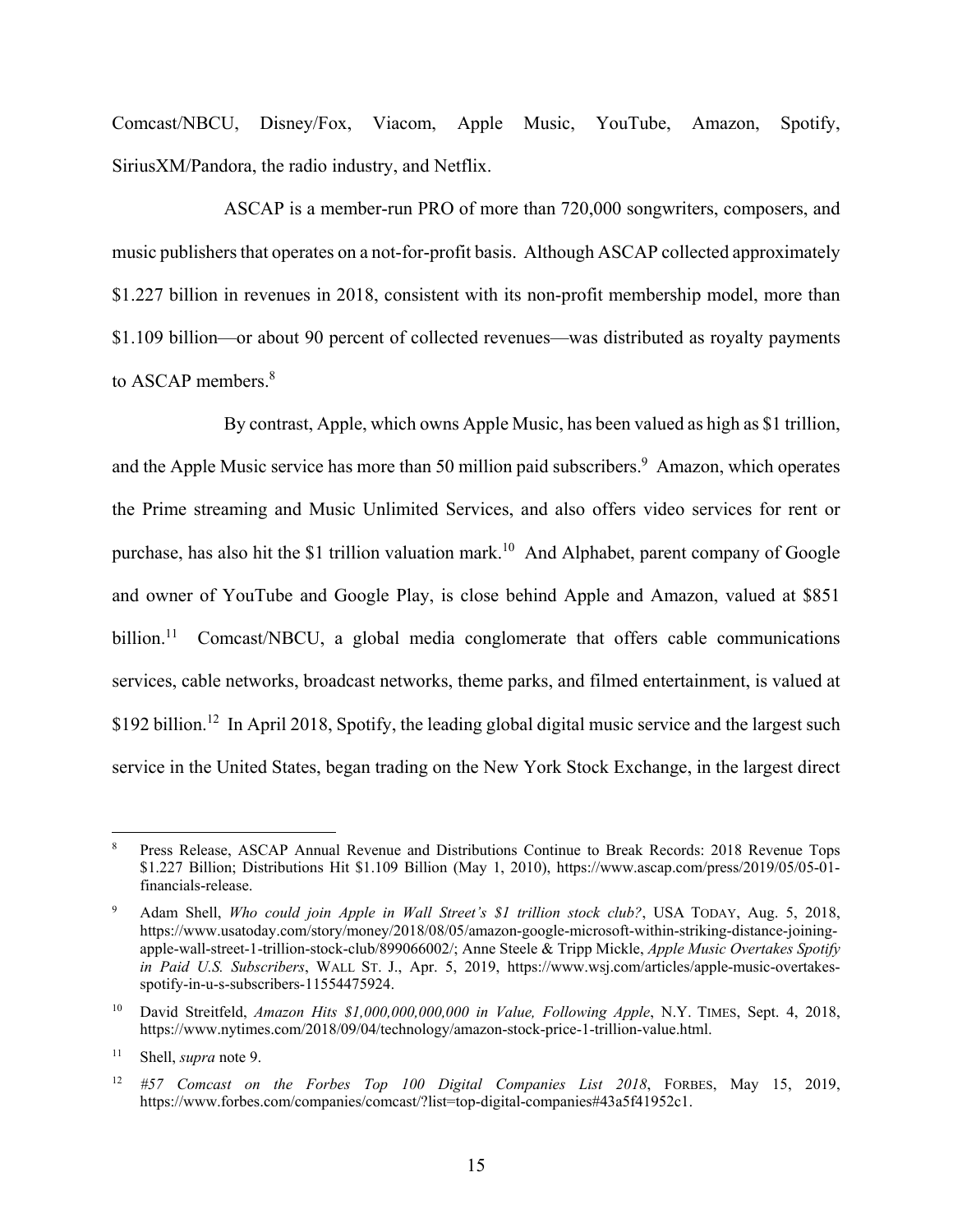listing on record, with the company then valued at more than \$26 billion.<sup>13</sup> In July 2018, shareholders agreed to the \$71.3 billion acquisition of 21st Century Fox by the Walt Disney Company.14 The combined Disney/Fox owns the ABC television network, multiple cable networks and local television stations, and a significant stake in streaming service Hulu; in May 2019, it agreed to acquire Comcast's one-third share of Hulu, which would give it full ownership of the service.15 In February 2019, SiriusXM acquired Pandora Media for \$3.5 billion—a combination of a satellite radio service and a digital audio service that makes it "the world's largest audio entertainment company."16 Viacom acquired AwesomenessTV, a youth-oriented digital media company and multi-channel network, in 2018, and it purchased Pluto TV, a streaming service, in 2019.<sup>17</sup> As a result of consolidation in the radio industry, four companies control nearly 2,000 radio stations across the United States.<sup>18</sup> And Netflix has nearly 150 million paying

<sup>13</sup> Chuck Mikolajczak & Stephen Nellis, *Spotify shares jump in record-setting direct listing*, REUTERS, Apr. 3, 2018, https://www.reuters.com/article/us-spotify-ipo/spotify-shares-jump-in-record-setting-direct-listingidUSKCN1HA12B.

<sup>14</sup> Edmund Lee & Brooks Barnes, *Disney and Fox Shareholders Approve Deal, Ending Corporate Duel*, N.Y. TIMES, July 27, 2018, https://www.nytimes.com/2018/07/27/business/media/disney-fox-merger-vote.html.

<sup>15</sup> Lee & Barnes, *supra* note 14; Edmund Lee, *Disney to Buy Comcast's Hulu Stake and Take Full Control of Streaming Service*, N.Y. TIMES, May 14, 2019, https://www.nytimes.com/2019/05/14/business/media/disneyhulu-comcast.html.

<sup>16</sup> Jem Aswad, *Sirius XM Completes Acquisition of Pandora*, VARIETY, Feb. 1, 2019, https://variety.com/2019/biz/news/sirius-xm-completes-acquisition-of-pandora-1203125882/.

<sup>17</sup> Todd Spangler, *Viacom Acquires AwesomenessTV; CEO Jordan Levin to Depart*, VARIETY, July 27, 2018, https://variety.com/2018/digital/news/viacom-acquires-awesomenesstv-jordan-levin-exit-1202888377/; Dade Hayes, *Viacom Closes \$340M Pickup of Pluto TV*, DEADLINE, Mar. 4, 2019, https://deadline.com/2019/03/viacom-closes-340m-pickup-of-pluto-tv-1202568860/.

<sup>18</sup> iHeartMedia, Inc., the largest owner of radio stations in the United States, owns more than 850 stations. *See Our Stations*, iHeartMedia, Inc., https://www.iheartmedia.com/iheartmedia/stations (last visited Aug. 7, 2019). Cumulus Media owns and operates 428 radio stations. *See* Cumulus Media, https://www.cumulusmedia.com/ (last visited Aug. 7, 2019). Townsquare Media, Inc.'s local media assets include 321 radio stations. *See Local Media*, Townsquare Media, http://www.townsquaremedia.com/local-media/overview (last visited Aug. 7, 2019). Entercom owns more than 235 radio stations. *See* Entercom, https://entercom.com/ (last visited Aug. 7, 2019). Due to the size of iHeart, it would make no economic sense for ASCAP to withhold a license even in the absence of the Consent Decree.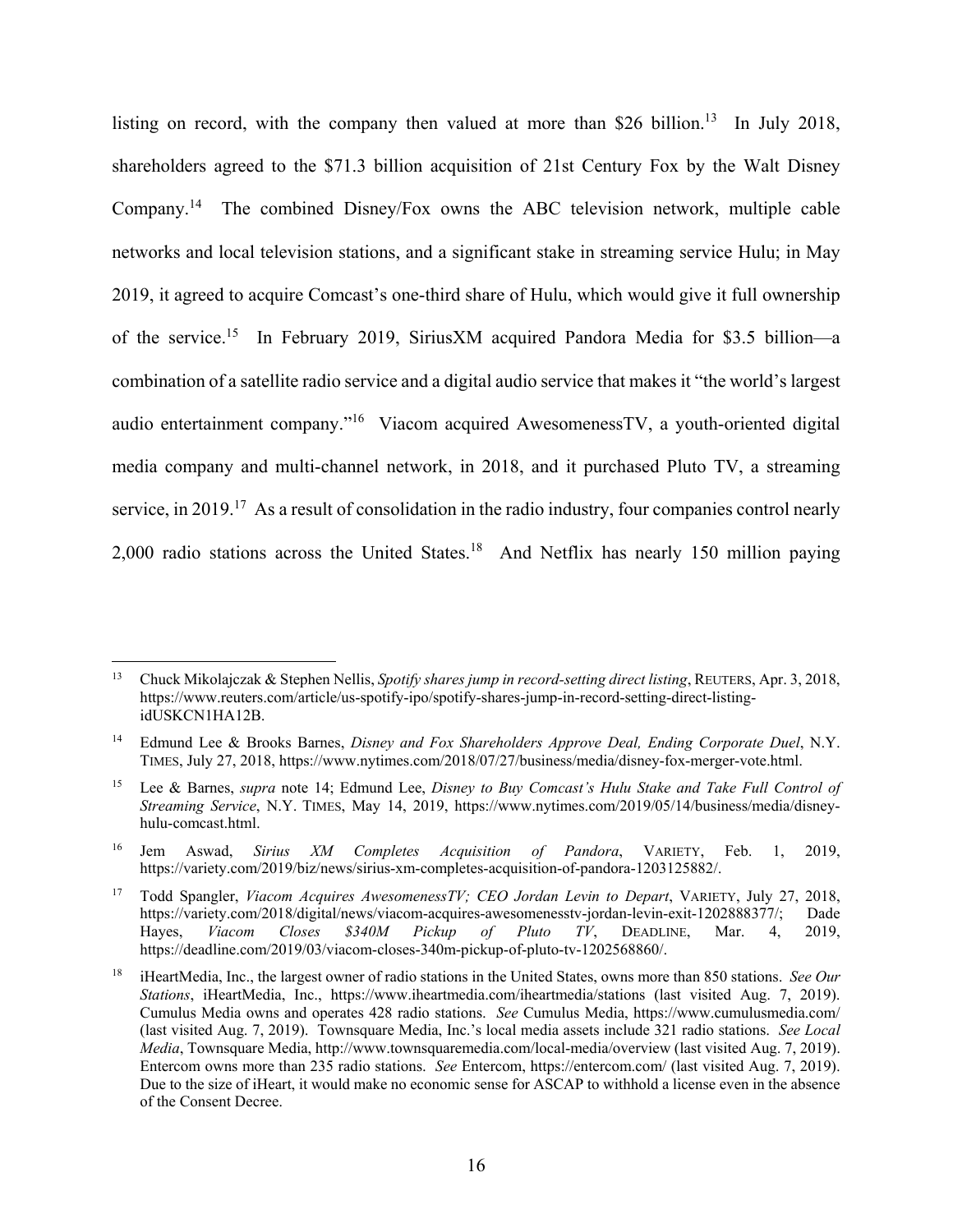subscribers, yearly revenue of nearly \$16 billion, and a market cap of approximately \$150 billion.<sup>19</sup> With their substantial buyer power, these large, sophisticated licensees are able to negotiate acceptable license terms and conditions with ASCAP and other licensors on an arm's-length basis.

| Comparison of 2018 Revenues and Cash Reserves - ASCAP vs. Major Licensees <sup>20</sup> |                      |                                            |  |  |
|-----------------------------------------------------------------------------------------|----------------------|--------------------------------------------|--|--|
| Firm                                                                                    | <b>2018 Revenues</b> | <b>Cash Reserves</b>                       |  |  |
| Apple                                                                                   | $$265.595$ billion   | $$25.913$ billion                          |  |  |
| Amazon                                                                                  | \$232.887 billion    | \$31.750 billion                           |  |  |
| Alphabet                                                                                | $$136.819$ billion   | \$16.701 billion                           |  |  |
| Comcast/NBCU                                                                            | \$94.507 billion     | $$3.814$ billion                           |  |  |
| Netflix                                                                                 | \$15.794 billion     | \$3.794 billion                            |  |  |
| Viacom                                                                                  | \$12.943 billion     | $$1.557$ billion                           |  |  |
| Spotify                                                                                 | $€5.259$ billion     | $€891$ million                             |  |  |
| SiriusXM                                                                                | \$5.771 billion      | \$54.431 million                           |  |  |
| ASCAP                                                                                   | $$1.227$ billion     | \$0                                        |  |  |
|                                                                                         |                      | ASCAP keeps no profits<br>or cash reserves |  |  |

# *New opportunities for licensees to engage in direct and source licensing.* Many

licensees continue to prefer to license works through ASCAP and other PROs because they value

the efficiencies and wide selection offered by blanket licensing and the services provided by the

PROs. For some licensees, however, large-scale direct licensing and source licensing and buyouts

 $\overline{a}$ 19 Netflix Quarterly Shareholder Letter at 1 (Apr. 16, 2019), https://s22.q4cdn.com/959853165/files/ doc financials/quarterly reports/2019/q1/FINAL-Q119-Shareholder-Letter.pdf; Netflix Inc., Annual Report (Form 10-K) at 17 (Jan. 29, 2019); Eric J. Savitz, *Stream This: Netflix Stock Could Double From Here, Analyst Says*, BARRON'S, May 31, 2019, https://www.barrons.com/articles/netflix-stock-could-double-again-analystsays-51559309461.

<sup>20</sup> *See* Press Release, ASCAP Annual Revenue and Distributions Continue to Break Records: 2018 Revenue tops \$1.227 Billion; Distributions Hit \$1.109 Billion (May 1, 2019), https://www.ascap.com/press/2019/05/05-01 financials-release; Alphabet Inc., Annual Report (Form 10-K) at 24, 46 (Feb. 5, 2019); Amazon.com Inc., Annual Report (Form 10-K) at 17, 39 (Feb. 1, 2019); Apple Inc., Annual Report (Form 10-K) at 21, 40 (Nov. 5, 2018); Comcast Corp., Annual Report (Form 10-K) at 33, 70 (Jan. 31, 2019); Netflix Inc., Annual Report (Form 10-K) at 17, 43 (Jan. 29, 2019); Pandora Media, Inc., Form 8-K at 4 (Jan. 18, 2019); Pandora Media, Inc., 10-Q at 3 (Nov. 5, 2018); Sirius XM Holdings Inc., Annual Report (Form 10-K) at 24 (Jan. 30, 2019); Spotify Technology S.A., Annual and transition report of foreign private issuers (Form 20-F) at 5 (Feb. 12, 2019); Viacom Inc., Annual Report (Form 10-K) at 34, 64 (Nov. 16, 2018).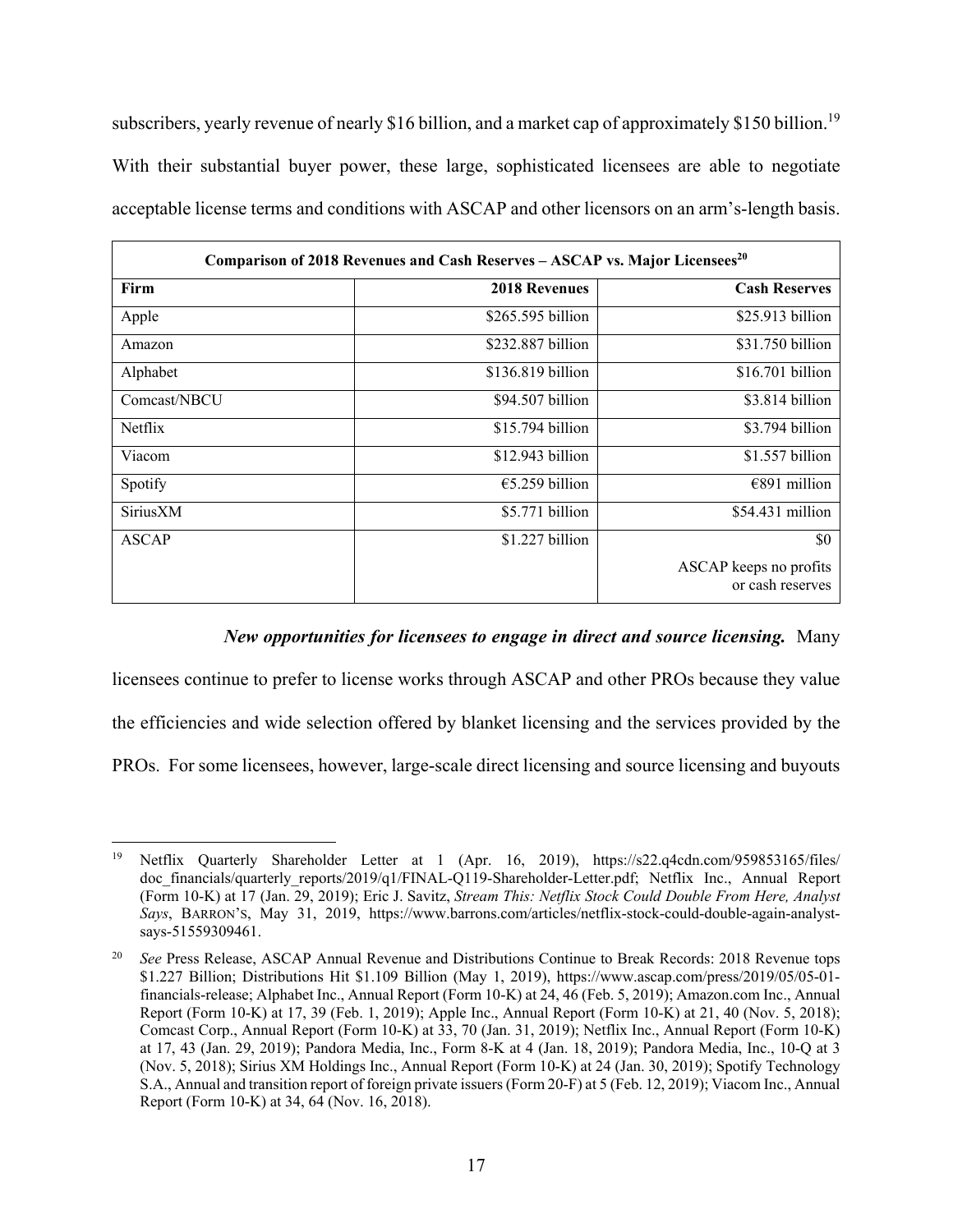have become more viable alternatives to PRO licensing—aided in part by technological changes and the emergence of new services that make such licensing more efficient.

Television stations and cable networks have long engaged in direct and source licensing—choosing to license performance rights directly from the rights holder for music performed in programs they produce and broadcast.<sup>21</sup> Hundreds of local television stations engage in direct licensing that allows those stations to take a per-program rather than blanket license from ASCAP. Discovery, which operates popular cable channels TLC, Animal Planet, HGTV, Food Network, OWN, and Travel Channel, enters into production arrangements with third parties and wholly owned production studios to develop and produce content. Under these arrangements, Discovery "retain[s] editorial control and own[s] most or all of the rights" to the content, in exchange for Discovery's payment of all development and production costs.<sup>22</sup> ESPN directly licenses most of the music performed across its networks, relying on PRO blanket licenses principally to cover performances of incidental and ambient music.<sup>23</sup> And now the next generation of audio visual programming suppliers—digital audio visual streaming services—are following in the footsteps of traditional broadcasters. Netflix, which produces a substantial amount of original content, has increased its use in its original programming of directly licensed music and music licensed at the source and in some cases bought out completely; in 2017, Netflix reached an

<sup>&</sup>lt;sup>21</sup> Indeed, the requirement that ASCAP offer a per-program license as an alternative to the blanket license is in the Consent Decree "to ensure that broadcasters, who generally have some ability to anticipate and control the music they perform, could reduce the fees they would otherwise owe to ASCAP by substituting music from another PRO's repertory or obtaining licenses directly from rights holders." Mem. of the United States in Support of the Joint Motion to Enter Second Amended Final Judgment, *supra* note 1, at 23–24.

<sup>&</sup>lt;sup>22</sup> Discovery, Inc., Annual Report (Form 10-K), at 18 (Mar. 4, 2019).

<sup>23</sup> Anandashankar Mazumdar, *ESPN Settles Dispute Over Music Licensing Fees*, INTELLECTUAL PROPERTY ON BLOOMBERG LAW, Feb. 2, 2017, https://www.bna.com/espn-settles-dispute-n57982083202/.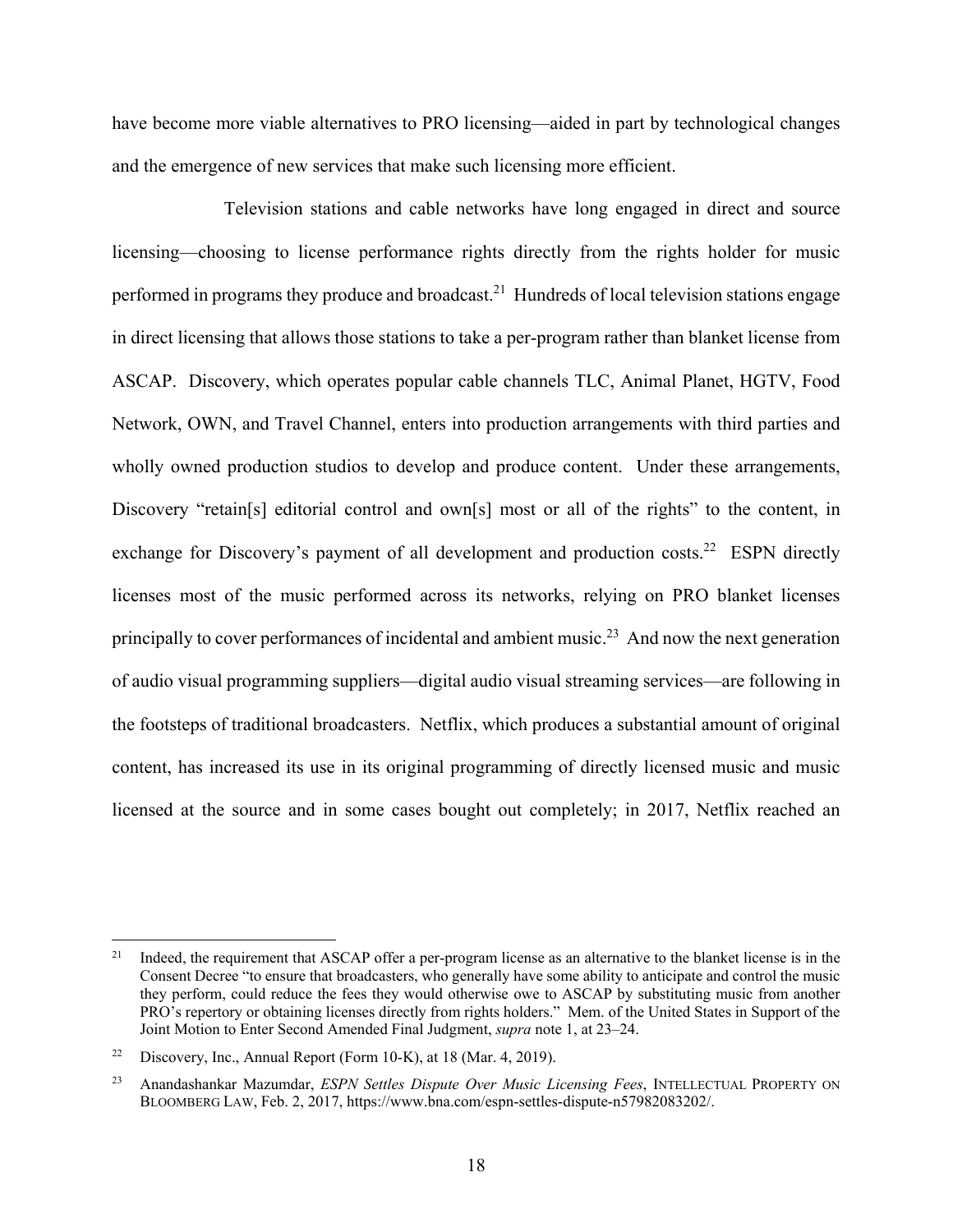agreement with BMG under which BMG will exclusively manage and administer Netflix's music publishing rights for its original programming outside of the United States.<sup>24</sup>

Digital audio services are also engaging in an increased amount of direct licensing. As discussed below (*see*, *infra*, Part IV), these services require several licenses in addition to public performance licenses to operate their services, including licenses for sound recordings, mechanical rights, and lyric display rights. Thus, licensing directly from publishers, who can offer mechanical rights in addition to public performance rights in a single license package, is an efficient and attractive licensing option for these digital licensees. To that end, Pandora has entered into direct publishing deals with at least six major and mid-major music publishers and has publicly touted the benefits of these licenses to their shareholders.<sup>25</sup> Similarly, Apple Music and YouTube have entered into multiple direct publisher licenses.<sup>26</sup> Facebook and Amazon Prime Music have not only entered into direct licenses with major music publishers; each has entered into thousands of direct licenses with independent publishers with the help of the Harry Fox Agency (now owned by SESAC) in the case of Facebook and MRI in the case of Amazon.

 $\overline{a}$ 24 David Z. Morris, *Netflix Original Content Has Grown By 88% This Year, But Old TV Still Rules the Remote*, FORTUNE, Aug. 12, 2018, http://fortune.com/2018/08/12/netflix-original-content-has-grown-by-88-this-year-butold-tv-still-rules-the-remote/; Press Release, US: Netflix signs exclusive music publishing deal with BMG (Feb. 2, 2017), https://www.bmg.com/us/news/netflix-signs-exclusive-music-publishing-agreement.html.

<sup>25</sup> Press Release, Pandora Strikes US Licensing Deal with BMG (Sept. 11, 2014), http://investor.pandora.com/file/Index?KeyFile=25235409; Press Release, Sony/ATV Music Publishing and Pandora Sign Unprecedented Licensing Agreement (Nov. 5, 2015), http://investor.pandora.com/file/ Index?KeyFile=31758502; Press Release, SONGS Music Publishing and Pandora Sign Licensing Agreement Continuing Pandora's Advancements into Direct Deals (Dec. 8, 2015), http://investor.pandora.com/file/Index? KeyFile=32168517; Press Release, Warner/Chappell Music and Pandora Sign Licensing Agreement (Dec. 15, 2015), http://investor.pandora.com/file/Index?KeyFile=32247176; Press Release, Downtown Music Publishing and Pandora Sign Licensing Agreement Continuing Pandora's Advancements Into Direct Deals (Dec. 21, 2015), http://investor.pandora.com/file/Index?KeyFile=32322440; Atlas Music Publishing and Pandora Sign Licensing Agreement (Dec. 23, 2015), http://investor.pandora.com/file/Index?KeyFile=32349168.

<sup>26</sup> *See* Services, Digital, Sony/ATV Music Publishing, https://www.sonyatv.com/en/services (last visited Aug. 7, 2019) (citing direct deals with Spotify, Apple Music, Google Play, and YouTube, among others); Press Release, Downtown x YouTube | Direct Performance License (Apr. 12, 2016), https://www.dmpgroup.com/news/2016/04/downtown-x-youtube-direct-performance-license (announcing direct deal for performing rights between YouTube and Downtown Music Publishing).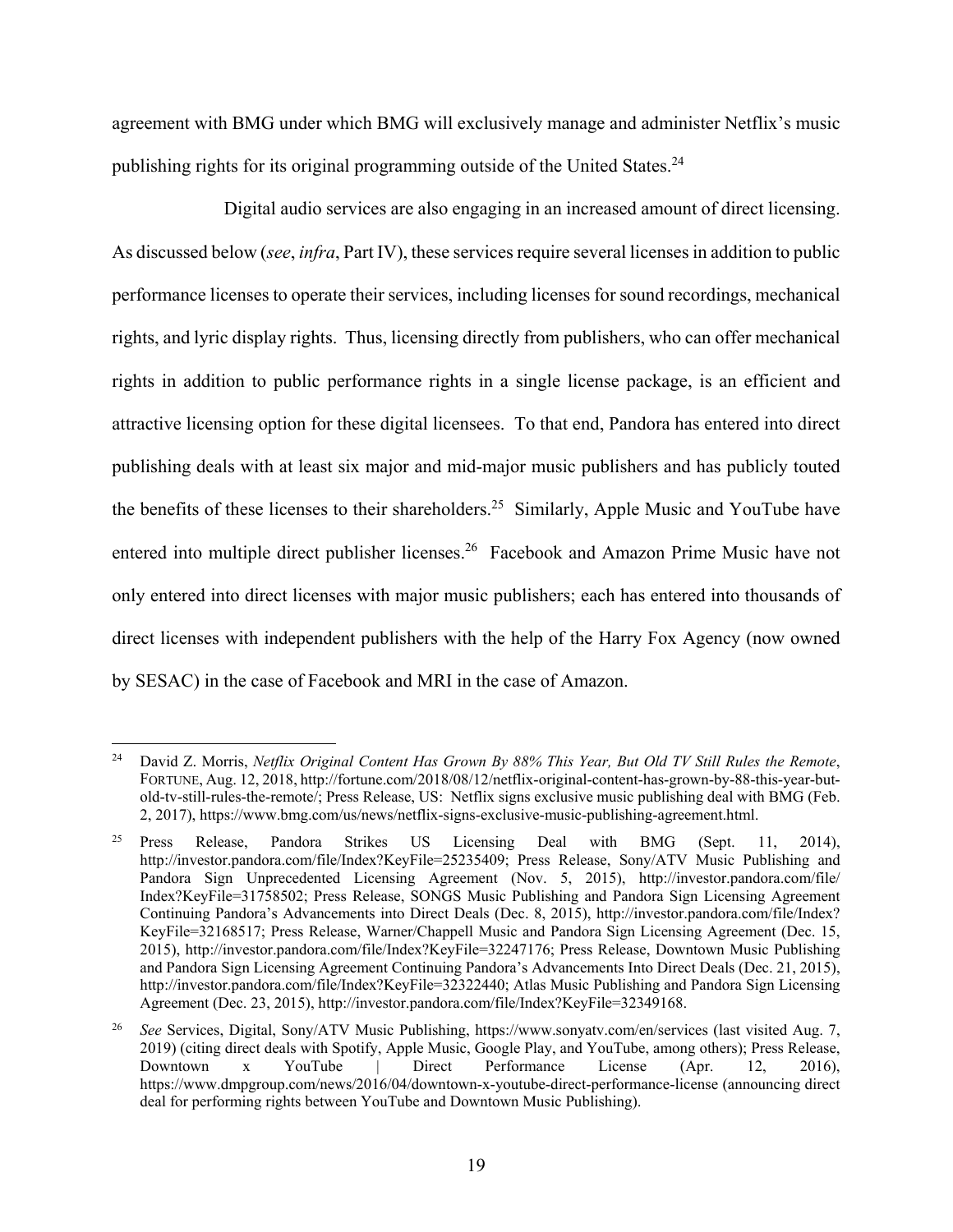In addition, thanks to new technologies and services that aid in the tracking of music performances, all licensees—particularly large digital services and cable networks that have devoted significant technological resources to these practices—can more easily monitor their music use, enabling them to perform only those works encompassed by their direct licenses and to license around the PROs, including ASCAP.<sup>27</sup> Comprehensive rights databases maintained by the PROs and certain music publishers<sup>28</sup> also have made direct licensing a more attractive and sustainable option for licensees and eased licensing friction.<sup>29</sup> Through their access to these databases, licensees have unprecedented transparency into the contents of licensors' repertories and catalogs and the ownership of the songs they perform. Despite unfounded complaints of many

 $\overline{a}$ <sup>27</sup> Music Reports, Inc. (MRI) provides a wide range of services to licensees, including cue sheet management, perprogram license administration, music rights clearance, and song claiming. *See* Music Reports, https://www.musicreports.com/?rt=c1 (last visited Aug. 7, 2019); Ed Christman, *Publishing Briefs: Music Reports Inc. Administered Over \$500M in 2016*, BILLBOARD, Mar. 2, 2017, https://www.billboard. com/articles/business/7709314/publishing-briefs-music-reports-mri-warner-chappell. BMAT provides music monitoring services to PROs, labels, music publishers, digital services, and other media companies. *See* About, BMAT, https://www.bmat.com/#home-about (last visited Aug. 7, 2019); Clients, BMAT, https://www.bmat.com/bmat-clients/ (last visited Aug. 7, 2019). LyricFind provides a "customized search" solution" to its licensees that enables them to identify music based on lyrics. *See* About LyricFind, LyricFind, https://www.lyricfind.com/index.php?id=202 (last visited Aug. 7, 2019); *see also Broad. Music, Inc.* v. *Pandora Media, Inc.*, 140 F. Supp. 3d 267, 283 (S.D.N.Y. 2015) (describing how Pandora used LyricFind and repertory databases maintained by ASCAP and BMI to avoid performing works published by BMG).

<sup>&</sup>lt;sup>28</sup> ASCAP is committed to providing transparency about the contents of the ASCAP repertory and, to that end, has made several improvements to its publicly available ACE database in the last several years, including (i) upgrading ACE to permit users to view or download the catalogs of any ASCAP writer or publisher member and (ii) displaying ownership share information on ACE. *See* ACE Repertory, ASCAP, https://www.ascap.com/ repertory (last visited Aug. 7, 2019). BMI, SESAC, GMR, and major publishers also offer public databases that enable licensees to search their repertories and understand the scope of rights covered under their respective licenses. *See, e.g.*, BMI Repertoire, BMI, https://repertoire.bmi.com/StartPage.aspx (last visited Aug. 7, 2019); Repertory, SESAC, https://www.sesac.com/#/repertory/search (last visited Aug. 7, 2019); Catalog, Global Music Rights, https://globalmusicrights.com/Catalog (last visited Aug. 7, 2019); Music Search, Universal Music Publishing Group, https://www.umusicpub.com/us/Digital-Music-Library/search (last visited Aug. 7, 2019).

<sup>29</sup> *See* Marah Eakin, *An insider explains how songs get into TV shows and movies*, THE A.V. CLUB, June 16, 2015, https://tv.avclub.com/an-insider-explains-how-songs-get-into-tv-shows-and-mov-1798281002 (interview with music supervisor describing how technology and database transparency have facilitated TV licensing: "We used to have to call BMI or ASCAP on the phone, and we were sent to a research department and would ask who owned the song, and there'd be another phone or fax number—so there'd be a lot of faxing and phoning and, by nature, you'd lose days. You'd lose clearance days on a tight TV schedule. Now, we go to the great websites that BMI or ASCAP have and everything is pretty easy. A lot of clearances are digital so that moves faster. The mechanics, as far as licensing, have really opened up.").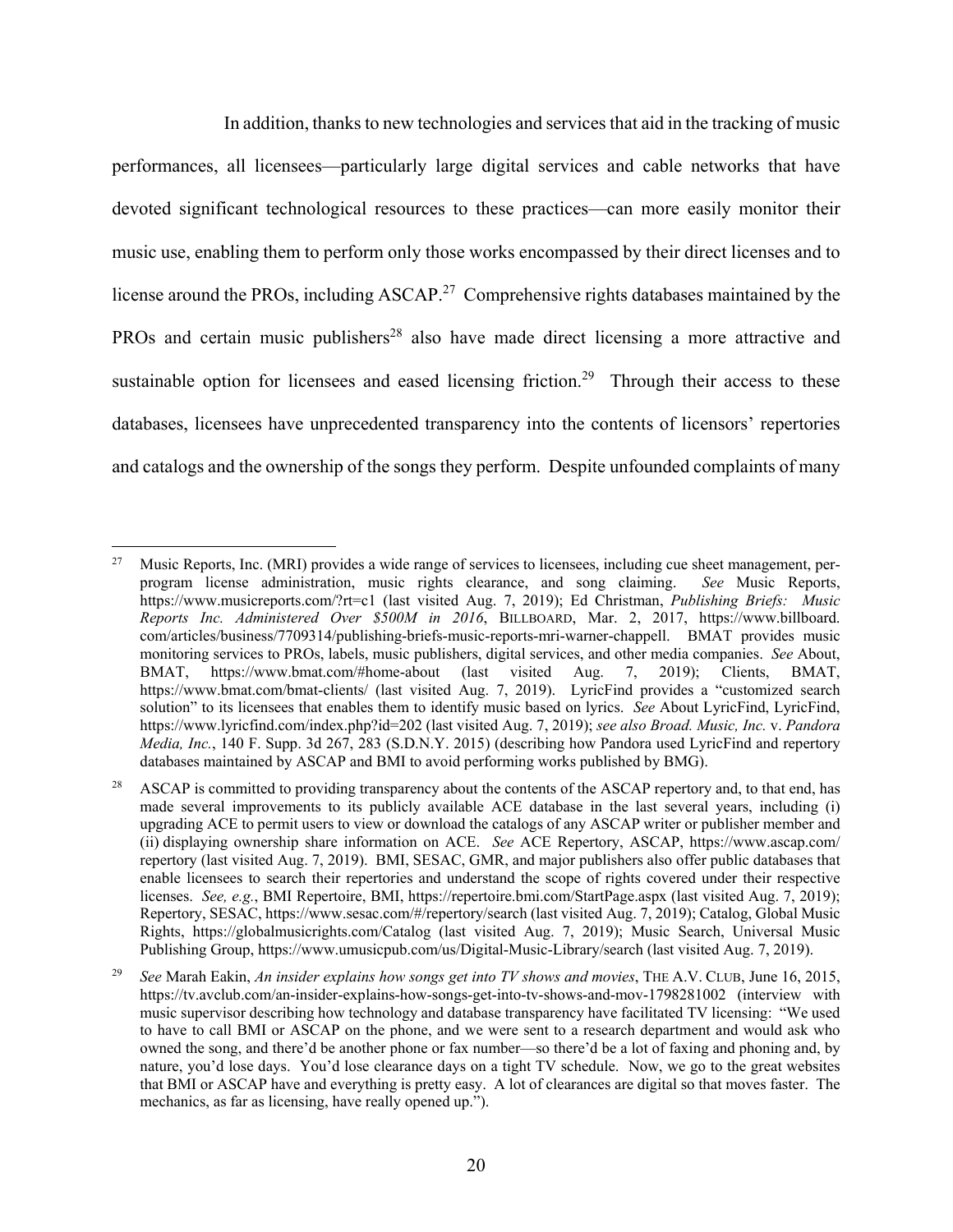licensees and their representatives, ASCAP's public-facing ACE repertory database shows the title and necessary licensing information for every work properly registered with and available for licensing by ASCAP. Further, ASCAP is actively working to improve the quality of the information available to licensees and rights holders. In 2017, ASCAP announced that it had joined forces with BMI on a multi-phase project to reconcile the two PROs' databases and, in the future, deliver to rights holders and licensees ownership-share information reconciled between the two PROs.

#### *Increased competition among licensors, most of which are not subject to consent*

*decrees.*ASCAP also faces increased competition from other PROs and from its own members. Where ASCAP once was "the only significant organization offering copyright administration services for performance rights to rights holders in the United States,"<sup>30</sup> it now faces robust competition from three domestic PROs: BMI, which has market share almost as large as that of ASCAP; SESAC, which is now owned by private equity giant Blackstone, has increased the size and prominence of its repertory in the last 20 years, and purchased the Harry Fox Agency in 2015; and a new, "boutique" PRO, Global Music Rights, Inc. ("GMR"), which licenses the musical works of a small but high-profile group of songwriters, composers, and publishers with valuable catalogs and sustained radio and digital airplay.31 Only BMI is subject to a consent decree; SESAC and GMR remain unregulated.

<sup>30</sup> Mem. of the United States in Support of the Joint Motion to Enter Second Amended Final Judgment, *supra* note 1, at 16.

<sup>&</sup>lt;sup>31</sup> ASCAP represents more than 720,000 songwriters, composers, and music publishers and has a repertory of more than 11.5 million songs. *See* About Us, ASCAP, https://www.ascap.com/about-us (last visited Aug. 7, 2019). BMI's repertory includes 14 million musical works created and owned by more than 900,000 songwriters, composers, and music publishers. *See* About, BMI, https://www.bmi.com/about (last visited Aug. 7, 2019). SESAC has approximately 30,000 affiliates, including Adele, Bob Dylan, and Neil Diamond, and a repertory of more than 400,000 songs. *See* About SESAC, SESAC, https://www.sesac.com/#/our-history (last visited Aug. 7, 2019). GMR has a repertory of approximately 41,000 songs, written by 81 songwriters and composers, including Bruce Springsteen, Bruno Mars, John Lennon, Pharrell Williams, and Lindsey Buckingham. *See* Global Music Rights, https://globalmusicrights.com (last visited Aug. 7, 2019). Only recently, another putative PRO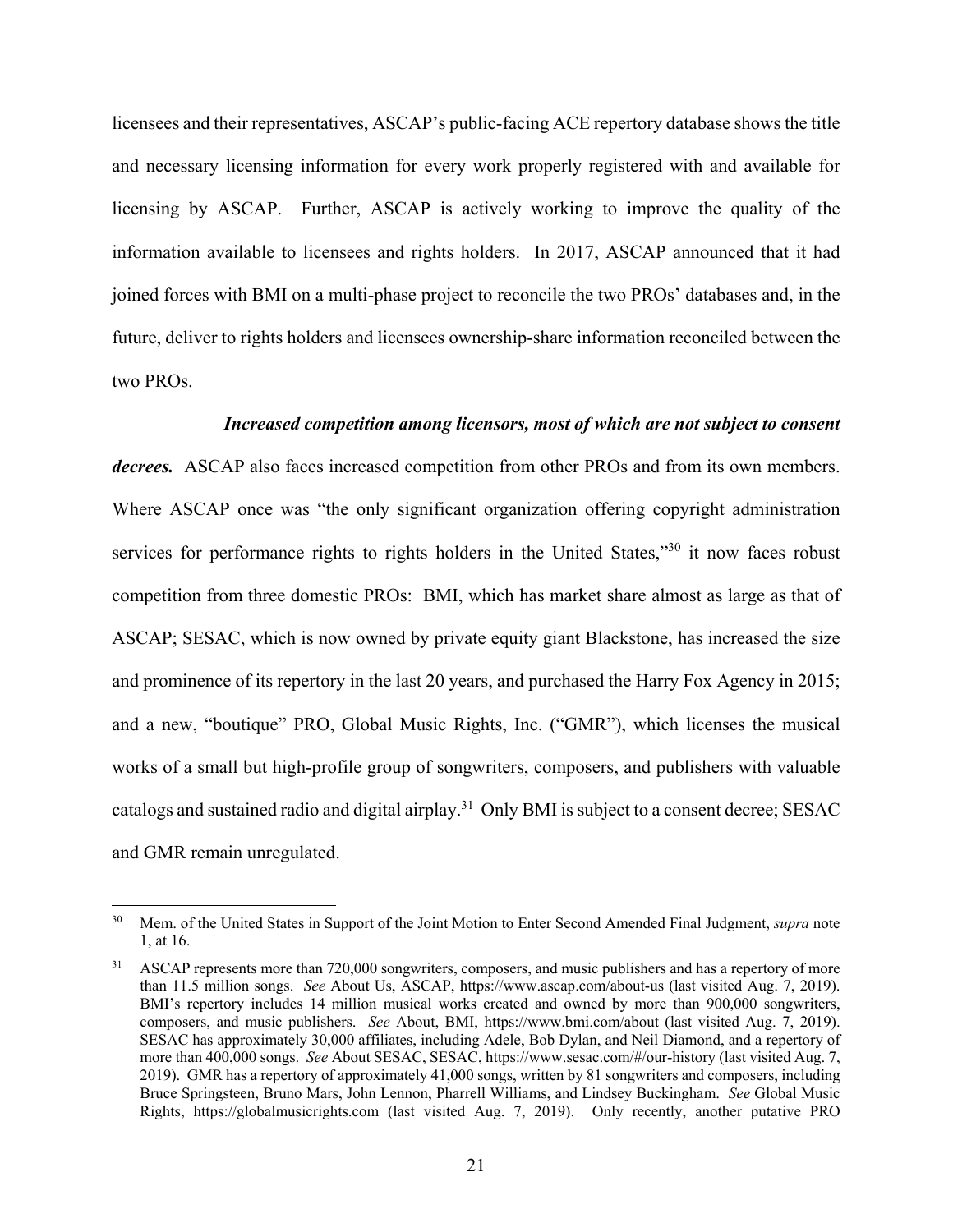Since the Consent Decree was last updated, foreign PROs, such as SOCAN in Canada, PRS for Music in the United Kingdom, and SACEM in France, also have increased in size, expanded their range of services, and extended their businesses beyond their borders. These foreign PROs represent hundreds of thousands of rights holders, license on both a national and multi-territory basis, and—in contrast to ASCAP, which is restricted under the Consent Decree are able to provide a full spectrum of rights management services to affiliates and licensees.<sup>32</sup> They are also collaborating with each other, and with publishers, in order to expand their reach further: In 2016, PRS, STIM in Sweden, and GEMA in Germany launched the "world's first integrated licensing and processing hub," which provides matching and processing services, middle-office administrative services, and "consolidated licensing" of PRS, STIM, and GEMA's multi-territory, pan-European online rights for their 250,000 members and affiliates.<sup>33</sup> Several foreign hubs—including ARESA/GEMA, SOLAR/PRS, SACEM, and MINT/SESAC—also have partnered with music publishers Sony, BMG, UMPG, and Warner Chappell to license those publishers' mechanical and performance rights to digital services on a multi-territorial basis.

ASCAP also faces competition from its own members in the form of increased direct licensing. (*See*, *supra*, pp. 17–19.) Indeed, Sony/ATV Music Publishing, ASCAP's largest

competitor, Pro Music Rights, has emerged. *See* Pro Music Rights, https://promusicrights.com/ (last visited Aug. 7, 2019).

<sup>32</sup> For example, SOCAN, which has 150,000 affiliates, licenses both public performance rights and reproduction rights. *See* Rights Management, SOCAN, http://www.socan.com/what-socan-does/rights-management/ (last visited Aug. 7, 2019). PRS for Music is comprised of Performing Right Society (PRS), which pays royalties to members when their works are broadcast, publicly performed, streamed, or downloaded, and Mechanical-Copyright Protection Society (MCPS), which pays royalties to members when their music is copied as a CD or DVD, streamed or downloaded, or used in television, film, or radio. *See* PRS and MCPS, PRS for Music, https://www.prsformusic.com/what-we-do/prs-and-mcps (last visited Aug. 7, 2019). SACEM in France collects and distributes royalties for public performance and reproduction rights to its more than 169,000 members and licenses digital rights on a multi-territorial basis. *See* SACEM in a Nutshell, SACEM, https://societe.sacem.fr/en/in-short (last visited Aug. 7, 2019); SACEM Innovation, SACEM, https://societe.sacem.fr/en/innovation (last visited Aug. 7, 2019).

<sup>33</sup> *See* ICE: The world's first integrated licensing and processing hub, PRS for Music, https://www.prsformusic.com/what-we-do/who-we-work-with/ice (last visited Aug. 7, 2019).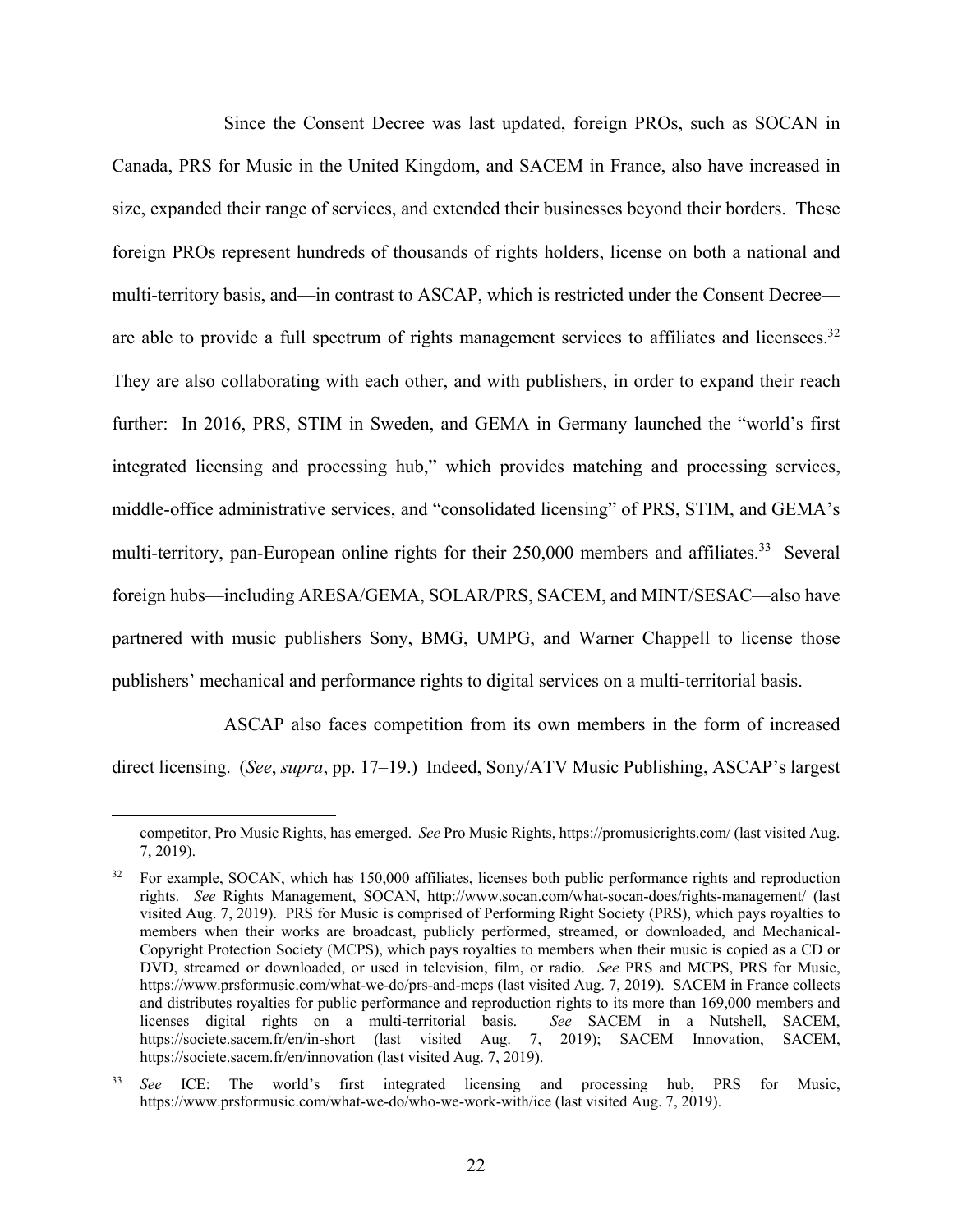publisher member, "has entered into direct deals around the world with virtually all of the significant digital music services including Spotify, Apple Music, SoundCloud, Deezer, Google Play, YouTube and many others."34 According to the publication *Music and Copyright*, the major publishers account for 58.8 percent of worldwide performance revenues. Each of the major publishers controls a very significant repertory in terms of size and can license its public performance rights directly,<sup>35</sup> and because they are not subject to consent decrees, they are free to enter into licenses covering both public performance and mechanical rights.

Rights holders thus have more options than ever before with respect to how to license their works. Similarly, licensees have multiple options for securing public performance rights and can choose to license around ASCAP—a fact that will require ASCAP to negotiate license agreements with competitive rates and other terms and conditions in a free market without the Consent Decree.<sup>36</sup>

<sup>34</sup> Services, Digital, Sony/ATV Music Publishing, https://www.sonyatv.com/en/services (last visited Aug. 7, 2019).

<sup>35</sup> *See UMG and WMG make recorded-music market share gains, Sony outperforms in publishing*, MUSIC & COPYRIGHT, May 15, 2018, https://musicandcopyright.wordpress.com/2018/05/15/umg-and-wmg-makerecorded-music-market-share-gains-sony-outperforms-in-publishing/. Sony/ATV Music Publishing owns or administers more than three million copyrights. See About, Sony/ATV Music Publishing, administers more than three million copyrights. https://www.sonyatv.com/en/about (last visited Aug. 7, 2019). Universal Music Publishing Group has a catalog of more than three million songs. *See* Film, TV + Media, Universal Music Publishing Group, https://www.umusicpub.com/us/FilmAndTv.aspx (last visited Aug. 7, 2019). BMG represents three million works. *See* Music Publishing, BMG, https://www.bmg.com/us/publishing.html (last visited Aug. 7, 2019). Warner Chappell Music represents more than one million copyrights worldwide. *See* About Us, Warner Chappell Music, http://www.warnerchappell.com/about (last visited Aug. 7, 2019). Kobalt represents more than 600,000 copyrights. *See* Press Release, Kobalt Music Enters Into Strategic Licensing and Distribution Deal with NetEase in China (Dec. 4, 2017), https://www.kobaltmusic.com/press/kobalt-music-enters-into-strategic-licensing-anddistribution-deal-with-netease-in-china.

The Division recognized the power of competition from other licensors to constrain ASCAP in AFJ2, which vacated the 1960 Order and thus eliminated continued oversight of ASCAP's distribution practices by the Division and the Court. In its brief in support of AFJ2, the Division explained:

Moreover, the market for administering performance rights on behalf of writers and publishers has changed significantly since the 1960 Order was entered. BMI now has a market share roughly equivalent to ASCAP's and provides rights holders with a significant competitive alternative to ASCAP. SESAC, although still substantially smaller than the other two PROs, has been growing rapidly and has succeeded in attracting a number of well-known songwriters. Competition from BMI and SESAC is likely to be far more effective in disciplining ASCAP's distribution practices than regulation by the Department or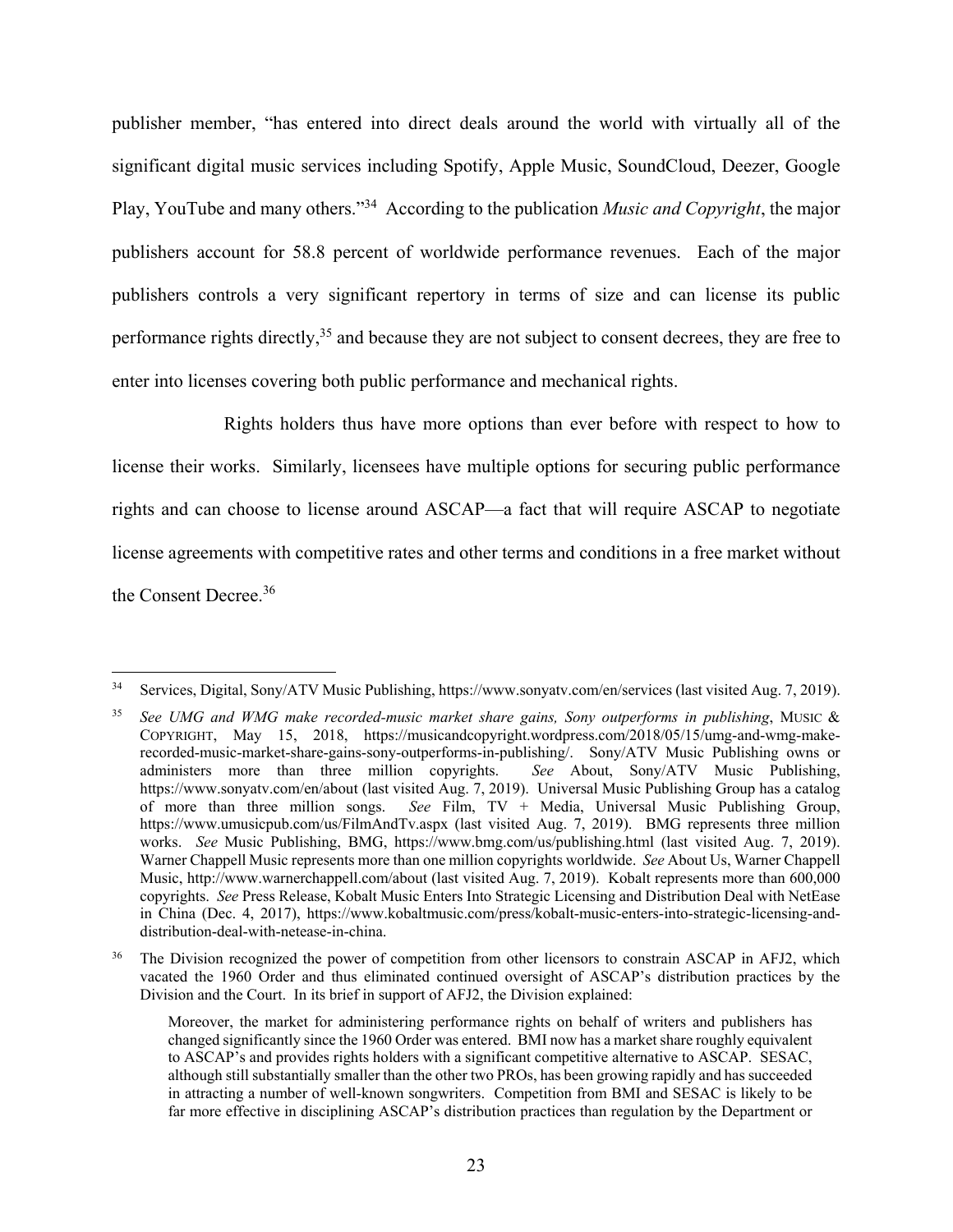\* \* \*

These developments show that the Consent Decree has fulfilled its purpose and enabled the growth of a robust, competitive market for public performance rights, thus justifying termination.37 Transitioning from a Decree-regulated market to a free market will encourage continued innovation in the licensing marketplace, promote the benefits of collective licensing, and advance the public interest in free competition.

Of course, replacing AFJ2 with the Transitional Decree and ultimately terminating the Decree will not relieve ASCAP of its obligations to comply with the law. Free-market licensing will not free ASCAP from the legal and economic restraints of the antitrust laws nor from future enforcement actions by the Division or private antitrust litigation if ASCAP were to violate those laws.38 Here, the experiences of SESAC and GMR are illustrative. Neither PRO is regulated by a consent decree, but both SESAC and GMR have been defendants in private antitrust

the Court. If a member becomes dissatisfied with the way ASCAP distributes its revenue, it can move to one of the other PROs.

Mem. of the United States in Support of the Joint Motion to Enter Second Amended Final Judgment, *supra* note 1, at 42.

<sup>&</sup>lt;sup>37</sup> Federal Rule of Civil Procedure  $60(b)(5)$  provides that "the court may relieve a party . . . from a final judgment, order, or proceeding" where "applying it prospectively is no longer equitable." Fed. R. Civ. P. 60(b); *see also Rufo* v. *Inmates of Suffolk County Jail*, 502 U.S. 367, 380, 393 (1992) (finding that "a significant change in facts or law warrants revision of the decree and that the proposed modification is suitably tailored to the changed circumstance"); *United States* v. *Eastman Kodak Co.*, 63 F.3d 95, 101–02 (2d Cir. 1995) ("In most cases, the antitrust defendant should be prepared to demonstrate that the basic purpose of the consent decrees—the elimination of monopoly and unduly restrictive practices—have been achieved. . . . Of course, cases may arise in which modification or termination of a consent decree is appropriate even though the purpose of the decree has not been achieved. For example, there may be significant changes in the factual or legal climate.").

<sup>38</sup> *See United States* v. *Loew's, Inc.*, 783 F. Supp. 211, 214 (S.D.N.Y. 1992) (terminating antitrust decree where government noted that "motion picture exhibit industry is fully subject to the antitrust laws of general application," and therefore "recurrence of the type of anticompetitive conduct enjoined by the . . . Judgment would still be prohibited under existing law"); *United States* v. *Eastman Kodak Co.*, 853 F. Supp. 1454, 1478 (W.D.N.Y. 1994), *aff'd*, 63 F.3d 95 (2d Cir. 1995) (in granting application to eliminate section of decree that prohibited sale of "private label" film, district court stated that "elimination of Section X does not mean that Kodak will no longer be subject to the antitrust laws of this country. If Kodak or its competitors were to engage in predatory pricing, the Government may exercise its responsibility to file suit to enforce existing statutory barriers to anticompetitive behavior").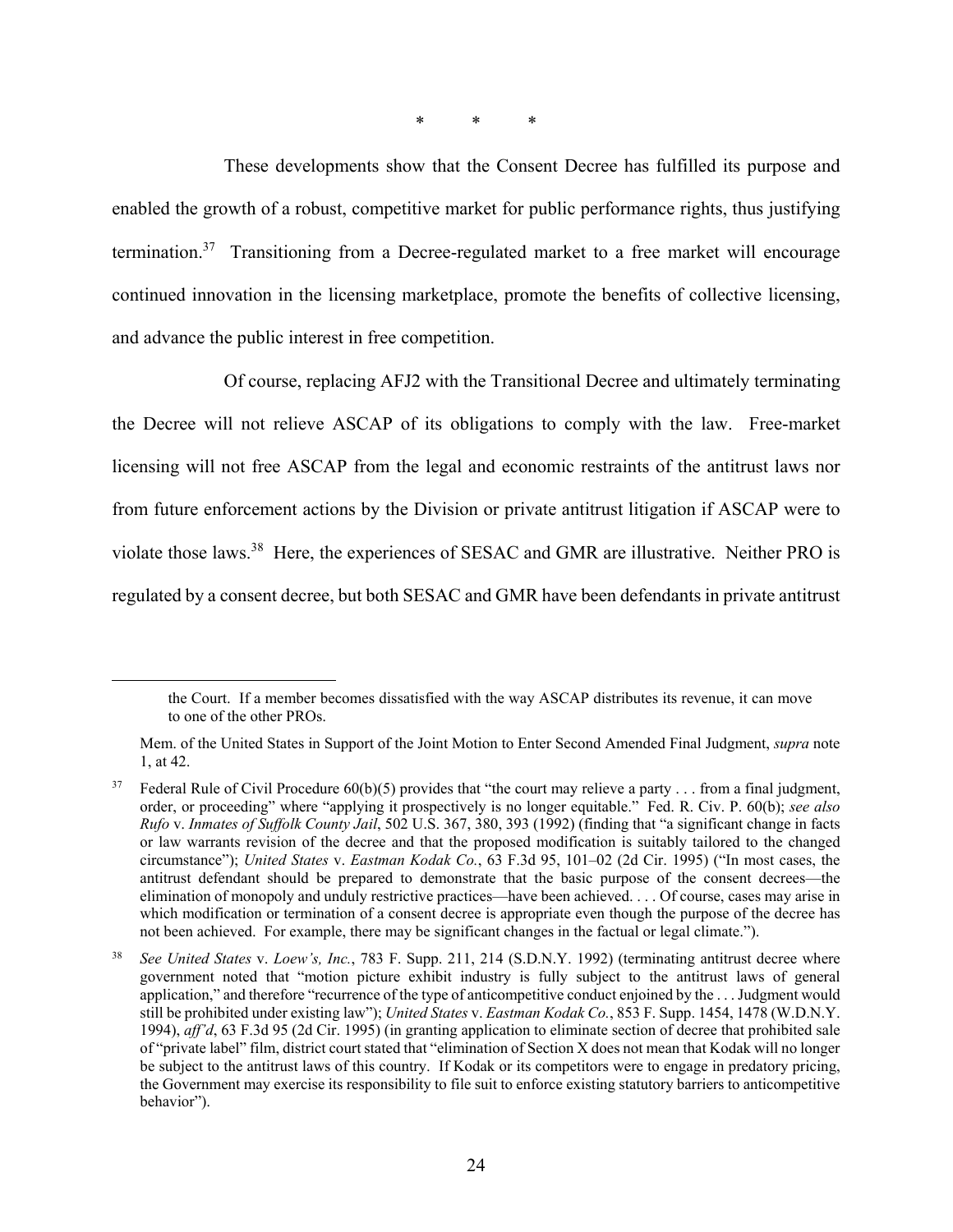lawsuits brought by music users challenging their licensing practices.<sup>39</sup> Although the lawsuit against GMR is still pending, the cases brought against SESAC in the last decade resulted in various agreed-upon conduct restrictions that will govern SESAC's dealings with local television stations and radio stations through 2035 and 2034, respectively—demonstrating that consent decrees are not the only means to attempt to challenge PRO conduct.<sup>40</sup>

#### **III. An Asymmetrical Regulatory Environment Creates Market Distortions**

As set forth in the accompanying economic paper of Professor Kevin M. Murphy, a regulatory framework like that currently operative in the public performance rights marketplace—in which ASCAP and BMI operate under consent decrees but other PROs and licensors do not—distorts the marketplace and curbs innovation. As Professor Murphy explains, there is little rationale for regulatory oversight of PROs given the current, competitive licensing marketplace. In addition, as he observes, regulation is inherently less efficient and more costly than competition. *See* Murphy at 3–5. In addition, continued regulation (and the implicit subsidization of ASCAP's non-regulated competitors) necessarily constrains ASCAP's ability to compete and may, in the intermediate and long run, erode ASCAP's ability to provide the innovative services that its customers demand and deserve in the rapidly changing market for the licensing of performance rights. *See id.*

Professor Murphy notes that these constraints could be particularly harmful to a firm like ASCAP, which functions as an intermediary and competes for both incoming rights (from

1

<sup>39</sup> *See Meredith Corp.* v. *SESAC, LLC*, 1 F. Supp. 3d 180 (S.D.N.Y. 2014) (granting in part and denying in part SESAC's motion for summary judgment); *Meredith Corp.* v. *SESAC, LLC*, 87 F. Supp. 3d 650 (S.D.N.Y. 2015) (approving settlement); *Radio Music License Committee, Inc.* v. *SESAC, Inc.*, 29 F. Supp. 3d 487 (E.D. Pa. 2014) (granting in part and denying in part SESAC's motion to dismiss); Complaint, *Radio Music License Committee, Inc.* v. *Global Music Rights, LLC*, No. 16-cv-06076 (E.D. Pa. Nov. 18, 2016).

<sup>40</sup> *Meredith*, 87 F. Supp. 3d at 657–58; Settlement Agreement, *Radio Music License Committee, Inc.* v. *SESAC Inc., et al.*, No. 12-cv-05807 (E.D. Pa.), http://dehayf5mhw1h7.cloudfront.net/wp-content/uploads/sites/893/2017/09/ 22194517/Final-SESAC-RMLC-Settlement-Agreement.pdf.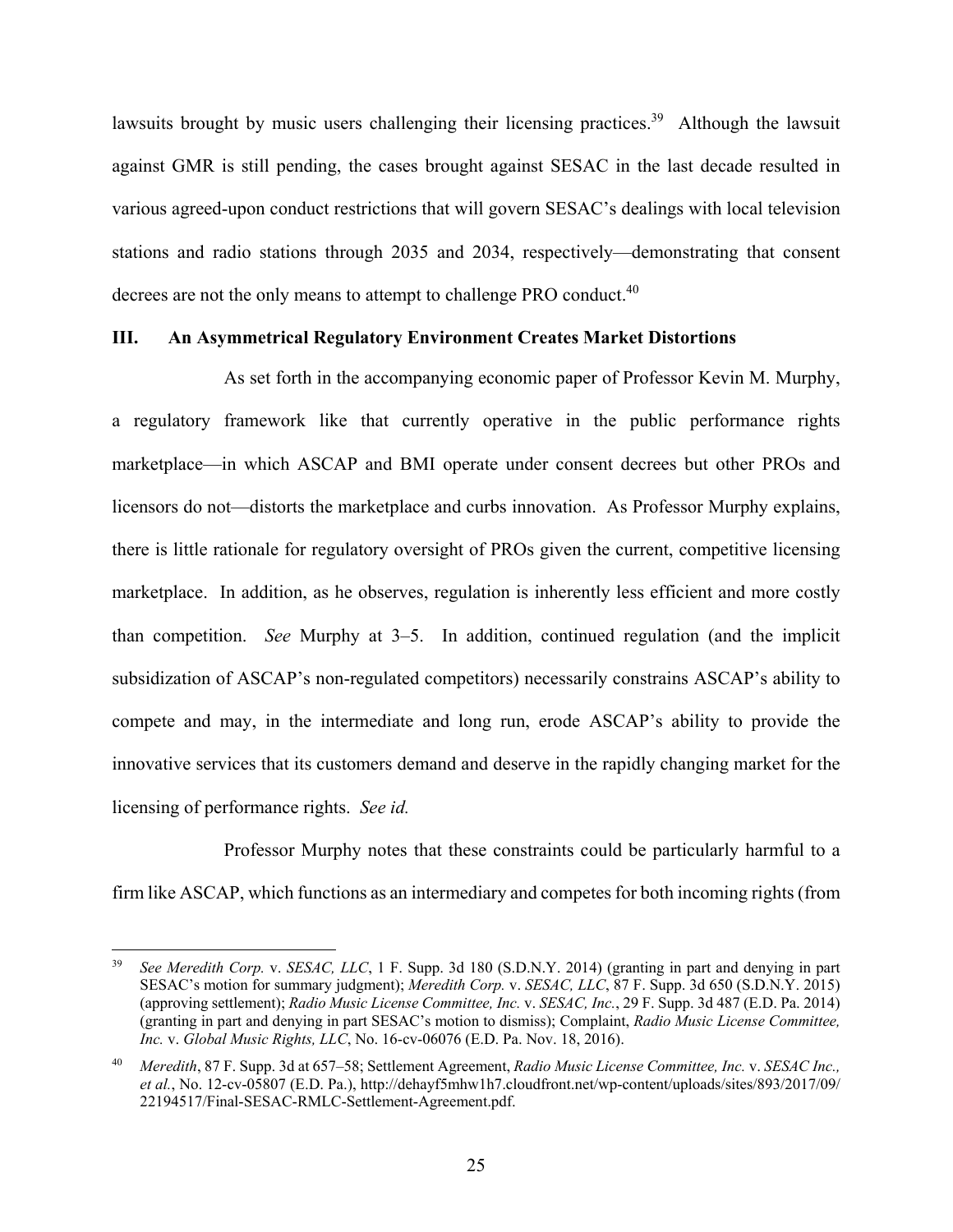rights holders) and outgoing rights (to licensees). *Id.* at 6. While subject to regulation that interferes with its ability to serve its members and music users, ASCAP could lose out to its unregulated competitors in competition for these rights, even though ASCAP is more efficient than unregulated competitors. *Id.* at 7. Similarly, regulation that requires an intermediary like ASCAP to serve everyone—to accept all applicants for membership and licensing—imposes costs on ASCAP and its members and encourages users to take less efficient forms of license. *Id.* at 7–8.

For these reasons, Professor Murphy concludes that the Division should eliminate unnecessary regulation of ASCAP, understanding that, absent the Decree, ASCAP would still be subject to the antitrust laws. *Id.* at 9–14. In determining what current regulation is unnecessary and should be eliminated, the Division should be guided by whether the provisions of AFJ2 under consideration further (or undermine) the Decree's purported objective: to mitigate or eliminate the adverse effects on competition that may flow from collective licensing. *Id.* at 9. For example, regulation that constrains ASCAP's ability to compete with other PROs and its own members, that prevents ASCAP from adopting practices used by its unregulated competitors, or that reduces ASCAP's opportunities to license through the marketplace should be eliminated. *Id.* at 10–12. Such restrictions do not prevent anticompetitive conduct but instead prevent ASCAP from competing with unregulated entities. *Id.* at 10–11. By contrast, as Professor Murphy shows, the Division should consider whether retaining certain provisions of the Decree—such as those described by ASCAP in Part IV, below—would facilitate the functioning of the performance rights market during a defined sunset period. *Id.* at 16–17. Although these provisions may not lead to outcomes that ordinarily would flow from competition, certain market participants claim to have relied on them and made investments based on them; thus, retaining these provisions for a defined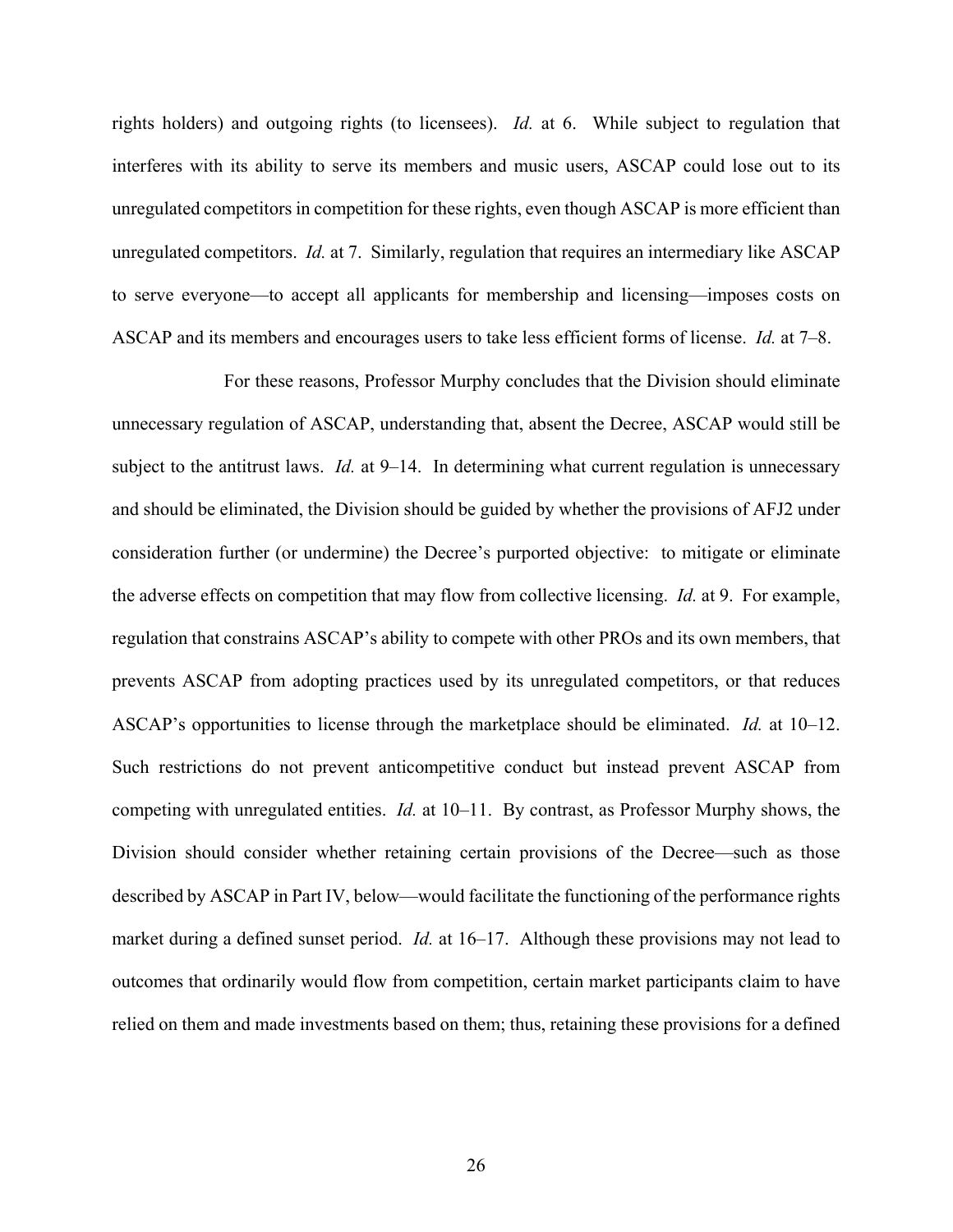period of time, with a set expiration date, would allow the industry to prepare for, and ease the transition to, an unregulated marketplace. *Id.*

### **IV. ASCAP Favors an Orderly Transition to a Free Market and the Adoption of a Transitional Decree that Retains Some, But Not All, of AFJ2's Requirements**

Because of the substantial changes in the legal and competitive landscape, and the market distortions created by the current regulatory model, ASCAP believes that there are compelling reasons to terminate the ASCAP Consent Decree. In its current form, the Decree imposes a litany of restrictions on ASCAP's business—restrictions designed to address conduct that would no longer be considered *per se* illegal under modern antitrust law but, instead, would be viewed as procompetitive and efficiency-enhancing. *See*, *supra*, pp. 6–11. Compliance with the Decree's provisions also comes at a steep price to ASCAP: The terms of the Decree inhibit ASCAP's ability to adjust to changing market conditions and prevent ASCAP from providing services requested by its members and licensees. The Decree also imposes real dollar costs on ASCAP—in compliance procedures, training, and legal fees—and has imposed many tens of millions of dollars in such costs on ASCAP in the last decade, thereby reducing the revenues available for distribution to its members, including its songwriter members who can ill afford to bear those costs.

Nonetheless, ASCAP recognizes that the termination of AJF2 cannot be achieved instantaneously. Accordingly, ASCAP favors an orderly and deliberate process over a set transition period, which will minimize market disruption and allow ASCAP, its members, and licensees adequate time to prepare to operate in a free market.

To that end, ASCAP proposes that the Division provide for a reasonable sunset period, during which ASCAP and its licensees can plan for the new market environment. In addition, ASCAP requests that the Consent Decree be immediately replaced with a Transitional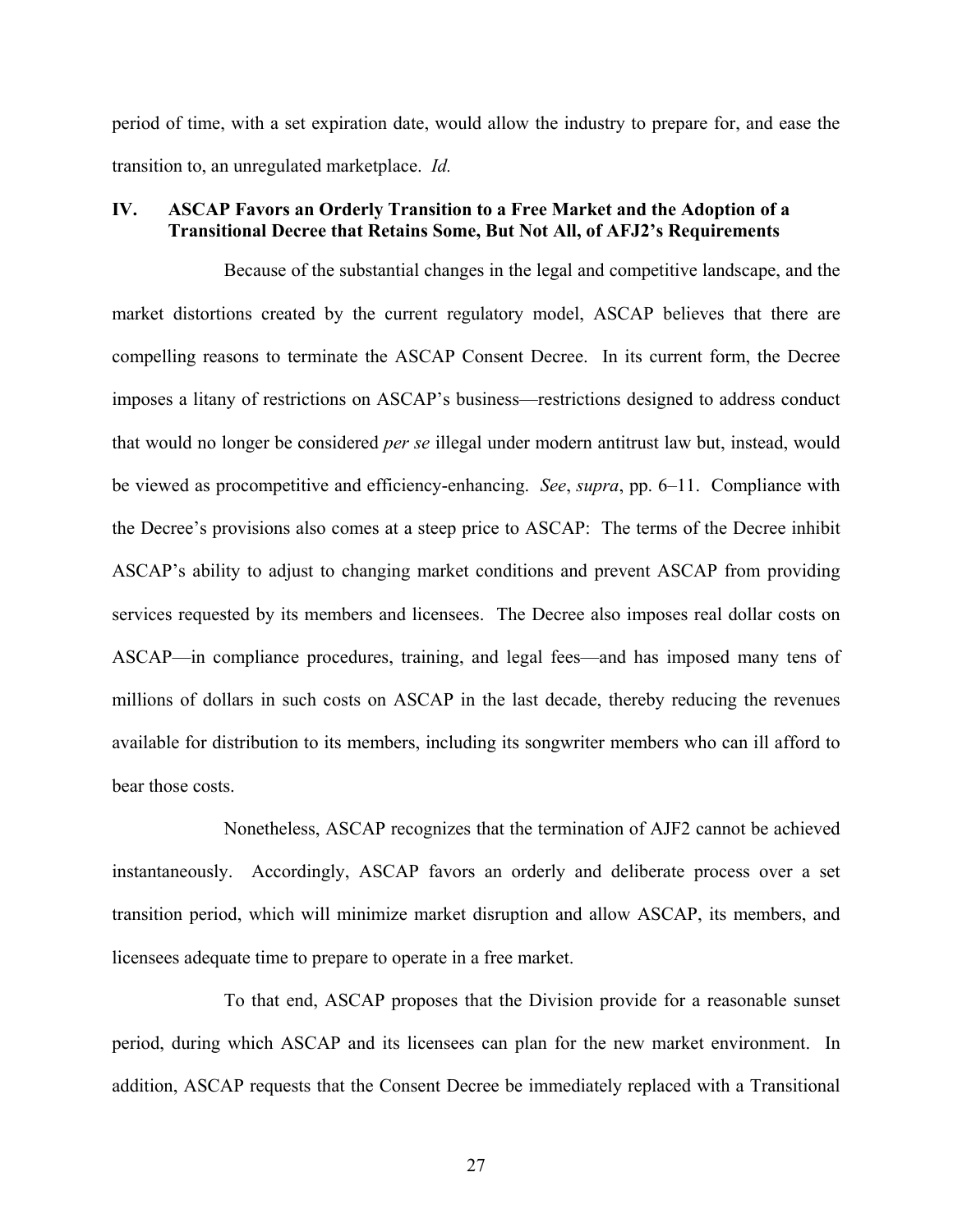Decree that includes only certain core provisions of AFJ2, removes all other restrictions and requirements, and harmonizes the language used in the ASCAP and BMI decrees. This Transitional Decree, which would be operative during the sunset period, would begin to bring balance to the market and bring the Decree more in line with existing antitrust law. Importantly, the Transitional Decree would keep in place licensing provisions that are most important to music users, but would remove the remainder of the provisions that stifle ASCAP's ability to innovate and put it at a competitive disadvantage vis-à-vis its unregulated competitors and, in some respects, BMI. Adopting such a Transitional Decree would facilitate the move to a free market and permit ASCAP to begin operating outside of the constraints of the Decree while nonetheless still subject to certain longstanding requirements and to the oversight of the Division and the Court.

### **A. The Transitional Decree Would Retain Core Requirements Important to Licensees and Members**

Under ASCAP's proposal, the streamlined Transitional Decree would retain four central requirements of AFJ2, modify the interim licensing process to provide additional protections to ASCAP and its members, and add a new sunset provision.

*Non-exclusive licensing.* The Transitional Decree would preserve the requirement that ASCAP can license only on a non-exclusive basis, thereby maintaining for rights holders and licensees the ability to license works directly, outside of the PROs. AFJ2 § IV(A).

*Licensing upon request, with a modified interim fee process.* The Transitional Decree would retain the requirement that ASCAP must "grant to any music user making a written request therefor a non-exclusive license to perform all of the works in the ASCAP repertory." AFJ2  $\S$  VI.<sup>41</sup> Maintaining this so-called "automatic" license to all of the works (and shares of

<sup>&</sup>lt;sup>41</sup> The Transitional Decree also would retain the exception to this automatic license, which provides that "ASCAP shall not be required to issue a license to any music user that is in material breach or default of any license agreement by failing to pay to ASCAP any license fee that is indisputably owed to ASCAP." AFJ2 § VI.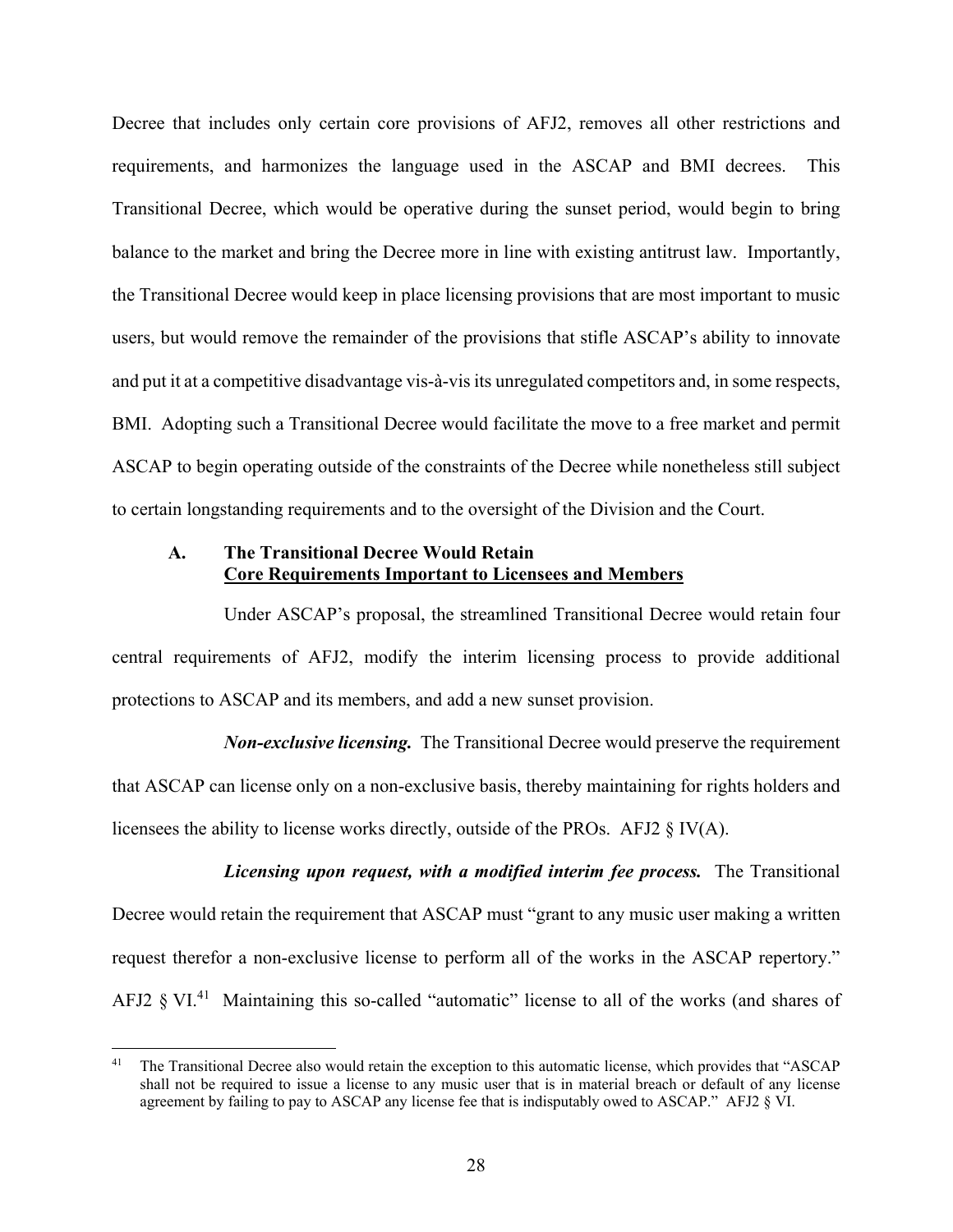works) in ASCAP's repertory would preserve one of the procompetitive benefits of the blanket license cited by the Supreme Court in *CBS* (and often cited by music users as a core Decree protection)—"allow[ing] the licensee immediate use of covered compositions, without the delay of prior individual negotiations." *CBS*, 441 U.S. at 22. ASCAP's current proposal does not allow withdrawal of digital rights by music publishers, but we are continuing to study the issue and consult with industry stakeholders.

Although ASCAP proposes to maintain the Decree's guarantee of a right to perform its entire repertory of music upon application for a license, ASCAP believes that it is critically important to reform the application and negotiation process to require music users to begin paying some license fees to ASCAP (and, accordingly, to its songwriter and publisher members), even if there has been no agreement on an interim or final fee. AFJ2 currently prescribes specific time periods for ASCAP and an applicant to negotiate a license, during which ASCAP may request from the user information necessary to quote a license fee; in the event they cannot agree on a license during the prescribed time periods, either ASCAP or an applicant may thereafter commence a Rate Court proceeding to set a reasonable fee. *See* AFJ2 § IX. But AFJ2 does not expressly require the payment of fees after the expiration of the negotiation period if the parties have not yet agreed on final fees, nor does it *compel* either party to commence a Rate Court proceeding absent agreement. It also provides no recourse to ASCAP, other than expensive Rate Court litigation, if an applicant refuses to provide requested information necessary to quote a fee. Thus, music users can—and do—strategically engage in protracted licensing negotiations with ASCAP. Some choose to rely solely on the automatic license following their application, failing to provide ASCAP with critical revenue and music use information, never entering into an interim or a final license with ASCAP, and, to the detriment of ASCAP's members, never paying *any*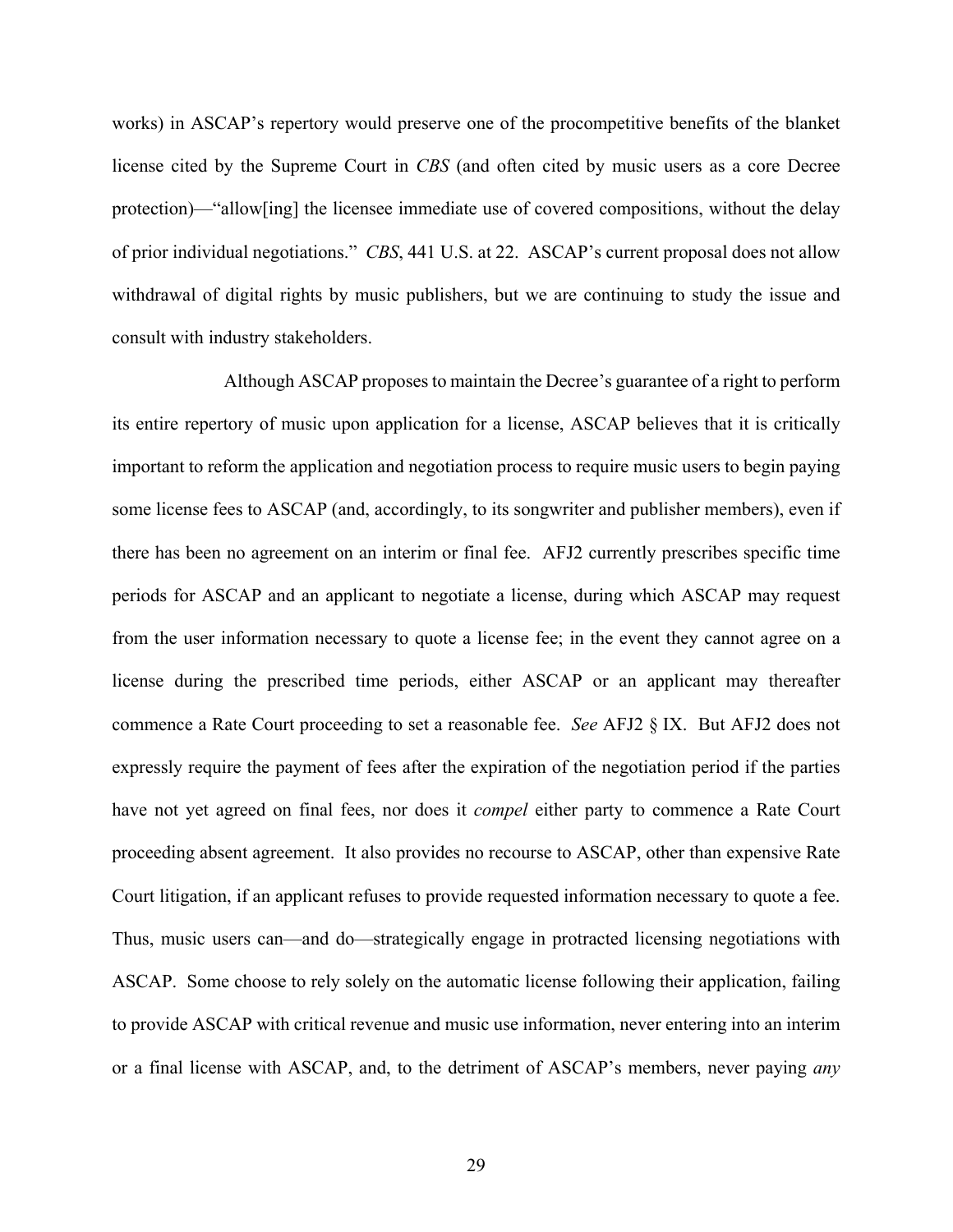license fees whatsoever for their performance of music in the ASCAP repertory unless ASCAP undertakes the time and expense of initiating a Rate Court proceeding.

To address these issues, ASCAP proposes two modifications in the Transitional Decree. *First*, the Decree should be modified to require applicants to provide information necessary to quote a reasonable fee within 30 days of ASCAP requesting such information, including specifically information concerning revenues and music use that are critical to the determination of a reasonable fee. The other deadlines provided in AFJ2  $\S$  IX(A) concerning ASCAP's time to quote an interim fee and the parties' rights to seek relief from the Rate Court would still apply. *Second*, the Decree should be modified to require applicants to begin paying a minimum interim fee to ASCAP, retroactive to the date of their application, within 90 days from the date when ASCAP advises the music user of the fee that it deems reasonable or requests additional information from the music user.

*Rate Court.* The Transitional Decree would preserve the Rate Court (as amended by the Music Modernization Act, which was signed into law on October 11,  $2018^{42}$ ) as a mechanism for the determination of a reasonable fee when ASCAP and a music user cannot agree. *See generally* AFJ2 § IX. Although we continue to view the Rate Court as an expensive and inefficient method for rate setting, ASCAP also understands that music users claim to rely on the Rate Court and value its protections and procedures.<sup>43</sup> Thus, ASCAP does not object to maintaining the Rate Court during this transition period—not only to respond to licensee concerns

<sup>&</sup>lt;sup>42</sup> Orrin G. Hatch–Bob Goodlatte Music Modernization Act, Pub. L. No. 115-264, § 104, 132 Stat. 3676, 3726 (2018).

<sup>43</sup> *See, e.g.*, Comments of the Radio Music License Committee, Inc. and the Television Music License Committee, LLC at 8–10 (Aug. 6, 2014), https://www.justice.gov/atr/page/file/1082141/download; Comments of Pandora Media, Inc. In Response to the Department of Justice's Review of the ASCAP and BMI Consent Decrees at 26– 27 (Aug. 6, 2014), https://www.justice.gov/sites/default/files/atr/legacy/2014/08/27/307973.pdf.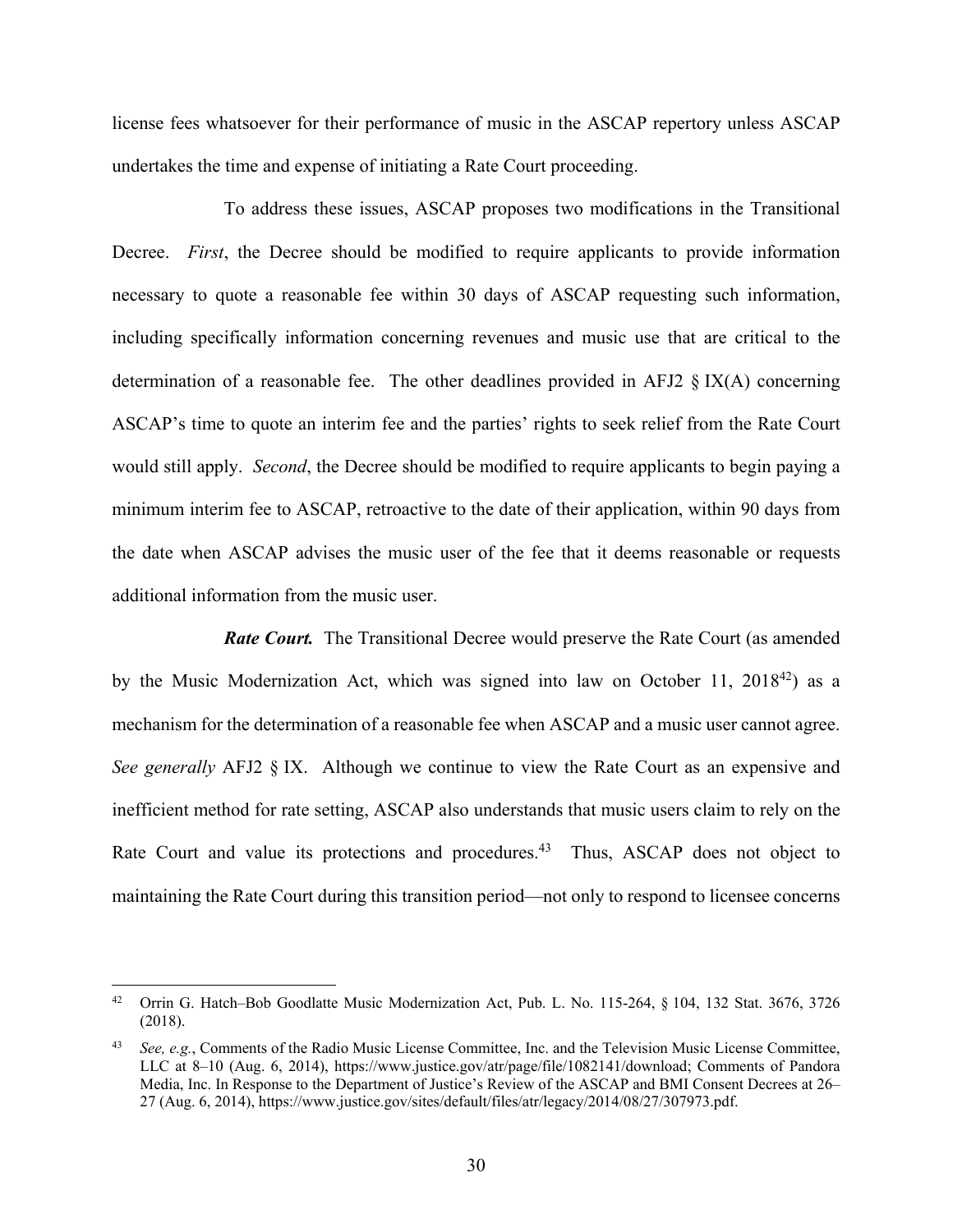but also to retain a familiar forum for dispute resolution during what will certainly be a period of adjustment and experimentation.

*Existing alternatives to the blanket license.* The Transitional Decree would preserve the availability to music users of existing, alternative forms of license, such as the perprogram license and the adjustable fee blanket license. *See* AFJ2 § VII; *Broad. Music, Inc.* v. *DMX Inc.*, 683 F.3d 32, 43–44 (2d Cir. 2012). One of ASCAP's goals in transitioning to a free market is to be able to respond to licensee demands more effectively, including by offering alternative licensing arrangements that meet the changing needs of users and members in the dynamic licensing market. Retaining existing alternative forms of license requested by music users is consistent with that objective.

We note that, since the entry of AFJ2, no user has ever sought a per-segment license, which is among the alternative forms of license ASCAP is required to offer under Section VII of the Decree. Accordingly, ASCAP requests that the Division eliminate the per-segment license requirement in the Transitional Decree.

**Sunset provision.** The Transitional Decree would include a sunset provision, providing that the Decree would terminate after a reasonable sunset period. Inclusion of a sunset provision in the Decree is in line with 40 years of Antitrust Division policy and practice. As of 1979, the Division determined that "perpetual decrees were not in the public interest," and thereafter has included sunset provisions, of ten years or less, in its consent decrees as a matter of course.44 Further, courts presented with motions to terminate antitrust consent decrees entered

<sup>44</sup> *See* Dep't of Justice, Antitrust Division Manual at III-147 (5th ed., last updated April 2018). *See also* Press Release, Department of Justice Announces Initiative to Terminate "Legacy" Antitrust Judgments (Apr. 25, 2018), https://www.justice.gov/opa/pr/department-justice-announces-initiative-terminate-legacy-antitrust-judgments ("In 1979, the Division adopted the general practice of including sunset provisions that automatically terminate judgments, usually 10 years from entry."); Dep't of Justice, Antitrust Division, Department of Justice's Initiative to Seek Termination of Legacy Antitrust Judgments, 83 Fed. Reg. 19,837 (May 4, 2018) (same).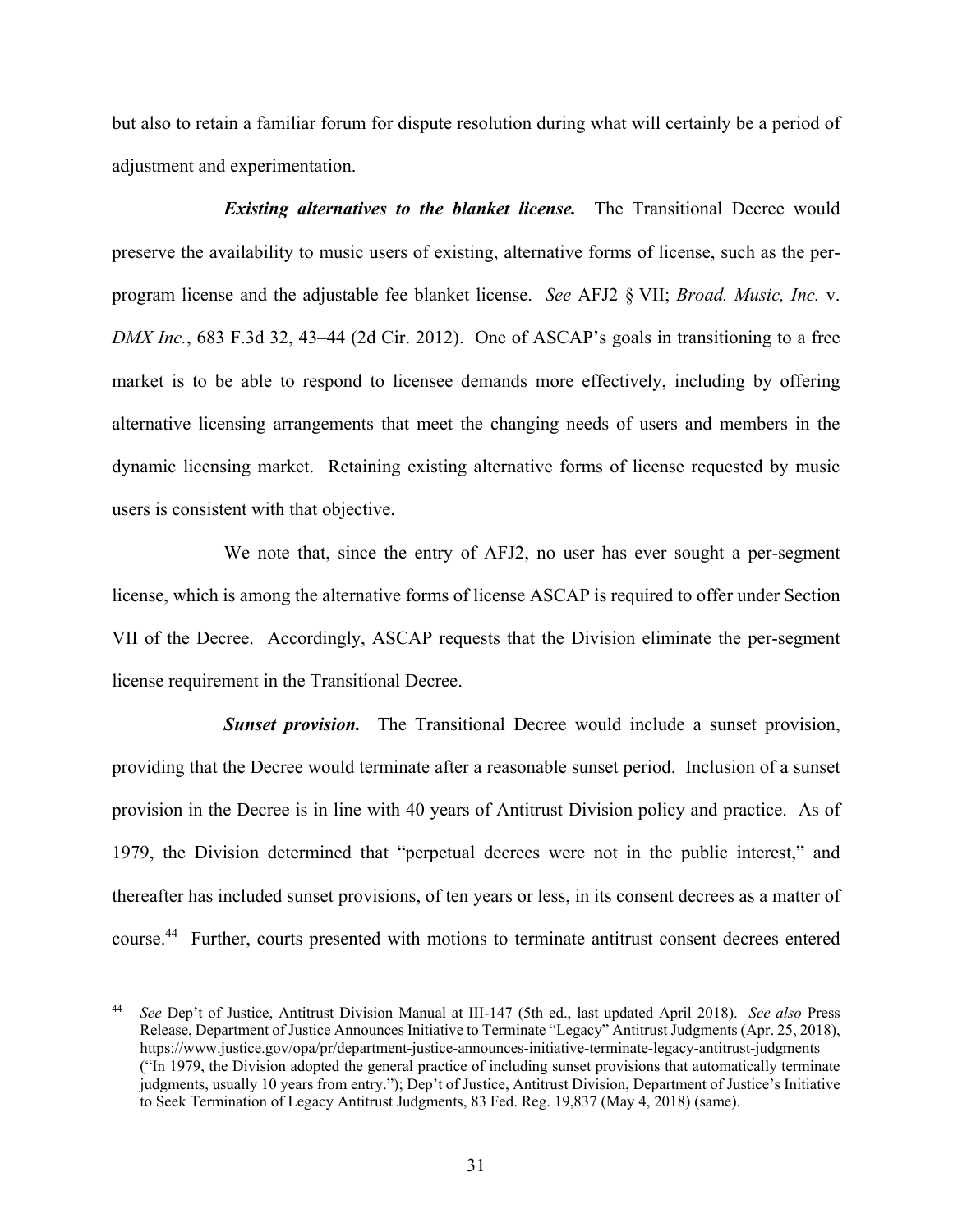prior to 1979 have approved termination of those decrees subject to phase-out or sunset provisions, or instructed lower courts to consider such a phase-out.<sup>45</sup>

# **B. The Transitional Decree Would Eliminate Requirements of AFJ2 that Impede ASCAP's Ability to Compete and Innovate**

The Transitional Decree would preserve several core components of AFJ2, but, crucially, it also would eliminate all other provisions of AFJ2—including several restrictions and requirements that impose costs on ASCAP and that currently impede ASCAP's ability to compete with other PROs and licensors. Contrary to the supposed purpose of the Decree to protect competition, several provisions of AFJ2 actually place ASCAP at a competitive disadvantage compared to other PROs, prevent ASCAP from providing the kinds of innovative, custom services that licensees demand in the changing marketplace, and hinder ASCAP's ability to attract and retain members.46

# **1. Several Provisions of AFJ2 Place ASCAP at a Competitive Disadvantage With Respect to Other PROs, Including BMI**

As discussed in Part III, above, and in Professor Murphy's paper, the current U.S.

regulatory regime, under which two PROs are subject to antitrust consent decrees and continued

 $45$ 45 *See United States* v. *Int'l Bus. Machines Corp.*, No. 52 CIV. 72-344 TPG, 1997 WL 217588, at \*4 (S.D.N.Y. May 1, 1997), *aff'd*, 163 F.3d 737 (2d Cir. 1998) ("The court concludes that the granting of the joint motion of the Government and IBM, and the consequent phasing out of the remaining provisions of the 1956 consent decree, present no material threat of violation of §§ 1 and 2 of the Sherman Act."); *United States* v. *Am. Cyanamid Co.*, 719 F.2d 558, 567 (2d Cir. 1983) (instructing district court, if it deemed phase-out of consent decree to be appropriate, to determine appropriate duration for phase-out).

<sup>46</sup> For the reasons discussed above, ASCAP proposes to retain in the Transitional Decree the so-called "automatic" license and the Rate Court as a forum for the determination of a reasonable license fee. To be clear, however, these provisions also place ASCAP at a significant competitive disadvantage vis-à-vis its unregulated competitors. Unlike SESAC and GMR, ASCAP cannot refuse to license a user that has requested a license from ASCAP (except when a licensee is in breach and default of a prior license) or otherwise prevent a user from performing works in the ASCAP repertory prior to agreement on reasonable license fees to compensate ASCAP's members. Similarly, because of the "automatic" license and the fact that the expense of Rate Court is something that ASCAP strives to avoid, certain music users have strategically delayed or extended license negotiations for months or years, during which they have avoided paying fair license fees to ASCAP's members, and they are resistant to rate adjustments, even when market benchmarks demonstrate that such adjustments are appropriate. By contrast, SESAC and GMR may refuse to license users that seek to pay their affiliates below-market rates.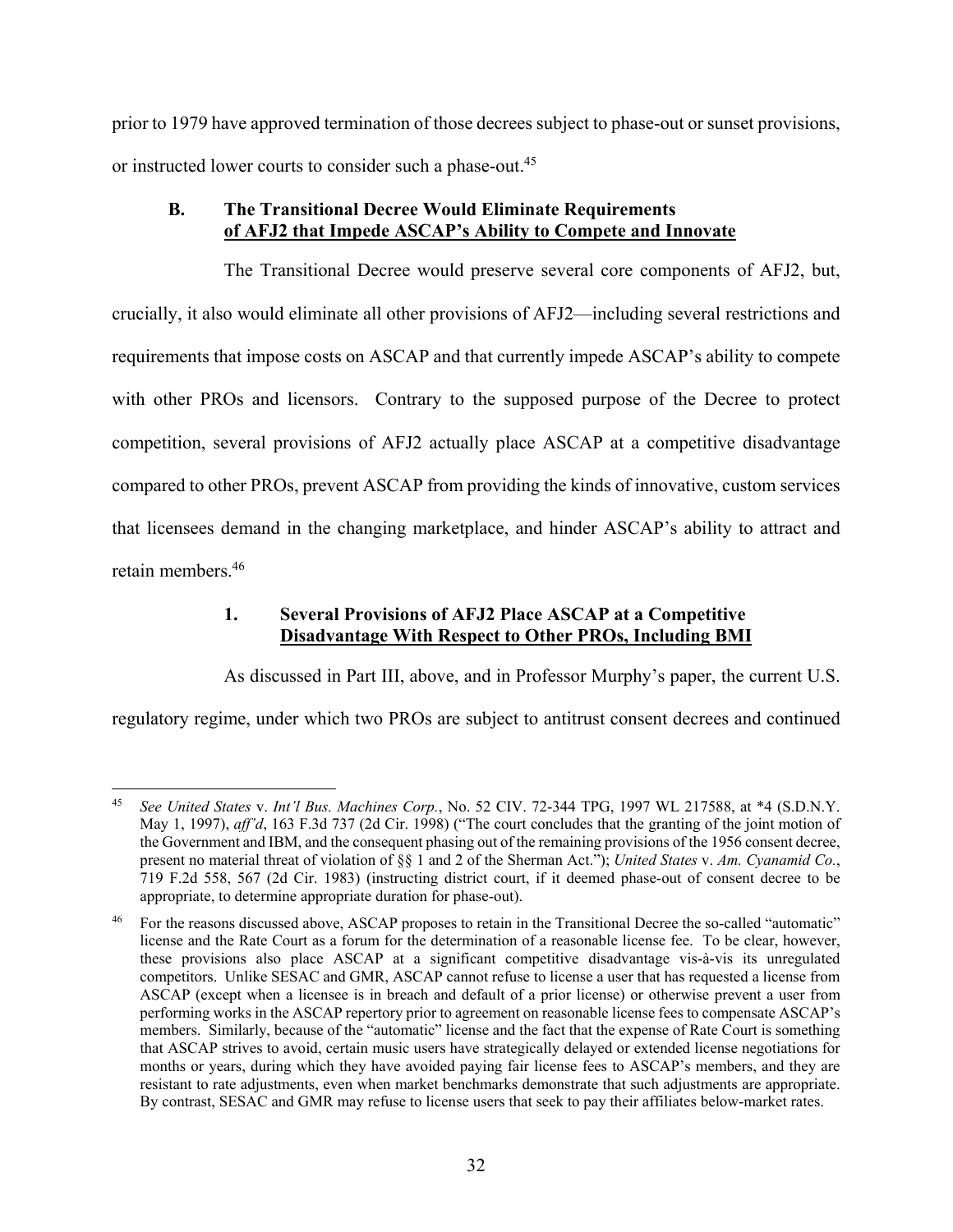oversight by the Department of Justice and two PROs are not, creates market asymmetries and distortions that harm, rather than promote, competition. This issue is particularly acute for ASCAP, whose Consent Decree imposes restrictions to which no other market participant including its regulated competitor, BMI—is subject. Three provisions in particular cause competitive harm to ASCAP vis-à-vis its PRO competitors, and eliminating them would benefit ASCAP, its members, and the wider licensing marketplace.

### *(a) Restriction on Licensing Rights Other Than Rights of Public Performance (AFJ2 § IV(A))*

Section IV(A) of AFJ2 currently prohibits ASCAP from acquiring any foreign or domestic rights in musical compositions other than rights of public performance and from licensing to music users rights other than rights of public performance. AFJ2  $\S$  IV(A).<sup>47</sup> By contrast, not one of ASCAP's competitors—not BMI, SESAC, GMR, major publishers, or foreign PROs—is subject to a similar restriction.<sup>48</sup> These competitors are free to acquire mechanical, synchronization, and other rights from their affiliates and to license those rights to users, on a standalone basis or along with public performance rights.<sup>49</sup>

<sup>47</sup> Section IV(A) provides that ASCAP is "enjoined and restrained from . . . [h]olding, acquiring, licensing, enforcing, or negotiating concerning any foreign or domestic rights in copyrighted musical compositions other than rights of public performance on a non-exclusive basis." To the extent that some portion of Section IV(A) remains in the Transitional Decree (because, for example, it retains the non-exclusivity requirement (*see*, *supra*, p. 28)), this provision should be modified to address only domestic rights, not foreign rights. *See also*, *infra*, pp. 34–36 (addressing AFJ2 § III, concerning extraterritorial application of certain Decree provisions).

<sup>48</sup> SESAC, which purchased the Harry Fox Agency in September 2015, touts its "ability to offer singular licenses for the works of its affiliated writers and publishers that aggregate both performance and mechanical rights." *See* About SESAC, *supra* note 31. Through foreign hubs, publishers are licensing mechanical and foreign rights to digital services on a multi-territorial basis. *See, e.g.*, *BMG Expands Licensing Deal With GEMA to Reach Digital Services in Russia, Turkey*, BILLBOARD, Oct. 25, 2018, https://www.billboard.com/articles/business/ 8481656/bmg-digital-licensing-deal-gema-aresa-streaming (describing BMG's deal with GEMA and its subsidiary ARESA to license BMG's Anglo-American catalog to Spotify, Apple Music, Deezer, and other digital services in 38 European countries, Russia, Turkey, and territories throughout Middle East and Africa).

<sup>49</sup> *See, e.g.*, Press Release, Downtown x YouTube | Direct Performance License, *supra* note 26 (announcing direct deal for performing rights between YouTube and Downtown Music Publishing, expanding existing licensing arrangement between Downtown and YouTube for mechanical rights: "By including performance rights, the new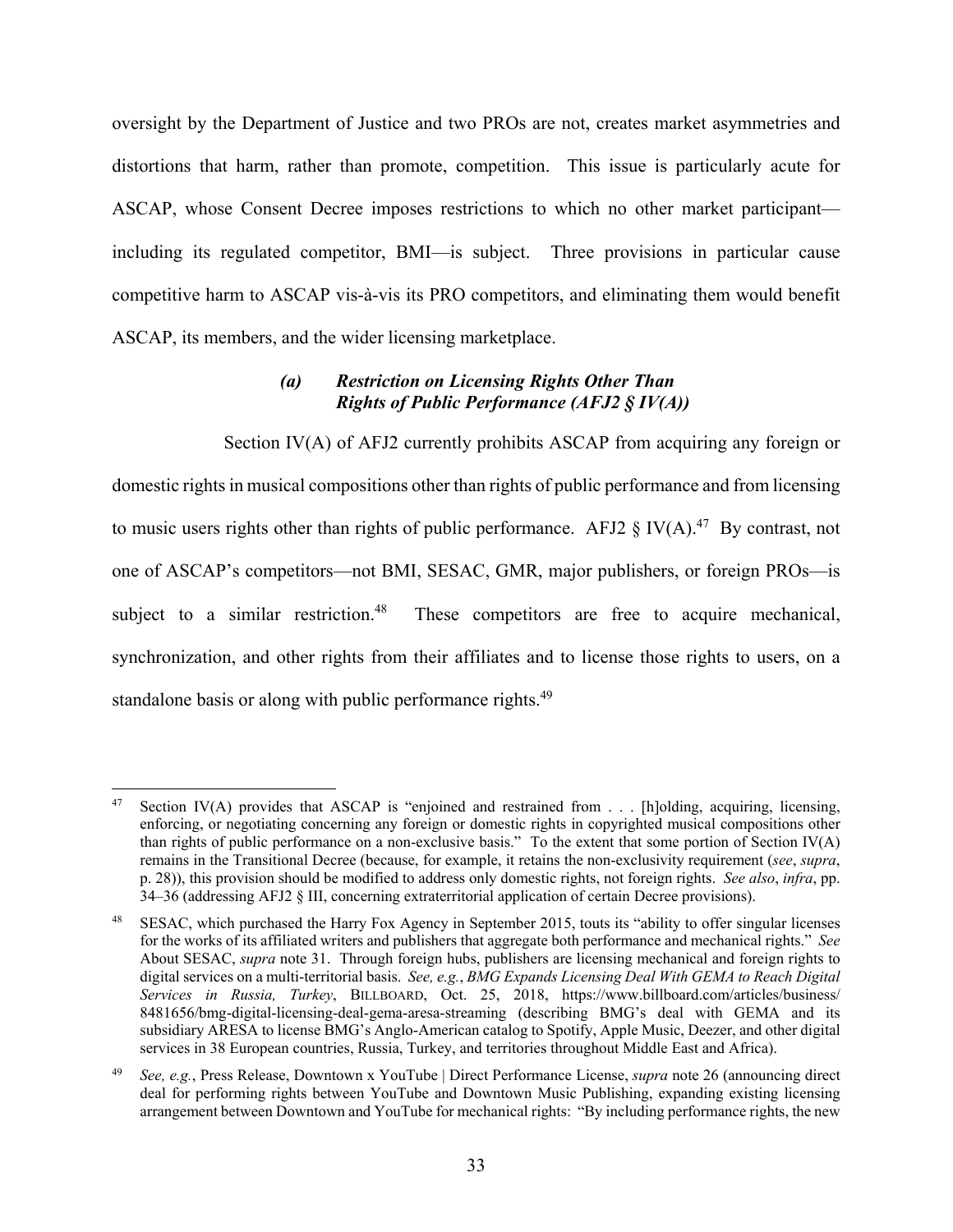Prohibiting ASCAP from engaging in similar licensing practices places artificial and asymmetrical restrictions on ASCAP's conduct, in markets for rights where ASCAP does not exercise, and never has exercised, market power. Moreover, it denies ASCAP's members and licensees a valuable service that they increasingly demand. In particular, digital services, like YouTube, Spotify, and Netflix, require more than public performance rights to operate their services, and most of the major digital audio services have entered into direct licenses for both performance and mechanical rights with major music publishers in the United States or their licensing hubs outside of the United States. Although publishers and their hubs have entered into direct licenses, publishers still rely on ASCAP and BMI to administer (*i.e.*, calculate and make payments under) these direct licenses because ASCAP and BMI maintain the most up-to-date and accurate information about their writer members/affiliates. Under a Transitional Decree without this licensing limitation, ASCAP could provide the one-stop shopping, rights-clearance services these licensees prefer, while also offering members the opportunity to license all of their rights through their trusted PRO. Whether or not ASCAP ultimately offers these services, and successfully builds a licensing business beyond public performance rights, should be dictated by market demands, not by the Consent Decree.

#### *(b) Extraterritorial Application of the Decree (AFJ2 § III)*

Section III of AFJ2 provides that the "injunctions and requirements" imposed on ASCAP in Section IV(A) and IV(B) of AFJ2—the requirement to license on a non-exclusive basis, the restriction on licensing multiple rights, and the injunction against interfering with direct licensing—apply both inside *and outside* of the United States. BMI's decree contains no such

deal expands the breadth of rights licensed to YouTube and facilitates more streamlined payments from Downtown to its songwriter clients.").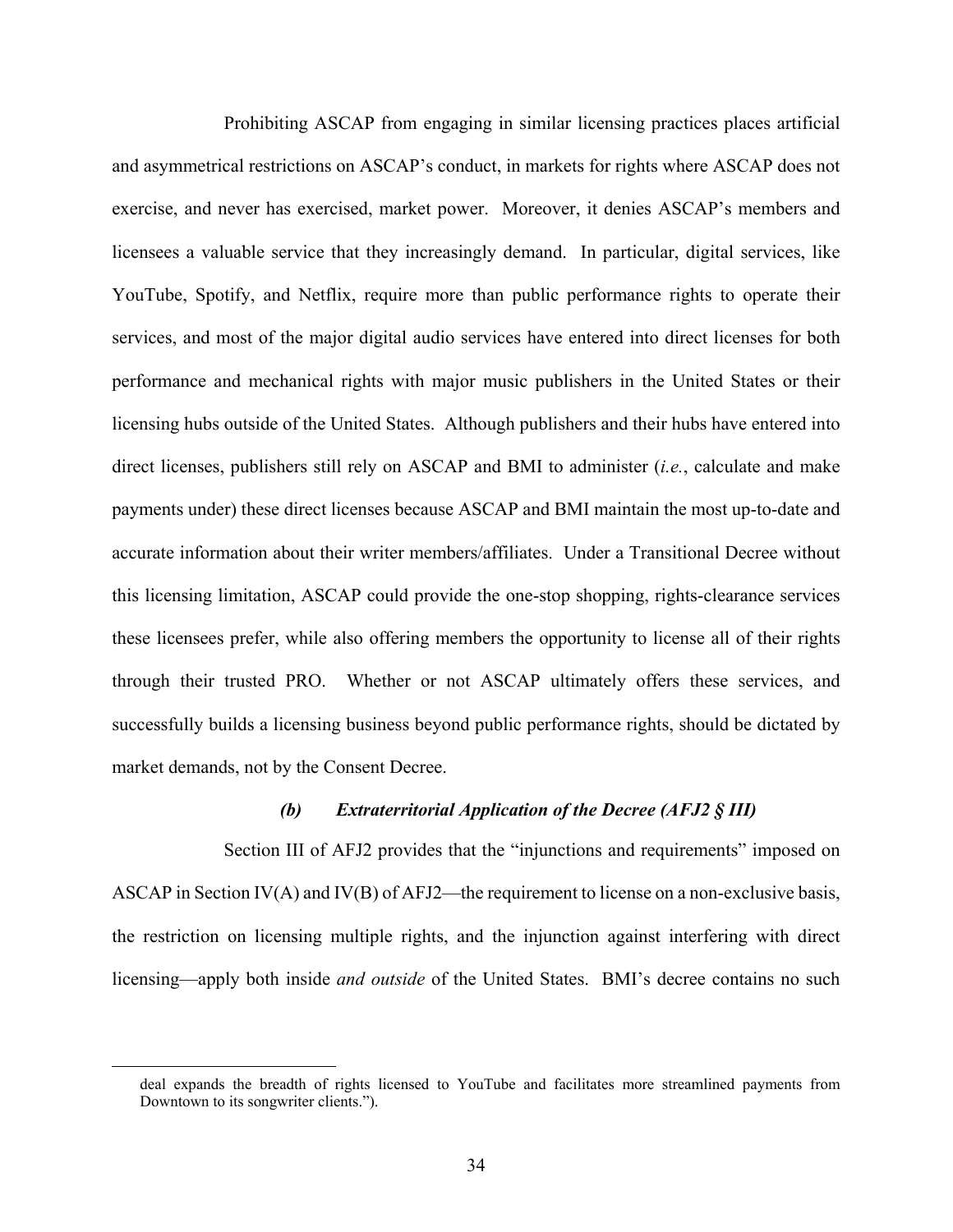prohibition, applying only to licensing within the United States. *See* BMI Consent Decree § III. Although, as discussed above, ASCAP proposes to retain the non-exclusivity provision and is committed to preserving direct licensing opportunities for its members, there is no compelling reason why these restrictions should apply extraterritorially, particularly when the identical restrictions in BMI's decree have no ex-U.S. application.

Removing this requirement also would be consistent with the Division's decision to modify, and ultimately terminate, the Foreign Decree. The Foreign Decree, which was entered the same day as the AFJ, arose out of exclusive licensing arrangements that ASCAP had entered into with 25 foreign PROs that were members of the world-wide PRO confederation, CISAC. 50 The judgment was intended to prohibit ASCAP from engaging in anticompetitive activities in combination with CISAC and other foreign PROs—specifically, to hinder BMI's efforts to compete when providing services to rights holders.<sup>51</sup> In 1997, the Division moved to modify the Foreign Decree to eliminate most of its restrictions because, among other things, those provisions were potentially "impeding ASCAP's ability to compete with BMI"; in fact, circumstances in the market had changed so significantly since 1950 that the Division concluded that "ASCAP's ability to demand that it be, in the United States, the exclusive representative for a foreign PRO [had] been severely undercut by BMI's development."<sup>52</sup> The Court approved the requested modifications, leaving only the restrictions on exclusive licensing and interference with direct

<sup>50</sup> *See* Dep't of Justice, Mem. In Support of the Application to Modify the Consent Judgment, *United States* v. *Am. Soc'y of Composers, Authors and Publishers*, No. 42-245 (S.D.N.Y. July 29, 1997), at 2–3, 7–8.

<sup>51</sup> *Id.* at 7; *see also* Mem. of the United States in Support of the Joint Motion to Enter Second Amended Final Judgment, *supra* note 1, at 11.

<sup>52</sup> Dep't of Justice, Mem. In Support of the Application to Modify the Consent Judgment, *supra* note 50, at 7–8; *see also id.* at 8–9 (citing emergence of SESAC and noting that BMI and SESAC "place a significant competitive check on ASCAP's ability to enter exclusive licensing arrangements with foreign PROs").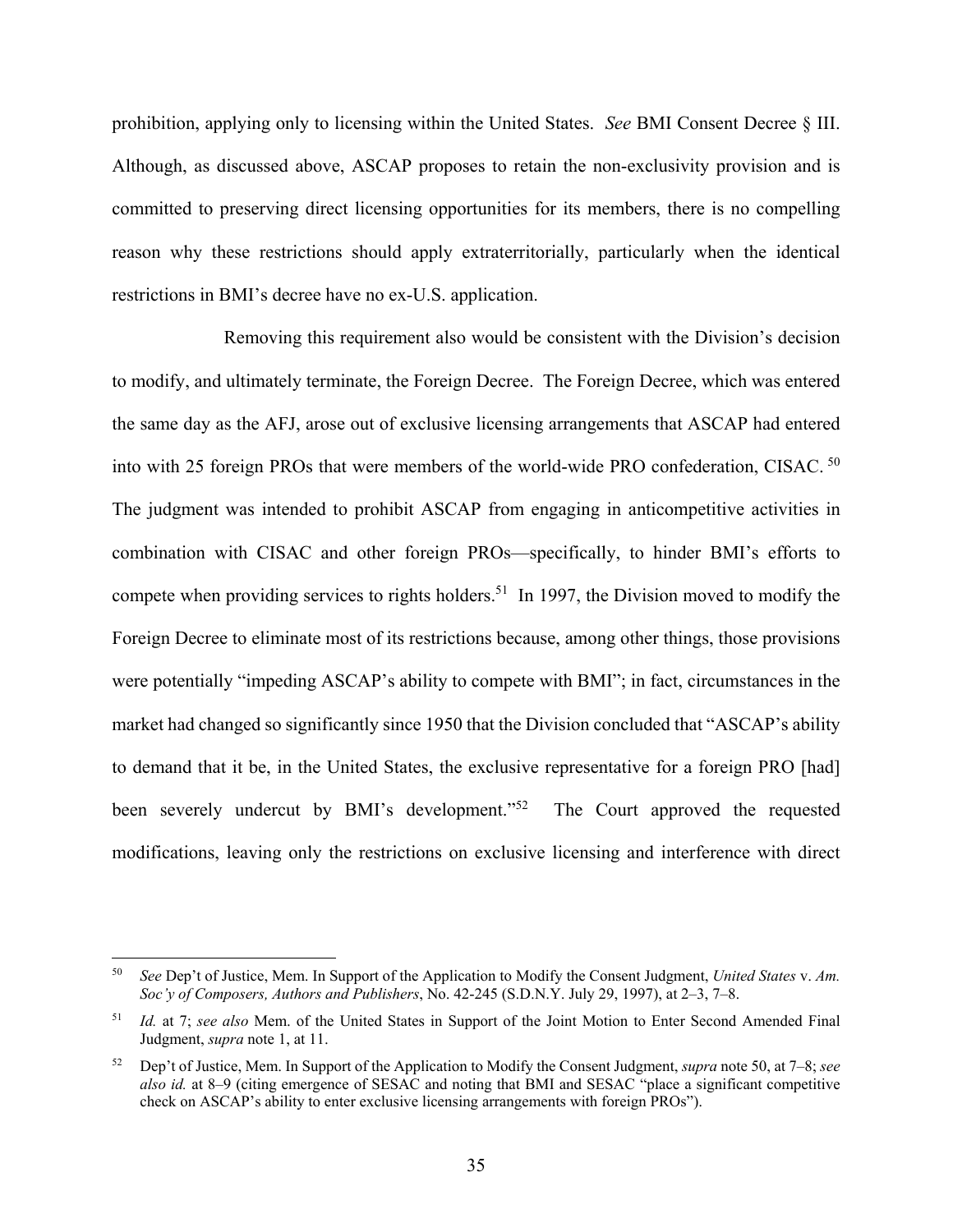licensing.<sup>53</sup> The same principles that led the Division to conclude in 1997 that most of the Foreign Decree should be terminated justify ending all of the foreign restrictions now. Today, robust international competition—among ASCAP, BMI, SESAC, GMR, multi-national music publishers, and foreign societies licensing on a multi-territory basis—provides an even more "significant competitive check on ASCAP's ability to enter exclusive licensing arrangements with foreign PROs" than any provision of AFJ2.<sup>54</sup> If anything, the continued operation of these extraterritorial restrictions "imped[e] ASCAP's ability to compete with BMI" and other licensors.<sup>55</sup>

## *(c) Injunction Against Licensing Movie Theaters (AFJ2 § IV(E))*

As a consequence of the 1948 *Alden-Rochelle* decision, the Consent Decree enjoins ASCAP from granting licenses to movie theaters for the public performance of music synchronized with motion pictures. AFJ2 § IV(E); *see also Alden-Rochelle, Inc.* v. *Am. Soc'y of Composers, Authors & Publishers*, 80 F. Supp. 888, 894–95 (S.D.N.Y. 1948) (holding that ASCAP's practice of prohibiting members from negotiating directly with movie theaters for public performance rights violated Section 1 of Sherman Act). Because the market for public performance rights has changed significantly since 1948 (*see*, *supra*, Part II), ASCAP today lacks the monopoly power ascribed to it in *Alden-Rochelle*. 80 F. Supp. at 894–95. Accordingly, as discussed above with respect to licensing multiple rights, this restriction serves only to impose artificial barriers on ASCAP's conduct, to deny music users (and ASCAP members) choice in licensing these rights,

<sup>53</sup> *See* Order Modifying Judgment, *United States* v. *Am. Soc'y of Composers, Authors & Publishers*, No. 41-cv-1395 (S.D.N.Y. Nov. 14, 1997). In 2001, during negotiations over AFJ2, ASCAP and the Division agreed to consolidate the original ASCAP case and the foreign case, with a single final judgment; to incorporate the remaining provisions of the Foreign Decree into AFJ2; and to terminate the Foreign Decree. *See* Mem. of the United States in Support of the Joint Motion to Enter Second Amended Final Judgment, *supra* note 1, at 18–19; Order Vacating the Final Judgment and Dismissing the Action, *United States* v. *Am. Soc'y of Composers, Authors & Publishers*, No. 41-cv-1395 (relates to former Civ. Action No. 42-245) (S.D.N.Y. June 13, 2001).

<sup>54</sup> Dep't of Justice, Mem. In Support of the Application to Modify the Consent Judgment, *supra* note 50, at 8–9.

<sup>55</sup> *Id.* at 7.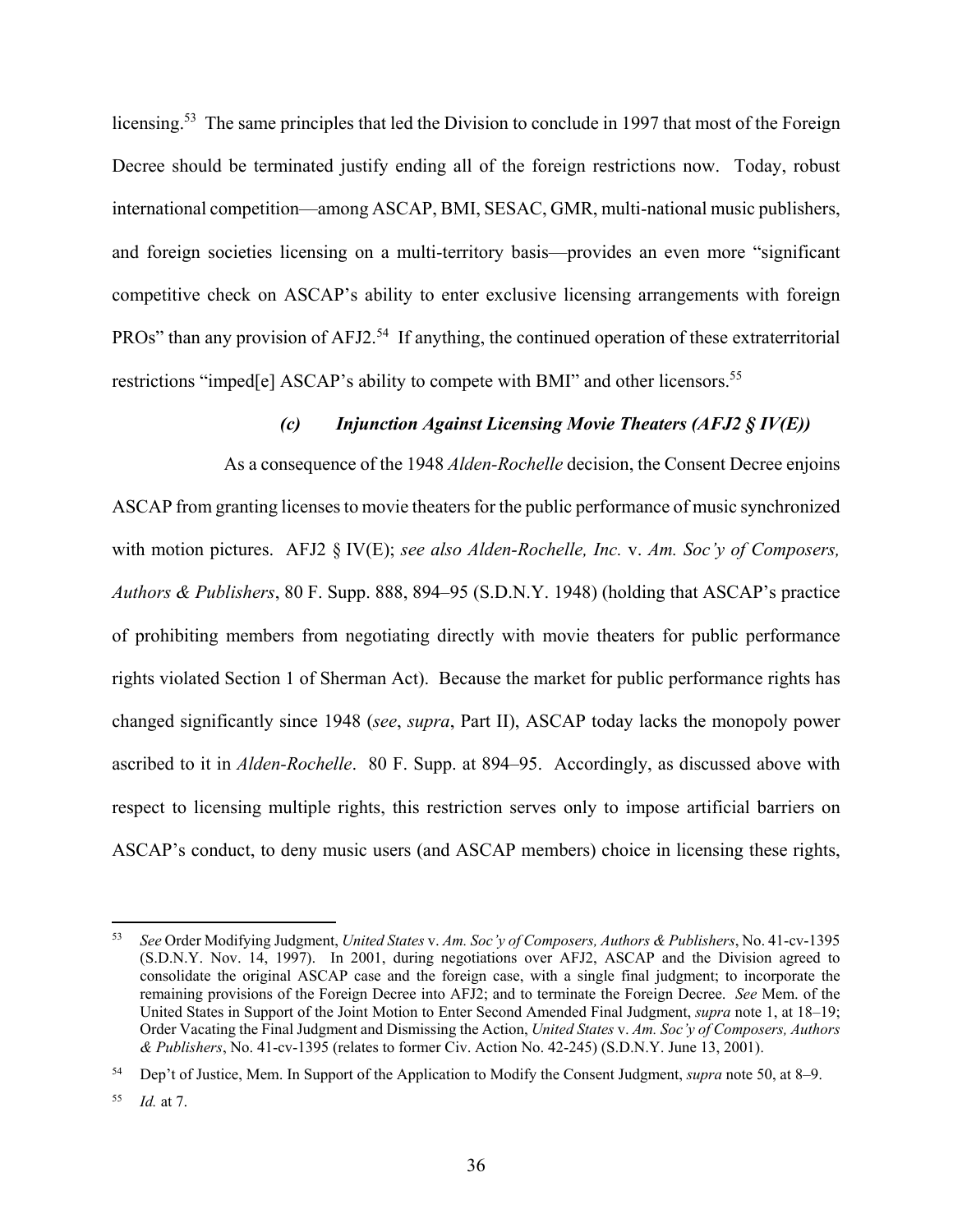and to reduce price competition in this category of licensees. Moreover, the restriction puts ASCAP at a competitive disadvantage not only with unregulated PROs, but with BMI, which has never had a comparable restriction. It is also contrary to established licensing practices outside of the United States, where PROs are permitted to license public performance rights to movie theaters and distribute those revenues to their members and affiliates.

### **2. Certain Provisions of AFJ2 Impede Procompetitive Innovation in Licensing and Prevent ASCAP from Responding to Industry Developments and Demands**

Several outdated provisions of AFJ2 also restrain ASCAP from responding to licensees' demands for custom services and license structures—options that its unregulated competitors are able to offer freely because they are unencumbered by a consent decree. Forcing ASCAP to compete on such asymmetrical terms places ASCAP (and the members it represents) at a competitive disadvantage vis-à-vis other market participants and denies licensees the full complement of licensing choices they now seek from PROs and, when licensing directly, large publishers. These requirements also compromise ASCAP's ability to continue to play the important role it has played in the public performance rights market for more than a century—as a leader in fostering innovation in collective licensing and in providing services to members and music users that promote an efficient and well-functioning marketplace.

#### *(a) Similarly Situated Requirement (AFJ2 § IV(C))*

Chief among these innovation-hindering provisions is AFJ2's injunction against ASCAP "[e]ntering into, recognizing, enforcing or claiming any rights under any license for rights of public performance which discriminates in license fees or other terms and conditions between licensees similarly situated." AFJ2 § IV(C). The requirement that ASCAP license all "similarly situated" licensees at the same rates and under the same terms hampers ASCAP's capacity to offer customized contractual terms unique to individual parties, which licensees, particularly large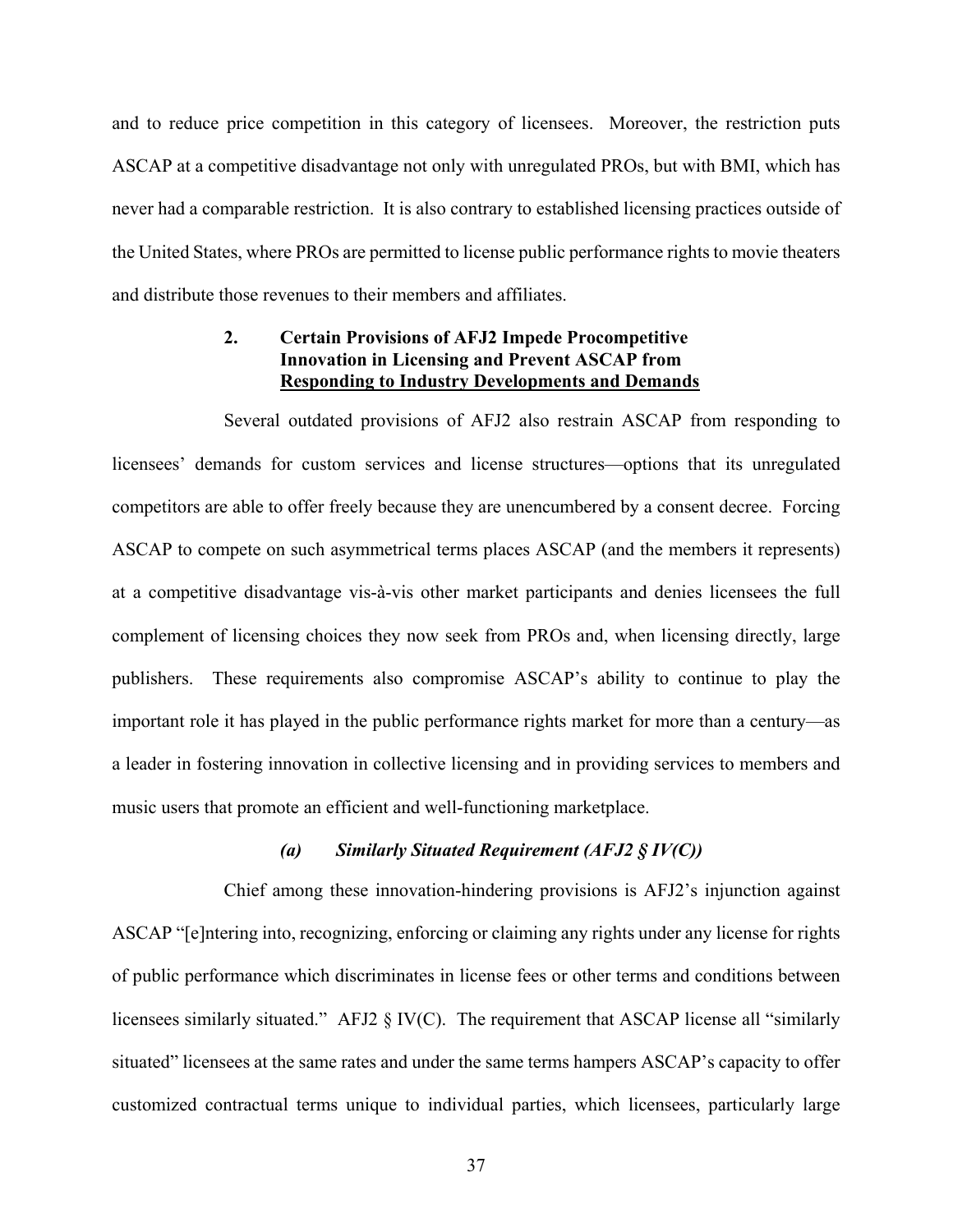digital services, increasingly demand. It also forecloses opportunities to try (and to experiment with) new licensing arrangements and services. ASCAP cannot, for example, beta test a new licensing structure with one licensee—and determine whether it works, whether it can be improved, and whether it meets the needs of ASCAP and users—without offering that structure to *all* similarly situated users. Eliminating the similarly situated requirement will encourage such experimentation and permit ASCAP to act nimbly in response to customer requests. As Professor Murphy explains, prohibiting ASCAP from innovating and expanding its services penalizes ASCAP and its members and prevents market participants from benefitting from the enhanced competition that an unregulated ASCAP would provide. *See* Murphy at 10–12.

### *(b) Injunction Against Granting Licenses in Excess of Five Years' Duration (AFJ2 § IV(D))*

AFJ2 also imposes arbitrary limits on ASCAP's licensing capacity by enjoining ASCAP from "[g]ranting any license to any music user for rights of public performance in excess of five years' duration." AFJ2 § IV(D). Neither ASCAP's unregulated PRO competitors— SESAC and GMR—nor large music publishers that engage in direct licensing are subject to these time restrictions on their licenses. For good reason: There is no justification, as a practical matter or as a matter of antitrust policy, to establish a bright-line rule limiting contracts for intellectual property to a specific duration.<sup>56</sup> Eliminating this provision would enable ASCAP to offer contract terms commensurate with those offered by its unregulated competitors.

Long-term contracts can serve a procompetitive function for the music licensing marketplace. ASCAP's licensing negotiations with users often extend for months, or even years,

1

See U.S. DEP'T OF JUSTICE & FED. TRADE COMM'N, ANTITRUST GUIDELINES FOR THE LICENSING OF INTELLECTUAL PROPERTY § 4.2 (2017) ("Consistent with their approach to less restrictive alternative analysis generally, the [Division and FTC] will not attempt to draw fine distinctions regarding duration; rather, their focus will be on situations in which the duration clearly exceeds the period needed to achieve the procompetitive efficiency.").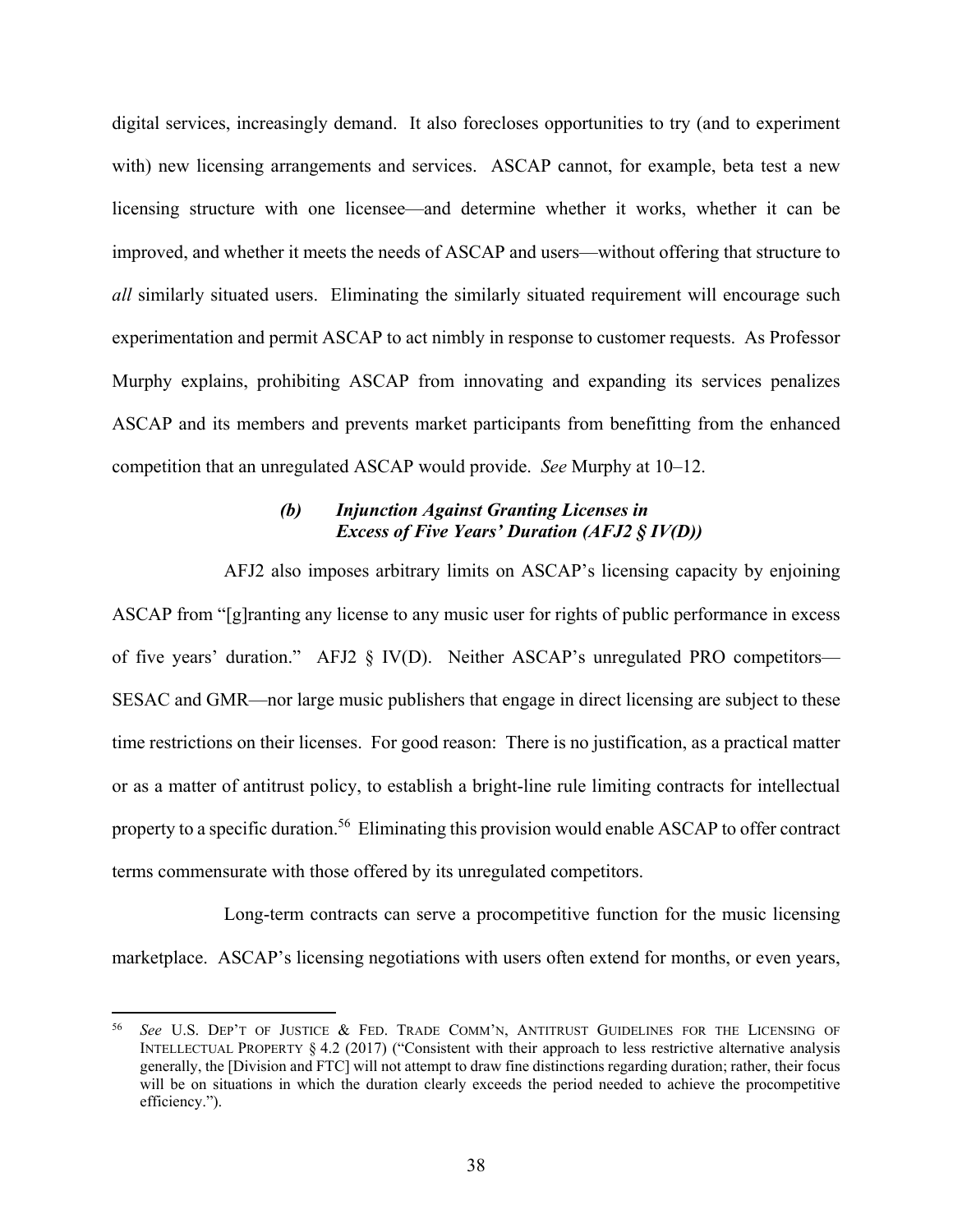and consequently consume enormous resources for ASCAP and licensees. Permitting ASCAP to enter into licenses in excess of five years may increase licensing efficiency by reducing the frequency of such negotiations and providing longer-term certainty to ASCAP, its members, and its licensees. Of course, ASCAP could not impose longer-term contracts on music users. Indeed, in today's rapidly changing marketplace, many users prefer shorter-term contracts of less than five years, and ASCAP is always responsive to those requests. Nonetheless, if a specific music user (or a class of music users) determines that a long-term license would be beneficial, ASCAP should have the option to respond to that market demand.

### **3. Other Provisions of AFJ2 Hinder ASCAP's Ability to Compete for Members**

Certain provisions of the Decree also hinder ASCAP's ability to compete for and retain members.

### *(a) Requirement to Accept All Applicants for Membership (AFJ2 § XI(A))*

The Consent Decree provides that ASCAP must accept all applicants for membership as long as they have met certain minimal requirements, *see* AFJ2 § XI(A)—a requirement that has the perhaps unintended effect of discouraging competition for rights holders among PROs and encouraging the growth of ASCAP's repertory and market share.<sup>57</sup> ASCAP should be given greater freedom to establish its membership criteria and to determine whether applicants will be permitted to join ASCAP. Providing this discretion will encourage ASCAP (and others) to innovate in order to distinguish their membership services from those offered by competitor PROs and, thus, promote PRO competition for rights holders—a longstanding goal of

It is not clear what, if any, procompetitive function a provision requiring ASCAP to continue to grow in membership and repertory size serves, given that the Consent Decree's principal purpose is to constrain the exercise of market power that may flow from ASCAP's aggregation of rights.